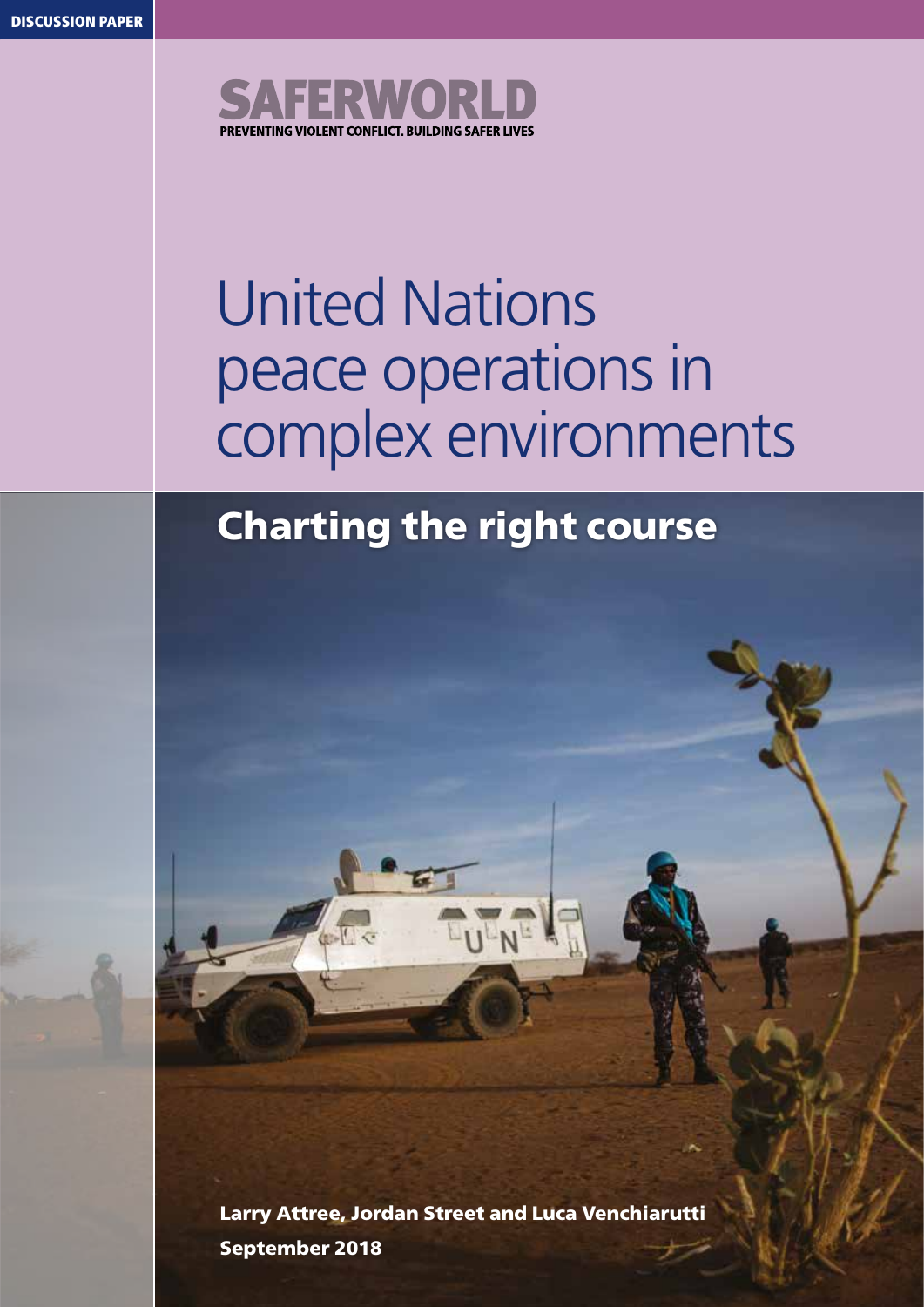# United Nations peace operations in complex environments

Charting the right course

Larry Attree, Jordan Street and Luca Venchiarutti

SAFERWORLD

SEPTEMBER 2018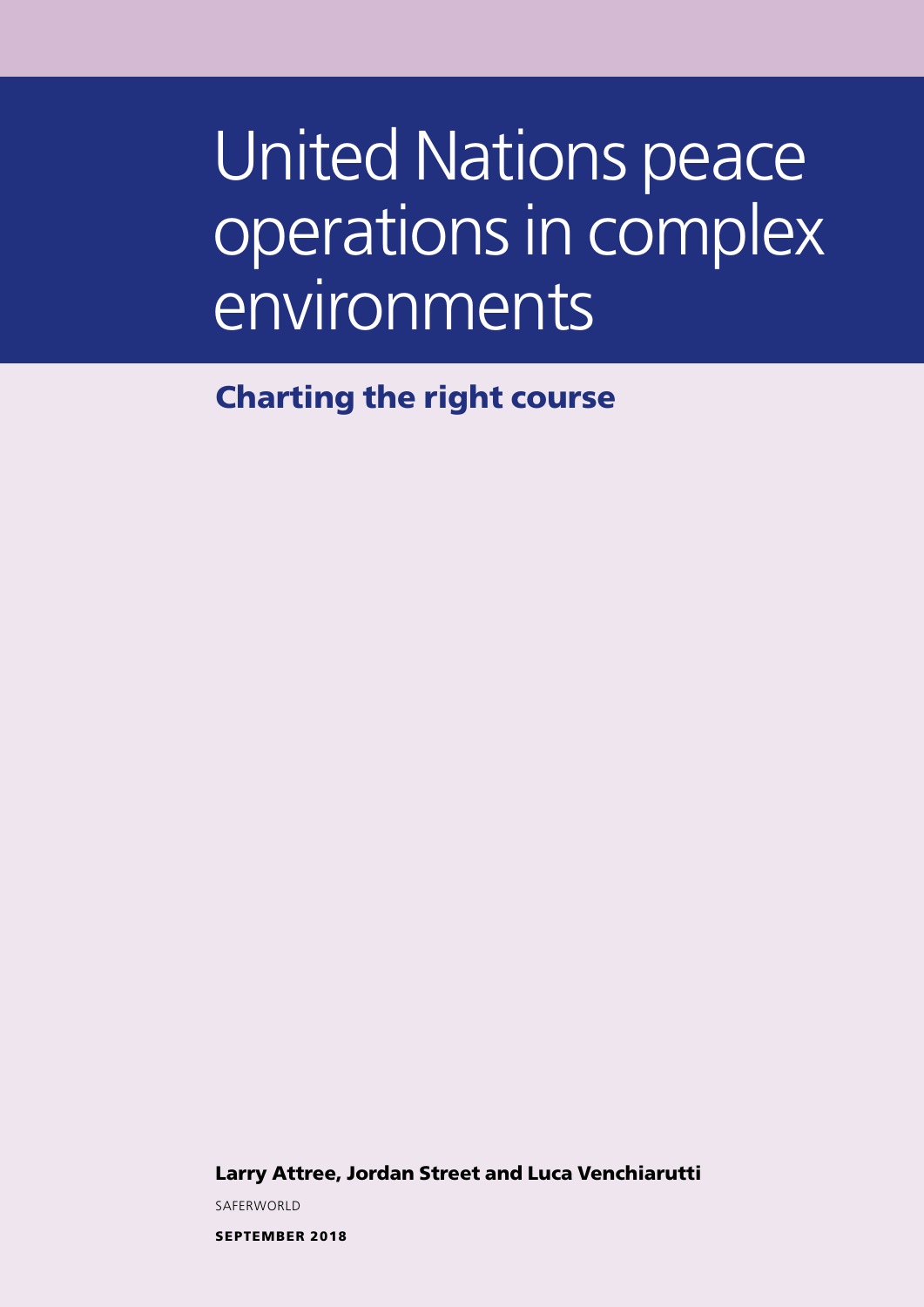#### Acknowledgements

This discussion paper was written by Larry Attree, Jordan Street and Luca Venchiarutti of Saferworld. Advice and suggestions were provided by Joanne Crouch, Cedric de Coning, Benedicte Goderiaux, Richard Gowan, Youssef Mahmoud, Leonie Northedge and Robert Parker. Generous input was also provided by a number of United Nations staff from a range of different offices and postings. The paper was edited by Ilya Jones and designed by Alexandra Hale Azua. Errors that remain are the authors' own.

This paper is part of a strand of work to promote long-term peace through research and analysis, and by setting up policy dialogue with governments, international organisations and civil society on peace, terrorism, stability and responses to forced displacement.

© Saferworld, September 2018. All rights reserved. No part of this publication may be reproduced, stored in a retrieval system or transmitted in any form or by any means electronic, mechanical, photocopying, recording or otherwise, without full attribution. Saferworld welcomes and encourages the utilisation and dissemination of the material included in this publication.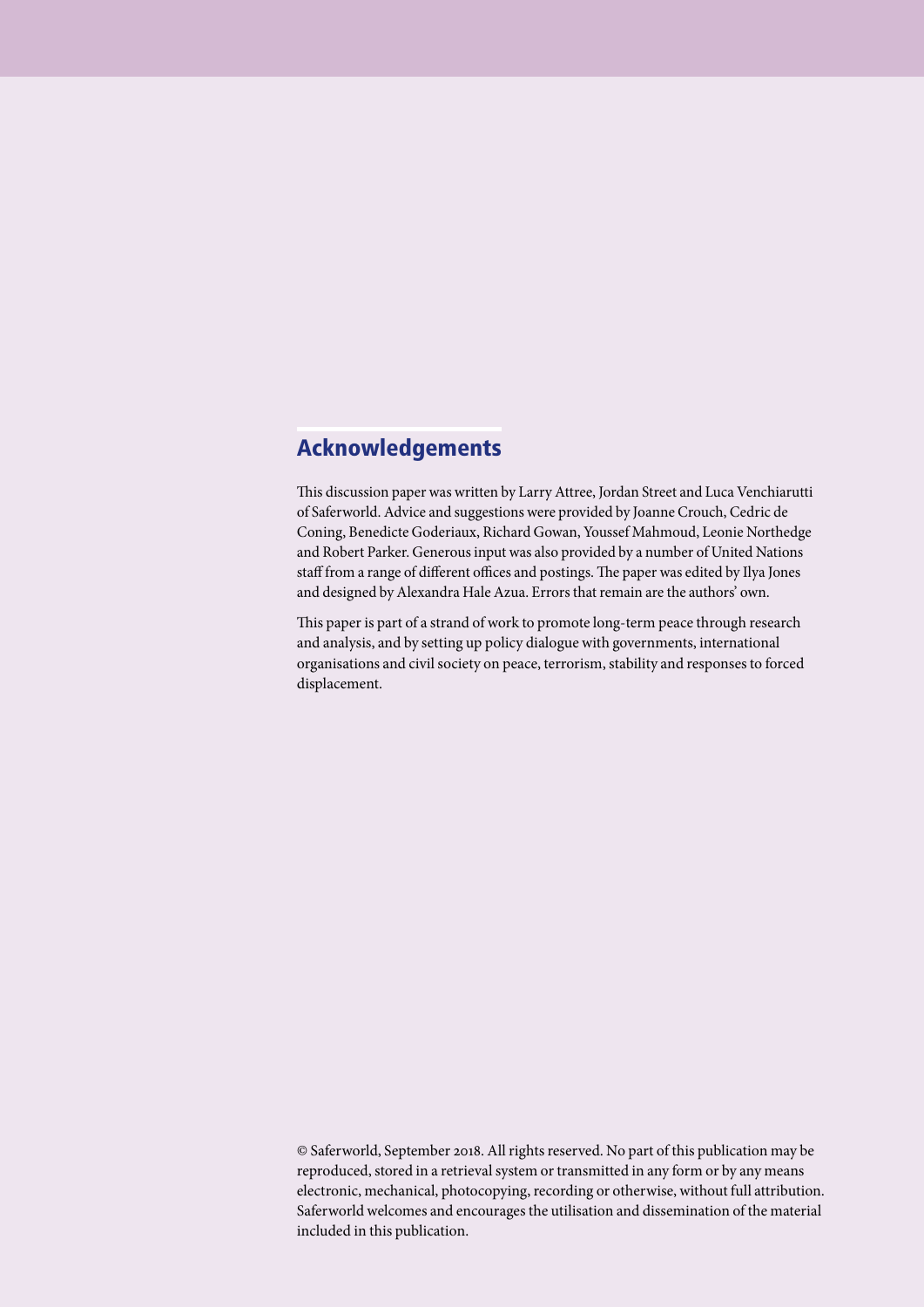## **Contents**

| Summary                                                                                                                     | i  |
|-----------------------------------------------------------------------------------------------------------------------------|----|
| 1. Introduction                                                                                                             | 1  |
| 2. Lessons from counter-terrorism, C/PVE and stabilisation strategies                                                       | 2  |
| 3. Examples of CT and stabilisation challenges in specific contexts                                                         | 4  |
| 3.1 Over-reliance on military methods without a wider peace strategy                                                        | 4  |
| 3.2 Use of military force – and support for it – exacerbates violence and<br>grievances while reducing scope for dialogue   | 5  |
| 3.3 Supporting abusive, corrupt and exclusive 'partners' prolongs and<br>worsens conflict                                   | 7  |
| 3.4 The perverse effects of efforts to build the security capacities of host<br>states for CT and stabilisation             | 9  |
| 3.5 Neglect of long-term, inclusive political dialogue and conflict<br>transformation efforts                               | 10 |
| 4. Challenges with C/PVE approaches                                                                                         | 13 |
| 4.1 Oversimplifying conflicts and creating gaps in response strategies                                                      | 13 |
| 4.2 Imposing external security agendas on local realities                                                                   | 13 |
| 4.3 Acquiescing in governments' agendas despite their roles in fuelling<br>conflict – and undermining transformative change | 14 |
| 4.4 Ignoring what we know about how change and reform processes work                                                        | 14 |
| 4.5 Co-opting civil society into top-down agendas driven by elites                                                          | 15 |
| 4.6 Failing to challenge crackdowns on dissent                                                                              | 15 |
| 4.7 Focusing on ideology and counter-messaging over addressing grievances                                                   | 16 |
| 5. Strengths and weaknesses of existing policies shaping<br>UN engagement in complex environments                           | 17 |
| 6. Pressure for UN peace operations to engage more in CT, P/CVE and<br>military stabilisation                               | 20 |
| 6.1 Political environment                                                                                                   | 20 |
| 6.2 Institutional environment                                                                                               | 22 |
| 7. Current UN mandates and practice in complex environments                                                                 | 24 |
| 8. Key issues and potential consequences for UN peace operations                                                            | 28 |
| 9. Recommendations                                                                                                          | 30 |
| 9.1 Future role of UN peace operations                                                                                      | 30 |
| 9.2 Future role of wider UN system                                                                                          | 31 |
| 9.3 Interaction with host states                                                                                            | 31 |
| 9.4 Labelling conflict parties as 'terrorists' or 'violent extremists'                                                      | 32 |
| Annex A: Note on use of key terms                                                                                           | 33 |
| Bibliography                                                                                                                | 34 |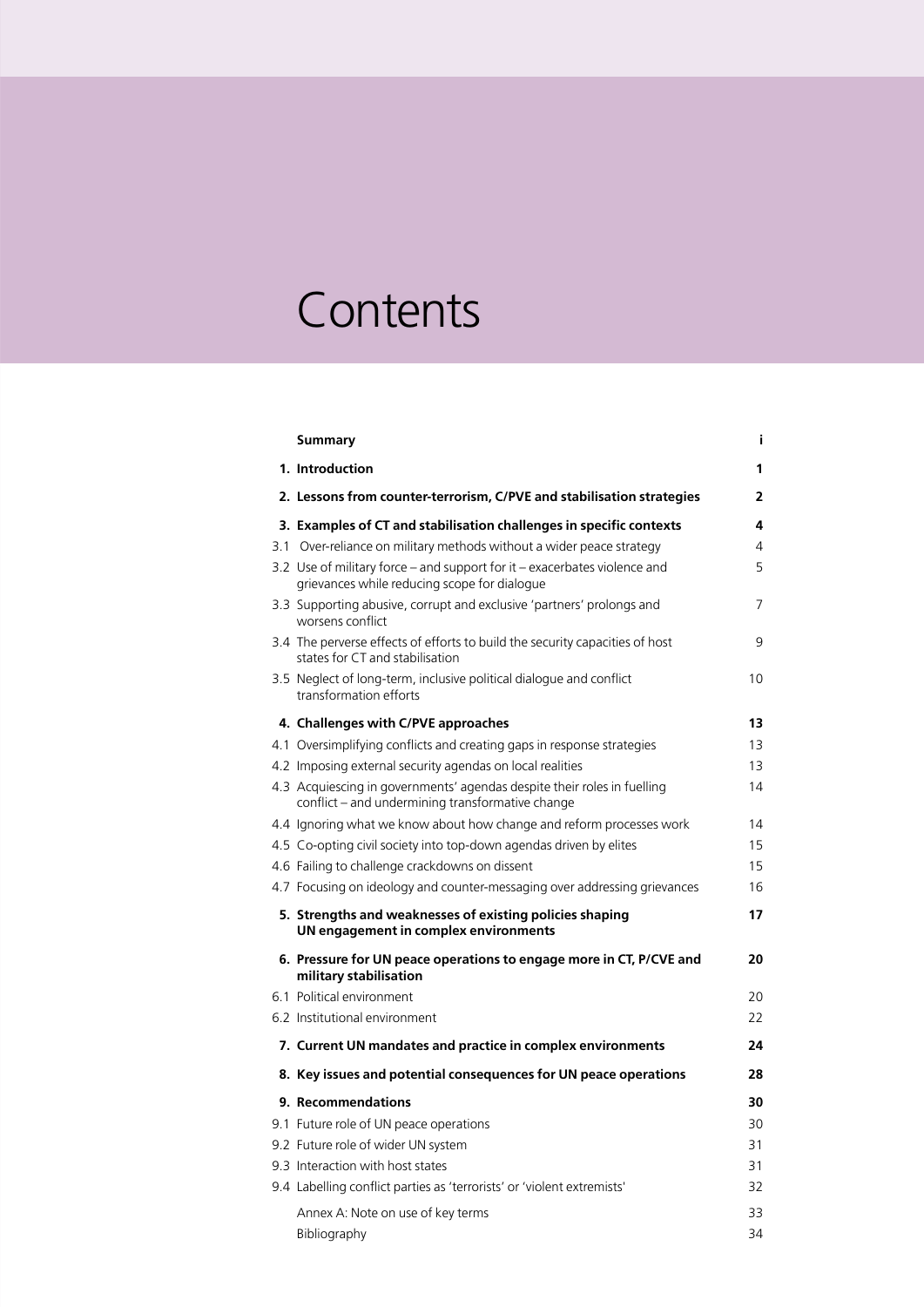#### Abbreviations

| AAS            | Ansar al Sharia                                                          |
|----------------|--------------------------------------------------------------------------|
| <b>ALP</b>     | Afghan Local Police                                                      |
| <b>AMISOM</b>  | African Union Mission in Somalia                                         |
| AQAP           | Al-Oaeda in the Arabian Peninsula                                        |
| <b>C/PVE</b>   | Countering/preventing violent extremism                                  |
| <b>CAR</b>     | Central African Republic                                                 |
| <b>COIN</b>    | Counter-insurgency                                                       |
| <b>CSO</b>     | Civil society organisation                                               |
| СT             | Counter-terrorism                                                        |
| <b>CVE</b>     | Countering violent extremism                                             |
| <b>DDR</b>     | Disarmament, demobilisation and reintegration                            |
| <b>DPKO</b>    | Department of Peacekeeping Operations                                    |
| <b>DRC</b>     | Democratic Republic of Congo                                             |
| EU             | European Union                                                           |
| <b>FC-G5S</b>  | Force Conjointe du G5S - G5S Joint Force                                 |
| FGS            | Federal Government of Somalia                                            |
| G5S            | Group of Five Sahel                                                      |
| <b>GNA</b>     | Government of National Accord (Libya)                                    |
| <b>HIPPO</b>   | High-level Independent Panel on United Nations Peace Operations          |
| INGO           | International non-governmental organisation                              |
| <b>ISIS</b>    | Islamic State of Iraq and Syria                                          |
| <b>MINUSMA</b> | United Nations Multidimensional Integrated Stabilization Mission in Mali |
| <b>NGO</b>     | Non-governmental organisation                                            |
| <b>PKO</b>     | Peacekeeping operations                                                  |
| <b>PVE</b>     | Preventing violent extremism                                             |
| SEMG           | Somalia and Eritrea Monitoring Group                                     |
| <b>TCC</b>     | Troop contributing countries                                             |
| TFG            | Transitional Federal Government (Somalia)                                |
| UK             | United Kingdom of Great Britain and Northern Ireland                     |
| UN             | <b>United Nations</b>                                                    |
| <b>UNAMA</b>   | United Nations Assistance Mission in Afghanistan                         |
| <b>UNDP</b>    | United Nations Development Programme                                     |
| <b>UNSCR</b>   | United Nations Security Council Resolution                               |
| <b>UNSMIL</b>  | United Nations Support Mission in Libya                                  |
| <b>UNSOM</b>   | United Nations Assistance Mission in Somalia                             |
| บร             | United States of America                                                 |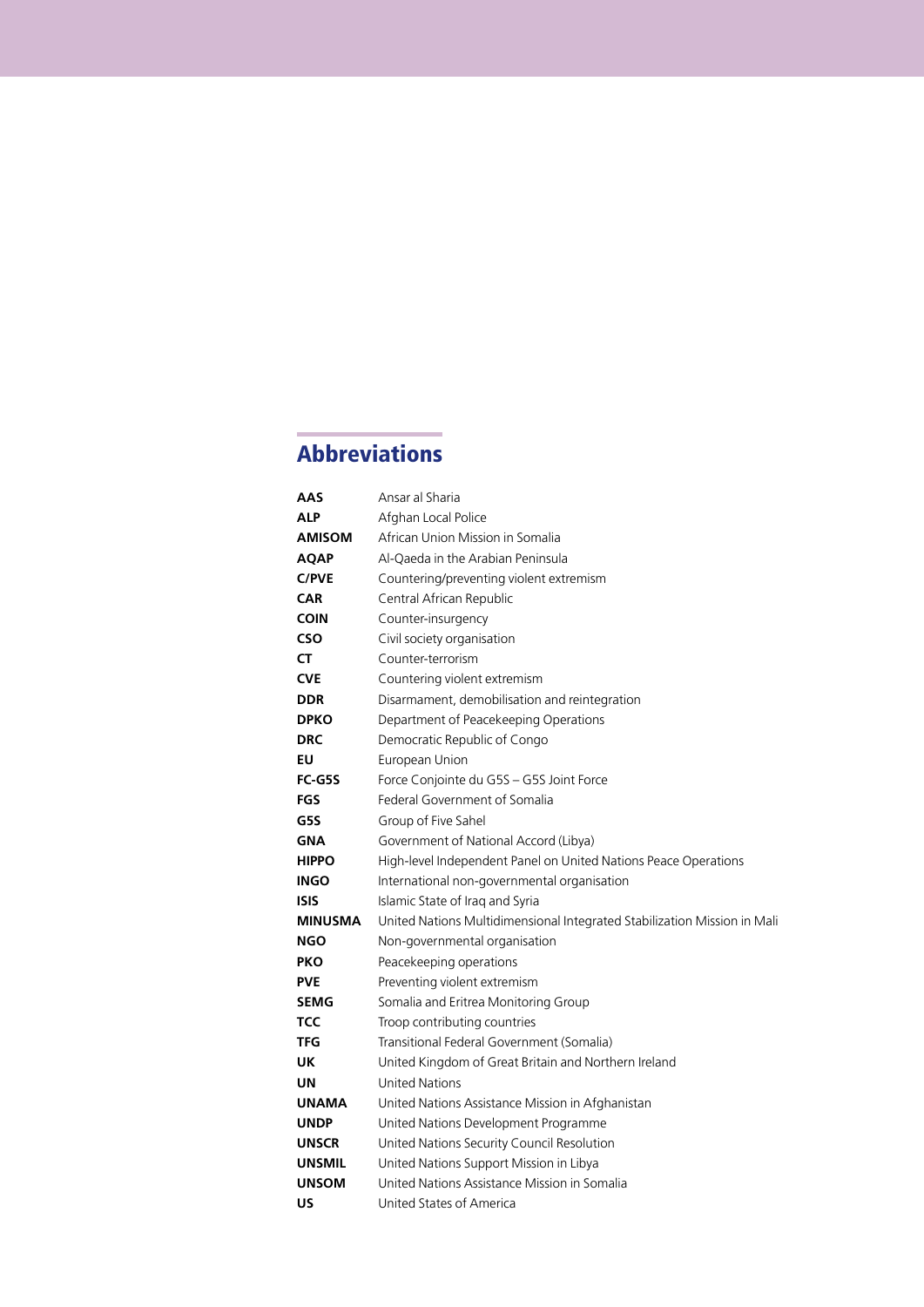## **Summary**

this paper shows how lessons from international engagement in complex conflict environments can inform the growing number of United Nations (UN) peace operations in these contexts. Drawing on Saferworld's research from Afghanistan, Somalia, Syria and Yemen, it describes **five shortcomings of counter-terrorism (CT) and militarised stabilisation**. These include:

- 1. The over-reliance on military methods without a wider peace strategy.
- 2. The use of military force and support for it which exacerbates violence and grievances while reducing scope for dialogue.
- 3. Support for abusive, corrupt and exclusive 'partners', which prolongs and worsens conflict.
- 4. The perverse effects of efforts to build the security capacities of host states for CT and stabilisation.
- 5. The neglect of long-term, inclusive political dialogue and conflict transformation efforts.

Recent years have seen the emergence of 'countering/preventing violent extremism' (C/PVE) approaches. Presented as a more constructive and human rights-based alternative to CT, **C/PVE has several significant flaws**. These include:

- Oversimplifying conflicts and creating gaps in response strategies.
- Imposing external security agendas on local realities.
- Acquiescing in governments' agendas despite their roles in fuelling conflict and undermining transformative change.
- Ignoring what we know about how change and reform processes work.
- Co-opting civil society into top-down agendas driven by elites.
- Failing to challenge crackdowns on dissent.
- Focusing on ideology and counter-messaging over addressing grievances.

UN policy guidelines on peace operations, CT and C/PVE to some extent discourage the UN from adopting similarly flawed approaches. The High-level Independent Panel on Peace Operations (HIPPO) report warned against direct military CT by UN peace operations; a number of UN policies also focus on political resolution of conflict, civil society empowerment and human rights-based approaches that avoid offering assistance to abusive security forces. Yet **UN policy has three weak spots**: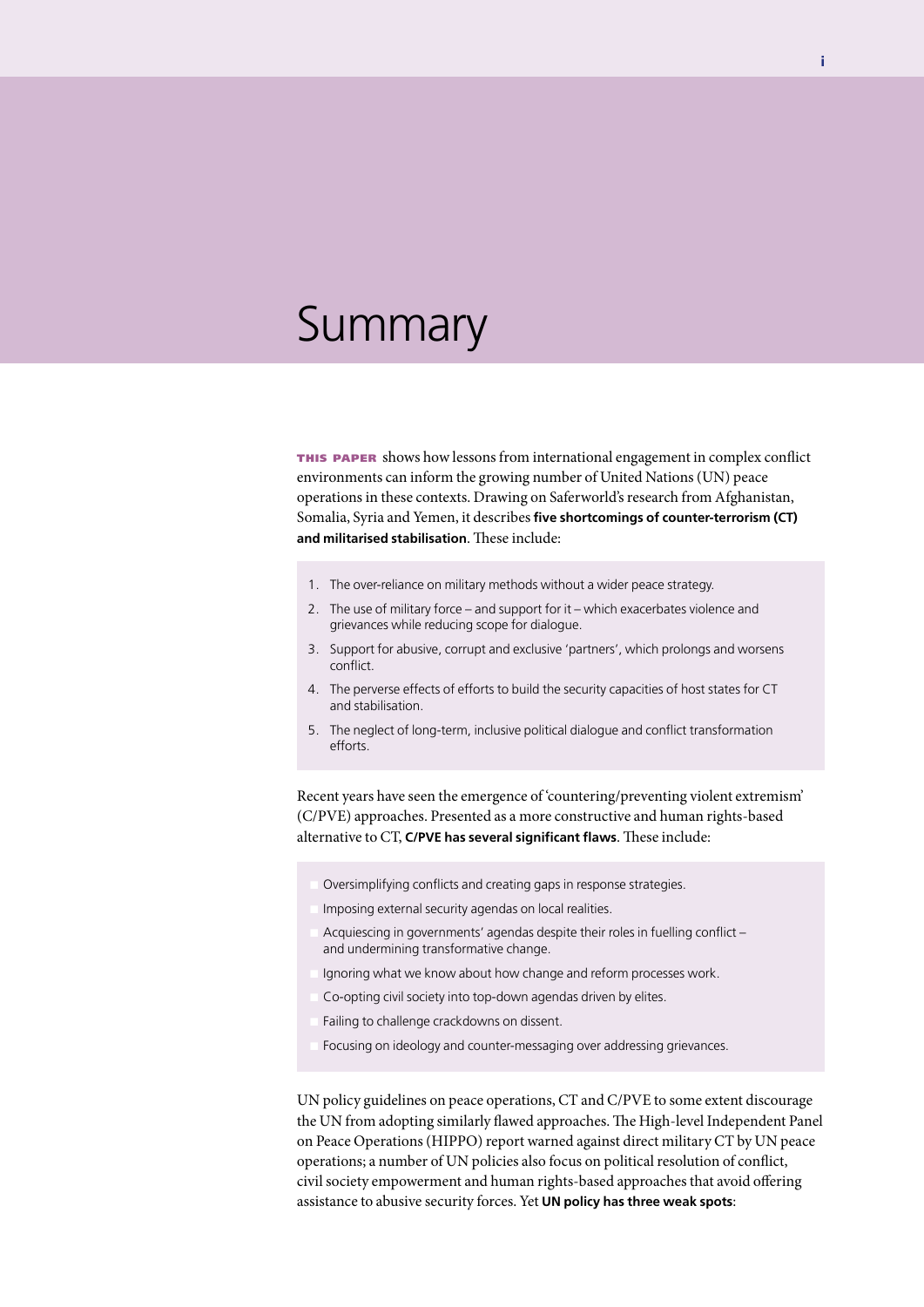- The recommendation against the UN playing a direct military CT role is based on the recognition that peace operations are neither designed nor equipped to do so effectively, rather than a principled commitment to impartiality or out of a concern for peace and conflict dynamics.
- Secretary-General Ban Ki-Moon's Plan of Action to Prevent Violent Extremism set out the UN's intention to "integrate preventing violent extremism into relevant activities of UN peace operations and special political missions", despite limited assessments of what effects this might have.
- n The principle of 'national ownership' of UN-backed peacebuilding efforts, and the politics of sovereignty at the UN, can also drag it towards a partial, state-centric approach to peace support.

Member states whose CT efforts have led them into intractable conflicts can have strong motives for encouraging the UN to take over responsibility. While some states have not taken this course, their reasons appear to be more to do with keeping costs down and safeguarding their troops rather than based on concern over the risks to peace and UN impartiality. In some contexts, the **UN is already being required to**:

- proactively combat, deter and protect territory from 'aggressors', 'terrorists' or 'violent extremists'
- $\blacksquare$  offer operational support to other international counter-terror missions
- n provide intelligence and 'targeting packs' to military actors
- $\blacksquare$  side with states to protect, reinforce and expand their authority under stabilisation or CT mandates and norms regarding 'national ownership'
- $\blacksquare$  train and equip security forces
- n define rebel groups as 'violent extremists' and support or undertake C/PVE initiatives, including narrative campaigns denouncing certain groups; and
- varied dialogue and mediation efforts with armed groups labelled as 'terrorists' by member states

In light of these trends, the lessons from CT, C/PVE and stabilisation highlight **six areas of risk**:

- 1. UN support to militarised CT and stabilisation efforts hurts its credibility, impartiality and its ability to build peace, monitor human rights abuses and support development initiatives.
- 2. Increased and more proactive use of force to combat 'terrorist' groups by the UN could prolong and intensify conflict.
- 3. Supporting non-UN CT and military missions with logistics and intelligence risks making the UN a conflict party and complicit in fuelling conflict.
- 4. UN support to the expansion of state authority in CT and stabilisation missions risks reinforcing state abuses, lessening reform incentives and aggravating public grievances.
- 5. UN involvement in training, equipping and funding national and regional security forces for CT could prove counter-productive.
- 6. Integrating C/PVE objectives, terminology and programming into peace operations risks compromising their impartiality, alienating communities, disempowering civil society and aggravating conflict.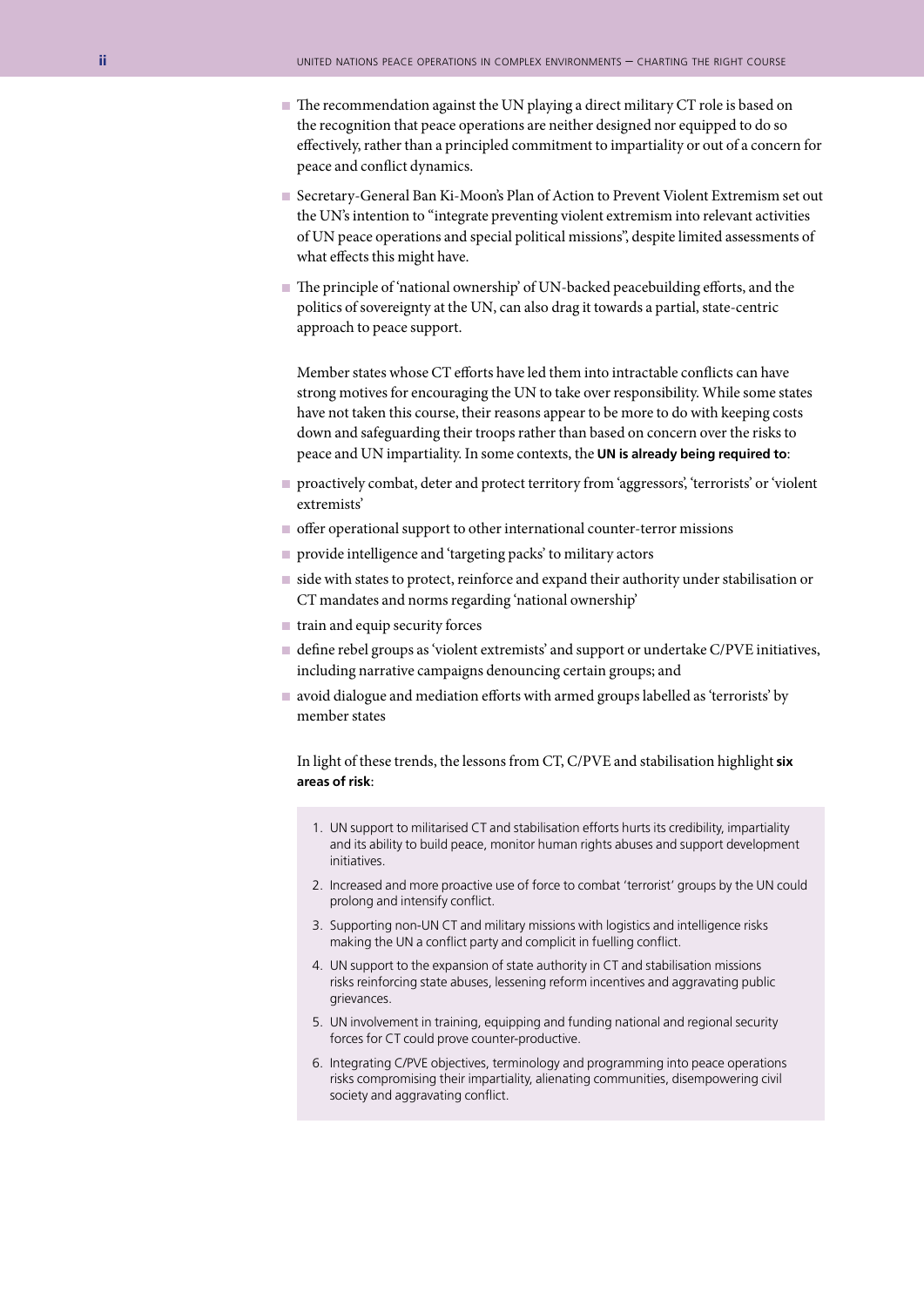To navigate these risks, the UN needs clearer norms and boundaries to shape its engagement in complex environments. This paper recommends the following:

| 1. | The UN should aim to achieve impartiality in practice and seek to separate itself from the<br>military strategies and approaches of all parties to the conflict.                                                                                                                                                                                                                                                                                                                                                      |  |
|----|-----------------------------------------------------------------------------------------------------------------------------------------------------------------------------------------------------------------------------------------------------------------------------------------------------------------------------------------------------------------------------------------------------------------------------------------------------------------------------------------------------------------------|--|
| 2. | The UN should exercise extreme caution and better assess political and operational risks of<br>providing funds, logistical and operational support and training to other military missions.                                                                                                                                                                                                                                                                                                                           |  |
| 3. | Peace operations should develop greater civilian capacity to work on addressing conflict<br>drivers - regardless of whether conflict parties are labelled 'terrorists' or 'violent extremists.'                                                                                                                                                                                                                                                                                                                       |  |
| 4. | Member states and senior UN leadership should strongly discourage UN Security Council<br>members from instrumentalising UN peace operations to further their own counter-terror<br>strategic interests to the detriment of peace and human rights.                                                                                                                                                                                                                                                                    |  |
| 5. | UN peace operations should invest in new skill sets and more flexible approaches to working<br>with communities to empower them and promote their inclusion in peace processes.                                                                                                                                                                                                                                                                                                                                       |  |
| 6. | The UN should recognise the conceptual and practical drawbacks of adopting C/PVE<br>approaches and redouble investment in development, peacebuilding, protection, human<br>rights and governance programmes.                                                                                                                                                                                                                                                                                                          |  |
| 7. | Regardless of budget cuts and irrespective of their size and shape, UN peace operations should<br>always have an integrated human rights component mandated to monitor and report on human<br>rights abuses by all sides. The UN must incentivise respect for human rights and maintain clear<br>boundaries on what support it is prepared to provide to governments who fail to curb<br>abuse, corruption and exclusion - withdrawing support from state institutions and<br>redefining its mandate where necessary. |  |
| 8. | Peace operations should <b>include community security as a significant component</b> of the overall<br>strategy for improving security.                                                                                                                                                                                                                                                                                                                                                                               |  |
| 9. | Member states should exercise caution before designating conflict parties as 'aggressors',<br>'terrorists' or 'violent extremists' to safeguard UN impartiality and keep a broad range of<br>options on the table. Instead, all parties to an armed conflict should be judged on their<br>adherence to international humanitarian law. UN peace operations should also carefully assess<br>the implications of using such terminology for strategic and operational purposes.                                         |  |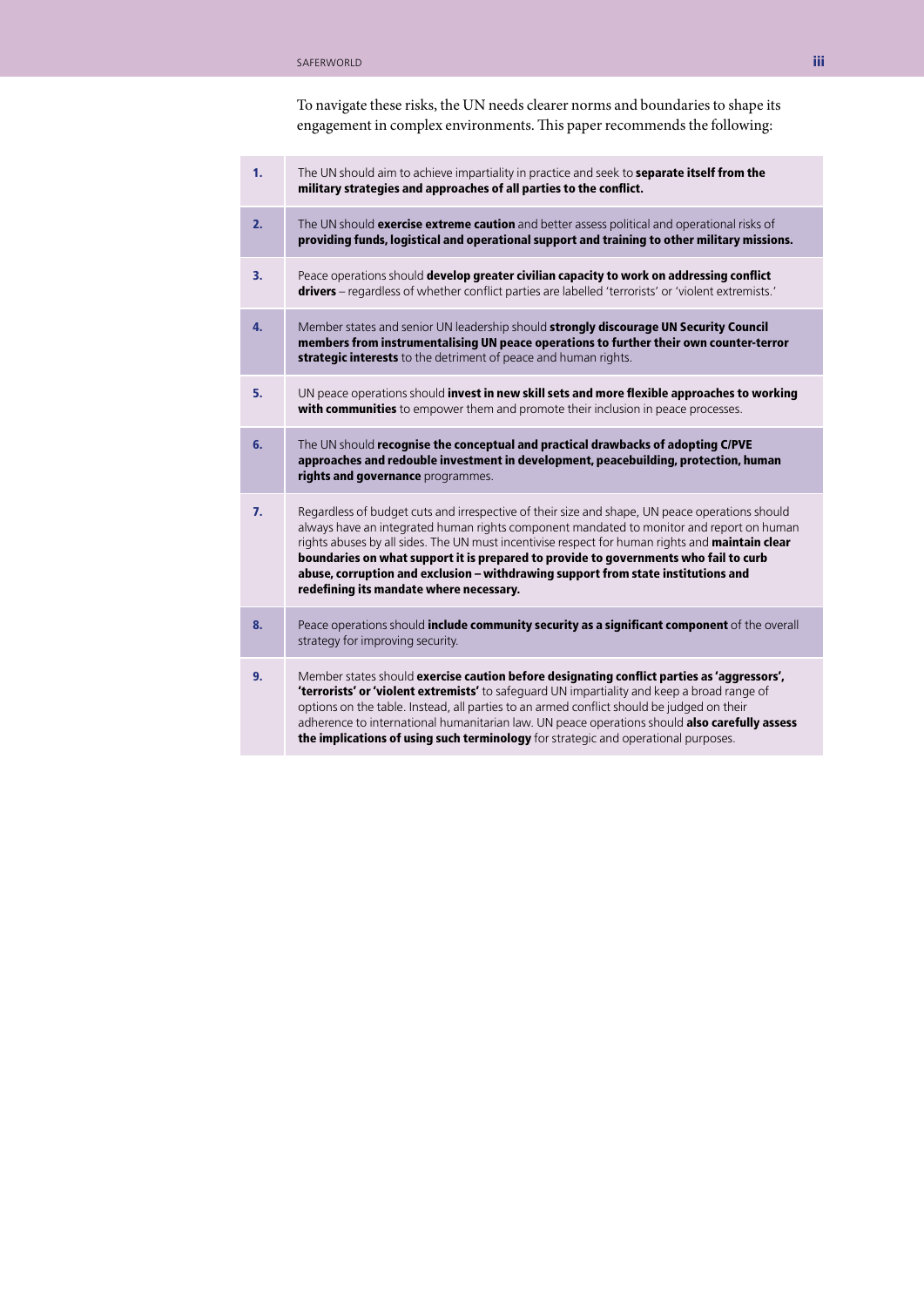## Introduction

1

this paper analyses lessons from international engagement in complex conflict environments and shows how they can inform the growing number of UN peace operations in such contexts. In particular, it looks at counter-terrorism (CT), countering or preventing violent extremism (C/PVE) and militarised stabilisation approaches and summarises shortcomings in the way these approaches have been conceived and delivered, with evidence from recent experience in Afghanistan, Somalia, Syria and Yemen. It then shows how, in spite of relevant policies and principles that can help the UN navigate the dilemmas and risks it faces, strong political and institutional pressures are drawing the UN into areas where it is not fit for purpose.

Recent UN decisions illustrate some awareness and avoidance of the consequences of CT and stabilisation efforts by member states and coalitions. But in some cases the UN has already begun to adopt risky and counter-productive approaches. This paper highlights the risks of current stabilisation, CT and C/PVE approaches that UN member states and decision makers must consider more carefully. It then concludes by offering recommendations on how such risks can be better managed in order to safeguard and enhance the UN's role in resolving conflict and sustaining peace through its peace operations.

A note on how we use terms in this paper is included in annex A. These definitions explain what we have described as the 'mainstream approach' to CT and stabilisation, acknowledge that not all stabilisation efforts are militarised, and clarify that 'stabilisation' in this paper refers to militarised efforts that resemble the mainstream approach.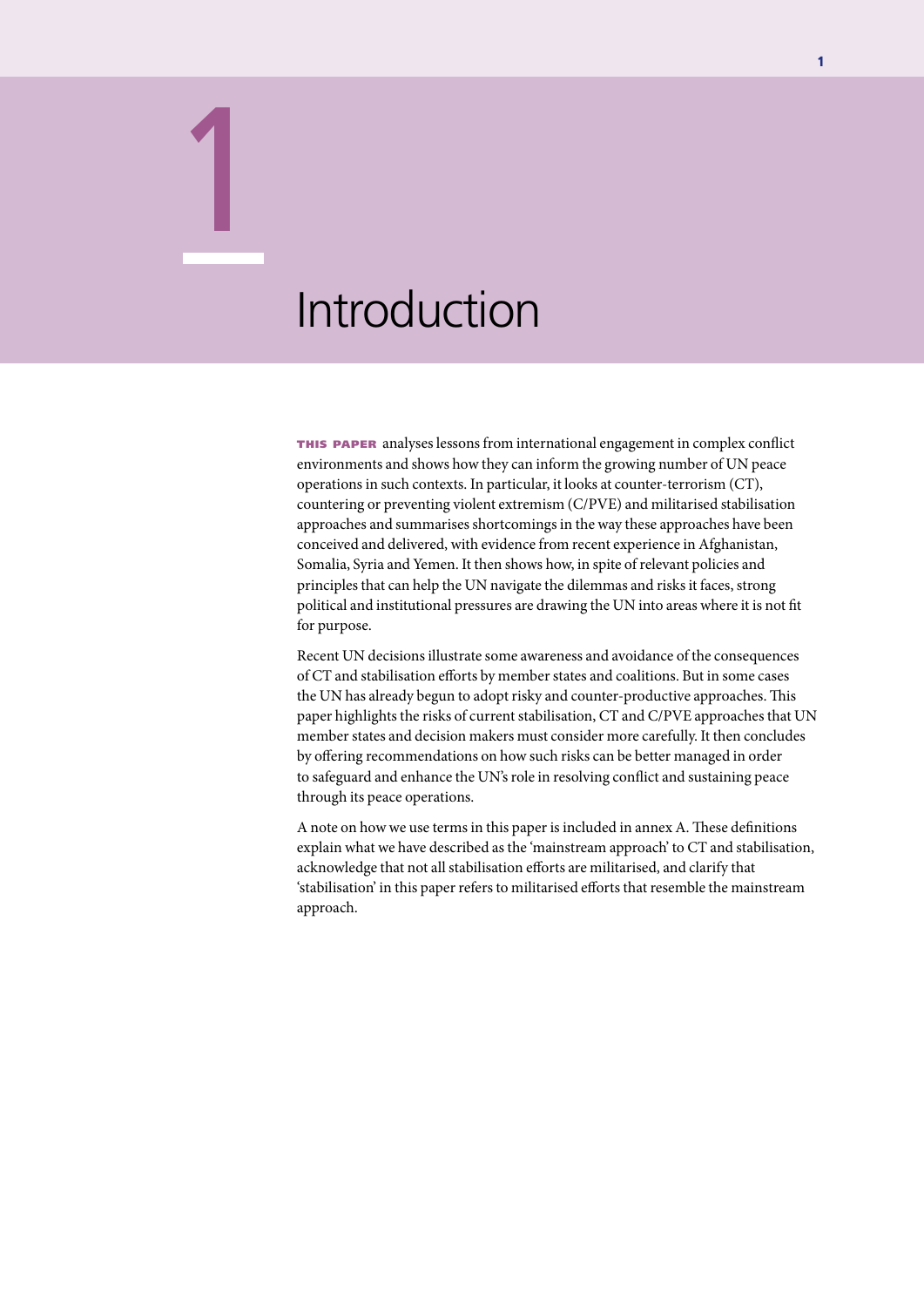## Lessons from counterterrorism, C/PVE and stabilisation strategies

un engagement in ct, c/pve and stabilisation by member states and coalitions are at best not succeeding – and at worst, they are aggravating the problem.

Global efforts to combat terrorism since 2001 have had huge financial and human costs. The conflicts in Afghanistan, Iraq, Somalia and Syria remain unresolved and have claimed hundreds of thousands of lives. By the end of financial year 2018, the US alone will have spent approximately \$5.6 trillion combating terrorism since 9/11.<sup>1</sup> Despite this expenditure, global casualties from terror attacks increased seven-fold from 2000 to 2016,<sup>2</sup> and the ranks of violent Islamist movements are thought to have more than tripled from 2000 to 2013.<sup>3</sup>

The vast majority of terror attacks are carried out in conflict zones and repressive environments – and this is not a coincidence.4 Terror attacks are not a problem that can be viewed in isolation; they are often a tactic in the wider conflict or set of conflicts at play. Moreover, the onset and persistence of these conflicts is closely connected to the human rights abuses, corruption and exclusion that are major drivers of conflict in many 'war on terror' battlegrounds.

As Saferworld and many others have documented, in a growing list of countries mainstream approaches to counter-terror and stabilisation routinely fail to resolve conflicts – and often make them harder to resolve. The conviction that such conflicts can only be addressed by defeating the 'terrorists' and other 'spoilers', and by eliminating 'extremist' viewpoints, has ruled out mediation and reconciliation options in many contexts. Instead, military-security approaches have dominated international strategy, despite their poor track record in getting results.5 These approaches have fed into long-term patterns of violence and revenge, entrenching grievances while

2

**<sup>1</sup>** Crawford N (2017), 'United States Budgetary Costs of Post-9/11 Wars Through FY2018:A Summary of the \$5.6 Trillion in Costs for the US wars in Iraq, Afghanistan and Pakistan, and Post-9/11 Veterans Care and Homeland Security', Watson Institute, November.

<sup>2</sup> Institute of Economics and Peace (2017), 'Global Terrorism Index: 2017,' October (http://visionofhumanity.org/app/ uploads/2017/11/Global-Terrorism-Index-2017.pdf).

<sup>3</sup> Goepner E (2016), 'Measuring the Effectiveness of America's War on Terror', United States Army War College (http://publications.armywarcollege.edu/pubs/3323.pdf).

<sup>4</sup> Institute of Economics and Peace, op cit.

<sup>5</sup> Jones S G, Libicki M (2018), 'How Terrorist Groups End: Lessons for Countering al Qa'ida. Santa Monica', RAND Corporation, June (https://www.rand.org/pubs/monographs/MG741-1.html).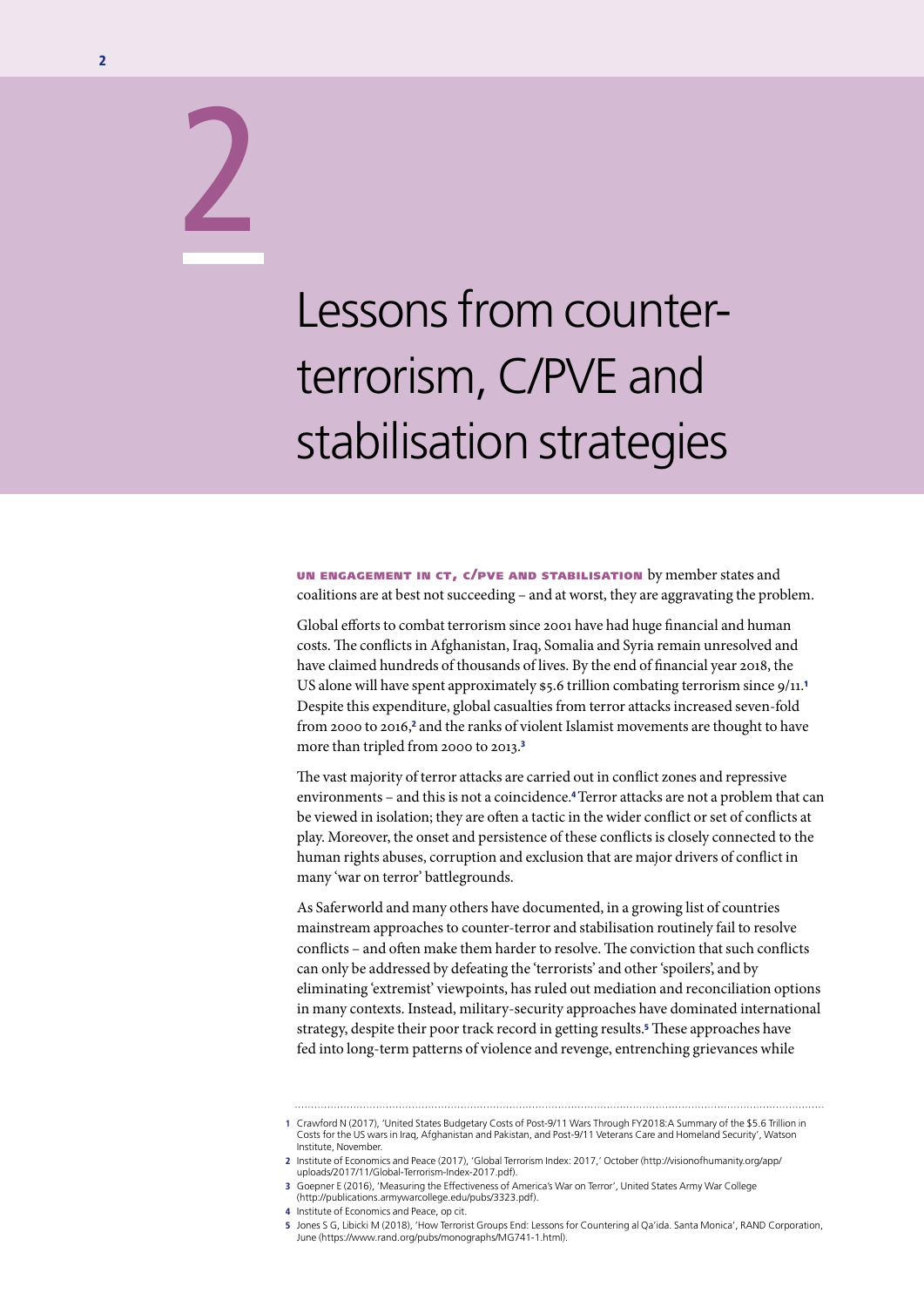reinforcing poor governance, security force abuses, and the diversion and misuse of security assistance.

The strategic danger of reinforcing such abuses is underlined by the United Nations Development Programme's (UNDP's) widely-read 'Journey to extremism' report, which suggests that 'disaffection with government' and incidents such as the killing or arrest of a family member or friend, are important motives for those who join 'violent extremist' groups:

*"Grievances against government and state security actors are particularly pronounced among those most vulnerable to recruitment, who also express deep-seated scepticism about the possibility of positive change."* <sup>6</sup>

It is also problematic that CT and stabilisation efforts have stacked the cards against social empowerment, dialogue and reconciliation, not only by concentrating power in the hands of the wrong individuals and groups, but also by generating intense insecurity that has made bottom-up community engagement and peacebuilding difficult. Social empowerment and long-term support to society – important engines for vital reforms – have been badly neglected.



**Togolese peacekeepers from the United Nations Multidimensional Integrated Stabilization Mission in Mali (MINUSMA) stationed in Menaka.** © un photo/marco dormino

6 United Nations Development Programme (2017), 'Journey to Extremism in Africa: Drivers, Incentives and the Tipping Point for Recruitment,' 7 September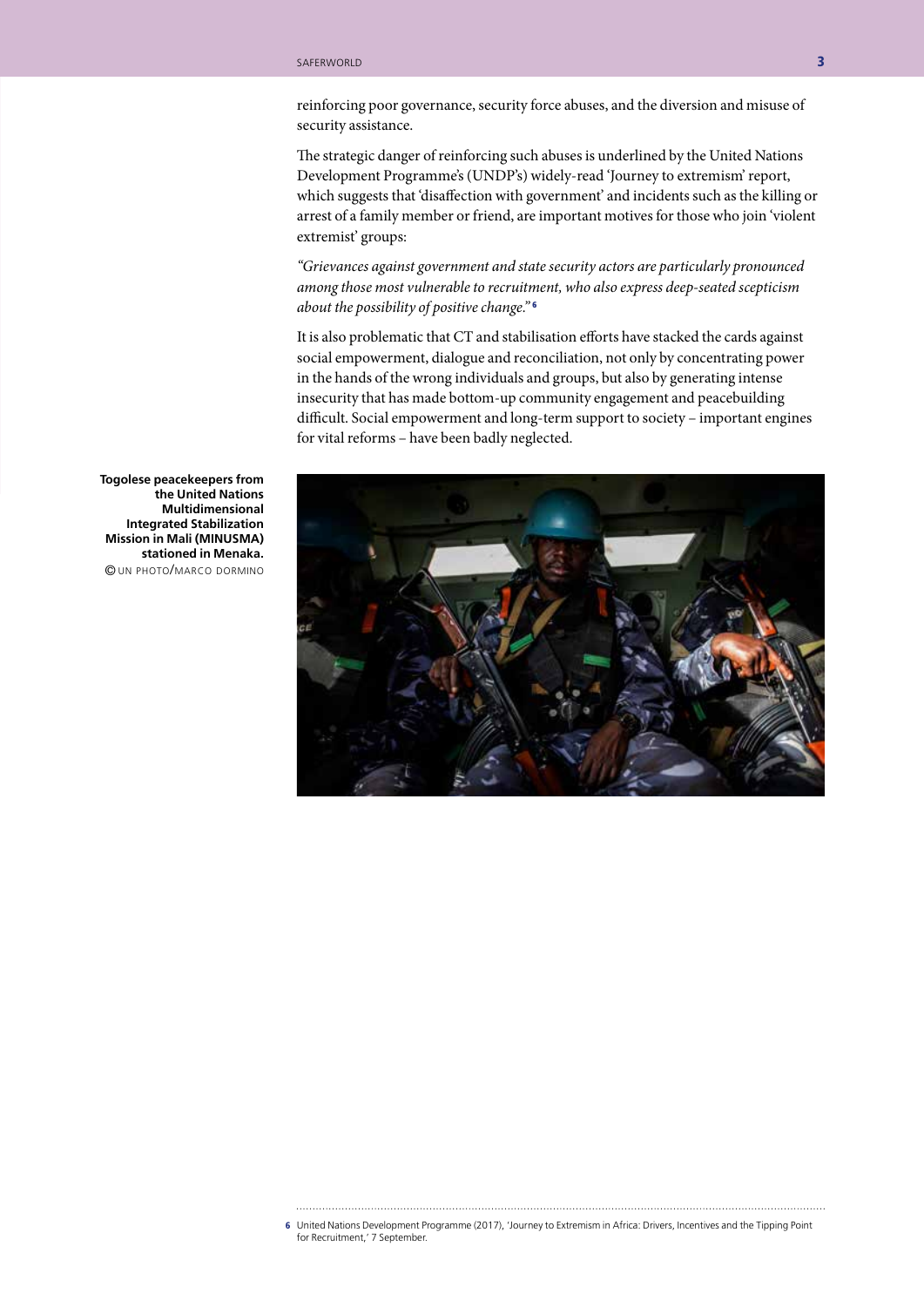# Examples of CT and stabilisation challenges in specific contexts

this section provides examples that illustrate challenges that UN peace operations will need to consider carefully in order to contribute to peace.

#### 3.1 **Over-reliance on military methods without a wider peace strategy**

3

Saferworld's studies of Afghanistan, Somalia, Syria and Yemen all illustrate the predominance of international military-security strategies in the absence of wider peace strategies. This focus on short-term security gains has created or worsened intractable conflicts, causing mass casualties and human rights abuses, the entrenchment of existing grievances, the growth and spread of violent movements and a reversal of human and institutional development.

In Afghanistan, the narrow security aim of closing down space for international terrorists "had serious negative implications for… long-term peace", and 17 years after the US-led invasion the Afghan war persists, with the Taliban remaining a potent force.7 While an initial campaign to defeat the Taliban was supposed to leave room for longer-term peacebuilding, "the list of targets to kill or arrest kept expanding", and the dominance of the military in overall US strategy drove decisions that contradicted civilian analysis of conflict issues. Even when civilian efforts grew with the counterinsurgency strategy in 2009, resources were never deployed as planned: "Instead, young and inexperienced soldiers – with short 6- to 12-month contract rotations – led activities on the ground, and senior US army officials were providing civilian leadership mentoring to Afghan officials."<sup>8</sup>

In Somalia, the one priority agreed on by international actors has been "the job of degrading and defeating al-Shabaab".9 This has "locked international actors into a militarised approach to resolving the various drivers of the Somali conflict", and "prevented the development of 'a more comprehensive peacebuilding strategy'".<sup>10</sup>

**<sup>7</sup>** Groenewald H (2016), '"Hammering the bread and the nail" – Lessons from counter-terrorism, stabilisation and statebuilding in Afghanistan', Saferworld, February. See also: Special Inspector General for Afghanistan Reconstruction (2018), 'Quarterly Report to the United States Congress', 30 April, p 86 (https://www.sigar.mil/pdf/quarterlyreports/2018-04- 30qr.pdf).

**<sup>8</sup>** Ibid., p 34.

**<sup>9</sup>** Suri S (2016), '"Barbed wire on our heads" – Lessons from counter-terrorism, stabilisation and statebuilding in Somalia', Saferworld, February.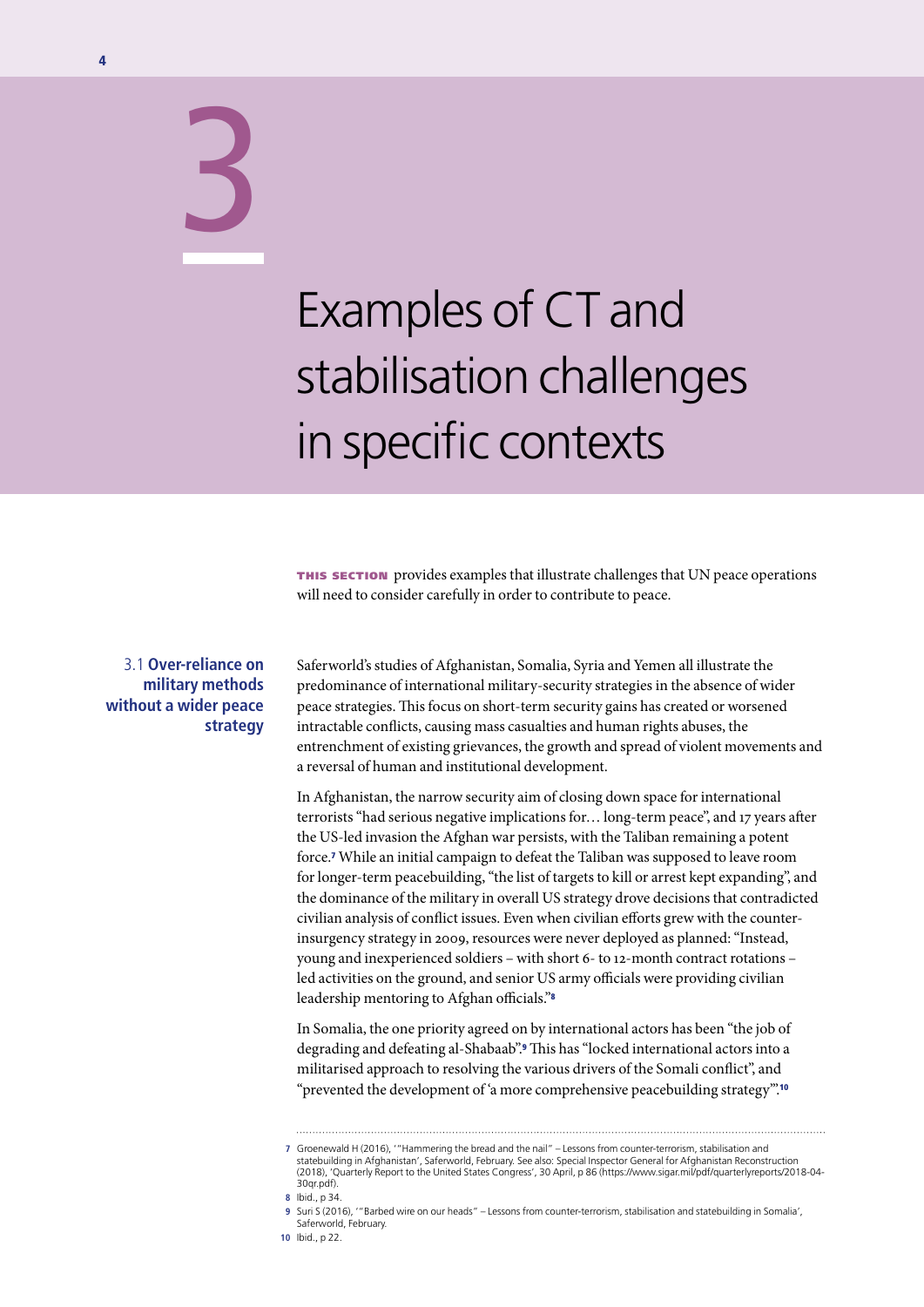This militarised approach has proven deeply misguided by ignoring the fact that "Al-Shabaab is a symptom rather than a cause of fragility" and has largely failed to promote the actual long-term security needs of the Somali people.11 A military-first approach has meant that other aspects of state-building have been neglected: "There is nothing to fill the void when AMISOM [African Union Mission in Somalia] eventually leaves the so-called newly liberated areas".<sup>12</sup>

Yemen faces a similar situation. As Project on Middle East Democracy's Nadwa al-Dawsari observed, "The West focused on Western priorities – short-term aims and short-term stability – without enough thought about the long-term impacts."<sup>13</sup> From 2001 until about a decade later, Western countries engaged in counter-terror and stabilisation initiatives, including drone strikes, arms transfers, military and stabilisation assistance, intelligence collaboration, and backing for offensives by the Yemeni government. However, both Al-Qaeda in the Arabian Peninsula (AQAP), its domestic wing Ansar al Sharia (AAS) and other militant groups still grew in strength. The narrow-minded focus on eliminating these groups blinded international actors to more urgent peacebuilding priorities, leading them to reinforce a predatory government and feed, rather than help avert, the crisis of 2011, the failure of Yemen's transition and the descent into civil war.

The Saferworld report, 'Syria: playing into their hands' by London School of Economics Professor David Keen describes how, in the absence of a more comprehensive strategy for stopping the violence and tackling its drivers, "an increasingly narrow focus on counter-terrorism proved especially counterproductive."14 Most significantly, amid the "ruthless hijacking of the 'war on terror' by Moscow… Tehran and Damascus", the military focus on destroying the Islamic State (ISIS) and al-Nusra detracted from a coherent focus on tackling the violence and abuse of the Syrian regime and its backers, and in addressing their role in enabling the rise of ISIS. Civilian casualties, destruction and resource scarcity in Syria were all compounded by the focus on CT, which helped generate support for violent jihadist groups.15 Similarly, war on terror objectives led the US to support the Kurds as the 'best hope' against ISIS. The unintended consequence of this was to destabilise the peace process within Turkey and push them closer to Russia, and to encourage multiple Turkish military incursions into Syria.<sup>16</sup>

3.2 **Use of military force – and support for it – exacerbates violence and grievances while reducing scope for dialogue**

The use of force in the name of counter-terrorism has often been found to worsen conflict rather than achieve a military objective such as 'eliminating rebels'. In Afghanistan,

*"… tactics like night raids and home searches, alongside high civilian casualty numbers, caused a lot of resentment among the Afghan population […] detaining insurgents without trial and allowing torture and extraordinary rendition further undermined the rule of law and delegitimised the interveners."* <sup>17</sup>

There were efforts to reduce casualties – making drone use more frequent – but by 2010 in Afghanistan, US Army studies and other research showed that "the majority of the population in combat areas saw the foreign forces as 'occupiers'".18 This was particularly problematic in that "International military engagement fuelled militancy by providing more targets and enabling a recruitment rhetoric around defeating the

- **17** Groenewald H, op. cit., p 36.
- **18** Ibid., p 34.

**<sup>11</sup>** Ibid., pp 22, 23.

**<sup>12</sup>** Ibid., p 22–27.

**<sup>13</sup>** Saferworld (2016), 'A new war on terror or a new search for peace – learning the lessons of Afghanistan, Somalia and Yemen', February.

**<sup>14</sup>** Keen D (2017), Syria: Playing into their hands, Saferworld, October.

**<sup>15</sup>** Ibid., p 80.

**<sup>16</sup>** Ibid., pp 80–87.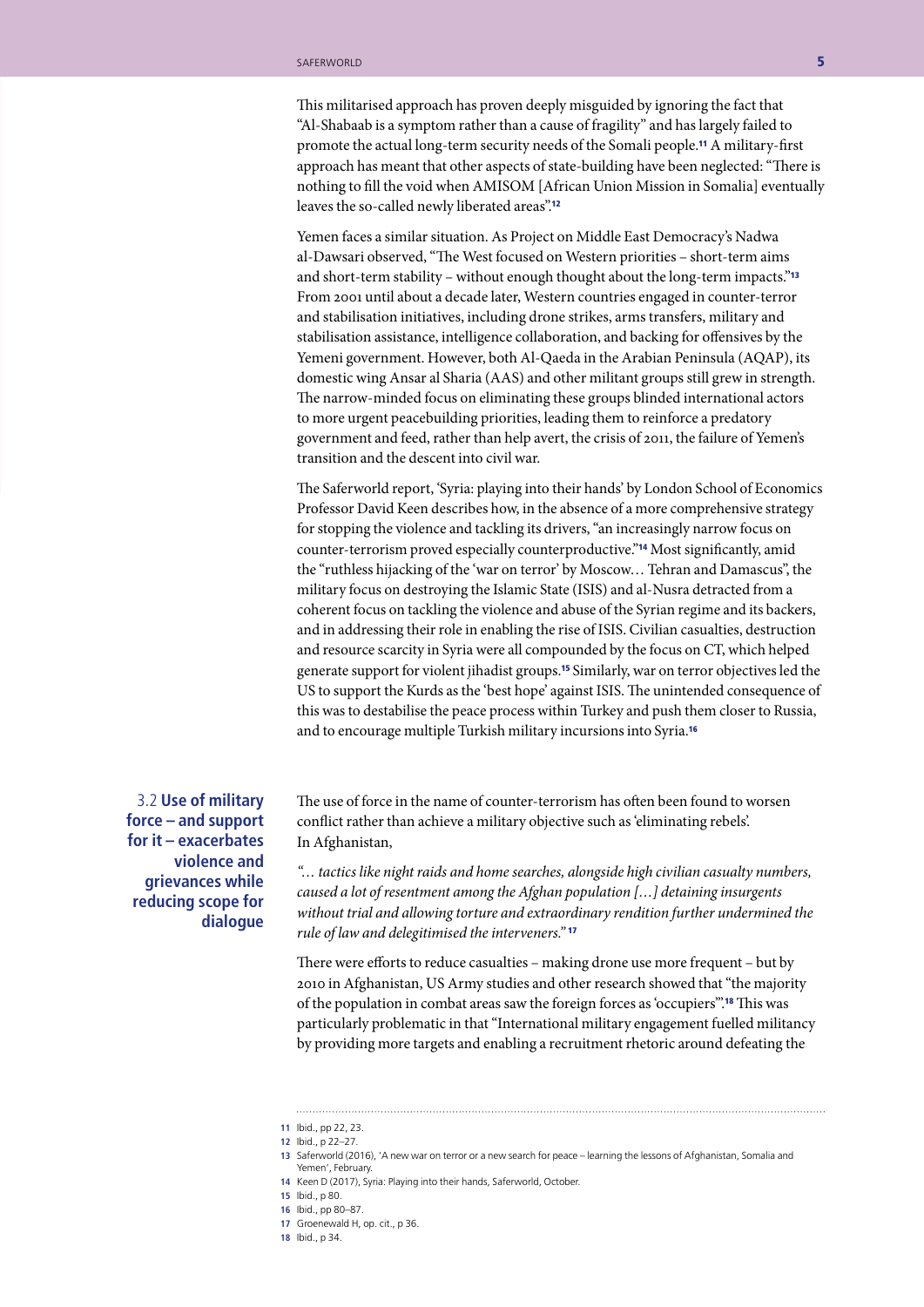invading foreigners".19 Additionally, "Targeting and killing Taliban leaders made it difficult for those pragmatically interested in talks to reach out".<sup>20</sup>

Militarised CT interventions in Somalia have also harmed civilians – fuelling grievances and rebellion while shutting down space for political dialogue. After 9/11, the US collaborated with warlords and the Ethiopian government to kill or capture al-Qaeda members in Somalia, and backed the Ethiopian invasion to oust the Islamic Courts Union on the basis of its al-Qaeda links. However, this strategy ultimately served "the parochial self-interest of Ethiopia and the TFG [Transitional Federal Government]" – eliminating few 'terrorist' operatives, while giving birth to a much more potent violent movement (al-Shabaab).<sup>21</sup>

Human rights reports from 2009–2015 consistently illustrate the culpability of AMISOM, regional forces, and their proxies in indiscriminate attacks and abuses against Somali civilians.22 Such abuses have served to reinforce al-Shabaab's narrative of grievance.23 Targeted assassinations also hardened al-Shabaab's resolve. In the course of three attempts to assassinate al-Shabaab leader Aden Hashi Ayro in 2007– 2008, over 50 civilians were killed.24 As Alex de Waal has concluded, these killings "didn't hasten a political resolution to the conflict".<sup>25</sup> He elaborates:

*"After Ayro was killed, Godane affiliated al-Shabaab with al-Qaeda – realising the worst fears of many – and Godane's successor, Ahmad Omar, has been described as 'an even more determined extremist.'"* <sup>26</sup>

The tendency of such strikes to create more 'terrorists' than they kill led senior US military leader Lt Gen Michael Flynn to conclude that "as an over-arching strategy, it is a failed strategy".<sup>27</sup>

The US programme of targeted killings in Yemen has eliminated some violent individuals. However, it has been criticised for targeting the wrong people through questionable methods, causing dozens – perhaps hundreds – of civilian casualties. Such killings enflamed anti-US sentiment and appear to have contributed to an increase in recruitment by militant groups – as suggested by the estimated tripling in size of AQAP between 2009 and 2013. The secrecy surrounding targeted killings in Yemen has made it harder to address resultant grievances, creating an absence of accountability for civilian deaths and injuries. Widespread use of sexual torture by coalition forces against terror suspects in Yemen, recently exposed by Associated Press journalists, has also been condemned for motivating Yemenis to join AQAP and other militant groups.<sup>28</sup>

As force was used by the US and other Western powers against ISIS in Syria, it carried the same drawbacks as in other contexts – killing, injuring and displacing large numbers of civilians, deepening the humanitarian crisis, and thus feeding into support for violent fundamentalist groups.<sup>29</sup>

**26** Ibid., p 24.

**28** According to a Yemeni commander quoted by AP, "Joining ISIS and al-Qaeda became a way to take revenge for all the sexual abuses and sodomisation. From here, the prisons, they are manufacturing ISIS". Michael M (2018), 'Detainees held without charges decry Emiratis' sexual abuses', *Associated Press*, 21 June (https://apnews.com/7994b4508e9c4a5eaf8a1cca9f20322f).

**29** Keen D (2017), Syria: Playing into their hands, Saferworld, October.

**<sup>19</sup>** Ibid., p 41.

**<sup>20</sup>** Ibid., p 46.

**<sup>21</sup>** Suri S, op. cit., p 31.

**<sup>22</sup>** Ibid., pp 25–26.

**<sup>23</sup>** Ibid., p 27. **24** Ibid., p 24.

**<sup>25</sup>** Ibid., p 24.

**<sup>27</sup>** Ibid., p 24.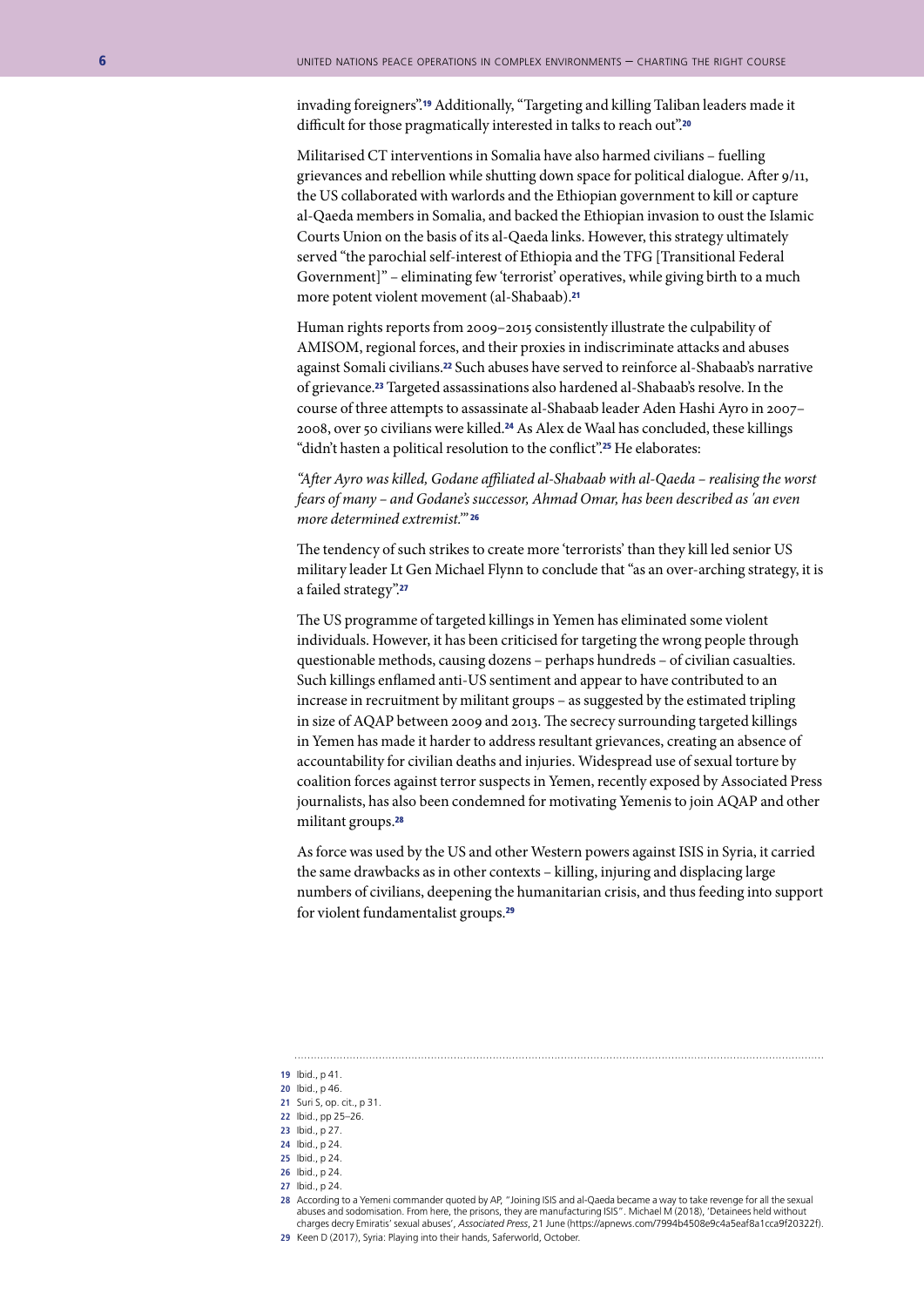**MINUSMA has faced frequent attacks, showing the risks of engaging in complex environments. This attack in Kidal on 8 June left three peacekeepers dead and eight injured.**

© un photo/sylvain liechti



3.3 **Supporting abusive, corrupt and exclusive 'partners' prolongs and worsens conflict**

To maintain their military CT and stabilisation efforts, international governments and groups have reinforced and emboldened problematic national and regional 'allies'. In the process, they have become complicit in enabling corruption, abuse and exclusion by these regimes in a way that has predictably fuelled instability and rebellion. In this sense, Saferworld evidence echoes the progress study on youth, peace and security commissioned by the UN Secretary-General, which recently noted that:

*"…in countries facing insurgencies led by violent extremist groups, community members have reported feeling more fearful of their governments' violations of human rights and abuse by security forces than of extremist groups."*<sup>30</sup>

In Afghanistan, supporting the Northern Alliance against the Taliban meant handing the state over to known warlords, and institutionalising patronage and corruption.<sup>31</sup> The mass assistance provided was "not perceived to benefit ordinary Afghans, but rather unaccountable elites[…] who forged alliances within ethnic groups, with armed militias or with sections of the police or armed forces, strengthening impunity for corruption and human rights abuses."32 As abusive and unaccountable warlords and militias were supported to reach military aims and provide security for international groups, Afghans came to perceive international interveners as "complicit in abuses and crimes perpetrated by their 'allies'".33 Corruption and predation were so bad that the public in some areas came to see the Taliban as providing a better alternative.<sup>34</sup>

Donors engaged in Somalia have long believed they "have to embrace elites for the sake of counter-terror and stabilisation objectives, even though this means sanctioning behaviour that works against peace in Somalia."35 In backing the federal government against al-Shabaab, they "wilfully ignored many of the actual drivers and root causes of the Somali conflict".36 Shocking examples reveal how international assistance fed corruption and the pernicious war economy on a grand scale.37 In 2014, when the

**32** Ibid., p 33.

- **34** Ibid., p 41.
- **35** Suri S, op. cit., p 37.
- **36** Ibid., p 34.

**<sup>30</sup>** United Nations General Assembly, United Nations Security Council (2018), 'Identical letters dated 2 March 2018 from the Secretary-General addressed to the President of the General Assembly and the President of the Security Council, A/72/761–S/2018/86', 2 March.

**<sup>31</sup>** Groenewald H, op. cit., p 39.

**<sup>33</sup>** Ibid., p 33.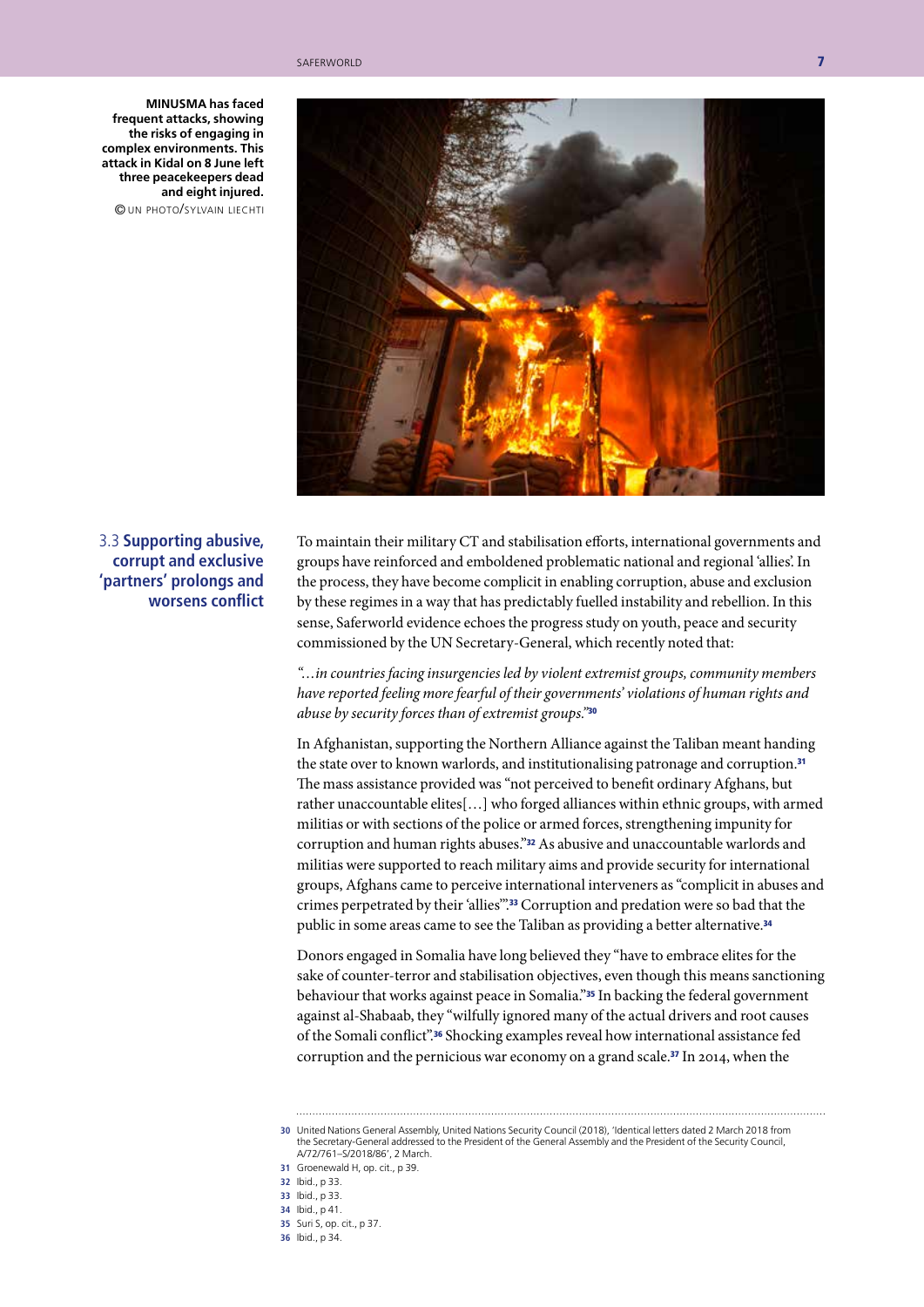UN's Somalia and Eritrea Monitoring Group (SEMG) accused the federal government of diverting funds, it noted patterns of misappropriation "with diversion rates of between 70 and 80 per cent". Given the failure to address corruption in the context of severe humanitarian crisis, it is unsurprising that "one poll showed that 98 per cent of respondents felt the FGS [Federal Government of Somalia] only protected its own interests".38 And as international donors provided an estimated \$800,000 a day to AMISOM, regional security personnel were implicated in abuses and corruption that fuelled the conflict – such as Kenya's participation in the illicit but lucrative trade in charcoal, which helped sustain al-Shabaab's income.<sup>39</sup>

In Yemen, the West helped build institutional capacity, hoping to address the weakness of a fragile but willing state. Again, this approach rested on false assumptions: Yemen's descent into civil war was caused by the country's kleptocratic rulers who controlled and ransacked the country's economy in the decades leading up to the 2011 crisis<sup>40</sup> and afterwards.41 In this context, services receded, leaving many parts of the country without electricity, water, gas, healthcare and education.<sup>42</sup> Having long failed to play a constructive role in addressing the drivers of instability, the state crumbled in the face of multiple armed rebellions.

The West's primary CT ally, Yemen's corrupt and authoritarian ruler Ali Abdullah Saleh, resisted external pressure to reform and cemented international backing by allowing al-Qaeda to regroup from 2006 onwards.43 In response, foreign backers led by the United Kingdom pledged US\$7.8 billion in aid to help fight terror and maintain stability.44 The United States alone spent over \$600 million on security assistance to the regime.45 Playing host to anti-Western militants had become a lucrative endeavour, and external pressure to reform melted away.46 Mounting public grievances then fed into rebellions by Houthis, southern secessionists, tribes, AQAP/AAS and ISIS, and when the crisis of 2011 erupted, Yemen's institutions had decayed to the point where peaceful transition proved impossible. <sup>47</sup>

After 2011, deals made during the post-Saleh transition ultimately entrenched the same kleptocratic elite whose behaviour was driving Yemen into the ground. Saleh was allowed to remain in Yemen with impunity to wreak further havoc.48 By providing material support and training to security actors implicated in grand corruption, torture, violence against civilians, and repression of political protests and free speech, the West abandoned its core principles in Yemen.49 While foreign governments backed an abusive and unjust regime to combat al-Qaeda, AQAP positioned itself as a "lightning rod for entrenched grievances" by criticising the abusive Yemeni state and its foreign backers, and by providing services to the public in some parts of the country.<sup>50</sup>

In Syria, the Western focus on combating ISIS and al-Nusra in the context of a war on terror provided important cover and a veneer of legitimacy for abuses by

- **47** Ibid., pp 32–37, 3–12.
- **48** Ibid., p 36.
- **49** Ibid., pp 32–46.
- **50** Ibid., pp 44–46.

**<sup>37</sup>** For example, defections from the Somali army have been linked to misappropriation of resources and non-payment of salaries; huge volumes of food aid were found to have been diverted by a 'cartel' implicated in channeling some of their<br>profits to armed opposition groups; and the World Food Programme was heavily criticised for awarding contracts worth \$200 million to businessmen suspected of having links to al-Shabaab. Suri S, op. cit., p 39.

**<sup>38</sup>** Suri S, op. cit., p 37.

**<sup>39</sup>** Ibid., pp 39–40.

**<sup>40</sup>** For example, Yemen's ten most prominent groups and families are thought to control 80 per cent of its banking, finance, insurance, telecoms, transport, shipping, construction, engineering, manufacturing and import businesses. In 2008, at least 50 per cent of public funds allocated to diesel subsidies (estimated at \$3.5 billion) were thought to have been diverted for private gain.

**<sup>41</sup>** The government's 2014 budget of \$14 billion (triple that of 2004) apparently disappeared into a 'black hole', with "practically nothing" being spent on investment and infrastructure. Despite this, "The backers of the transition […] imposed practically no accountability on the president".

**<sup>42</sup>** Attree L (2016), 'Blown Back: lessons from counter-terror, stabilisation and statebuilding in Yemen', Saferworld, February. **43** Ibid., pp 37–38.

**<sup>44</sup>** Ibid., p 24.

**<sup>45</sup>** Ibid., pp 16–17.

**<sup>46</sup>** Ibid., pp 32–37.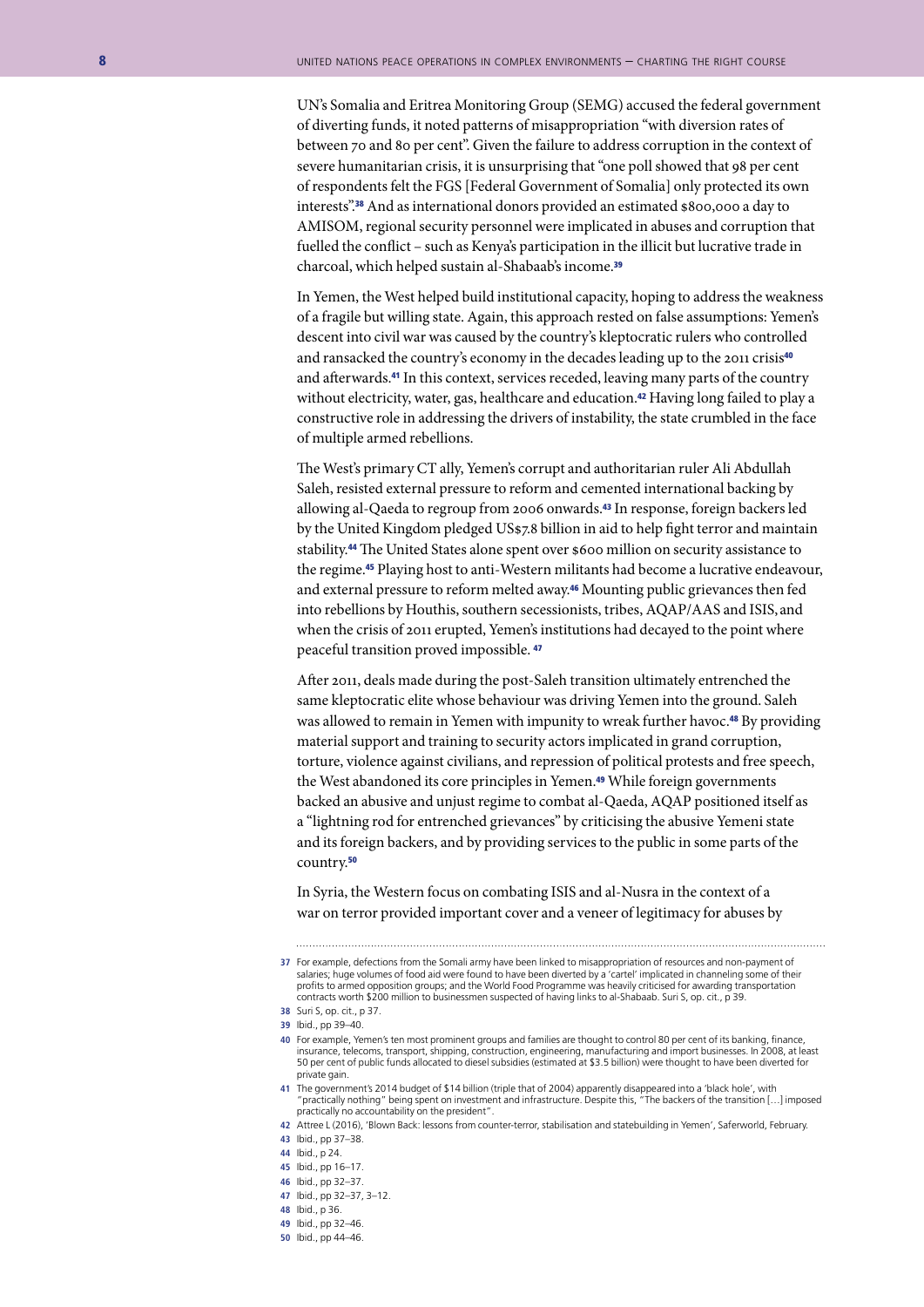the Assad regime, Russia and Iran.<sup>51</sup> Moreover, it created a strong incentive for the regime to nurture violent jihadist groups – playing on domestic and international fears of who would take over the country if Assad was deposed. This remains a core element of Assad's strategy for enduring the war.52 While claiming to be combating terror, the Syrian regime not only boosted armed rebellion but also nurtured violent fundamentalist elements within the rebellion. It stoked sectarian divisions, released known violent fundamentalists from prison, and seemingly colluded in the staging of terror attacks, as well as cooperated economically and militarily with fundamentalist elements (especially ISIS) while concentrating brutal violence on civilians, nonfundamentalist opposition and governance structures.<sup>53</sup>

As is the case elsewhere, evidence from Syria shows how manipulation of relief and development assistance by a host government can reinforce conflict. Government efforts to block aid to besieged areas combined with sanctions and concerns about aid being diverted by 'terrorists'. The resulting resource shortages did little to dent the relative wealth of ISIS and al-Nusra, but did succeed in driving many moderate but desperate Syrians into its ranks.<sup>54</sup>

Placed alongside other examples of contemporary CT and stabilisation operations, Saferworld's analysis serves as a stark warning against international resignation to a 'peace', reconstruction and 'C/PVE' effort dominated by the Syrian regime and its backers. There is a clear risk in Syria of not only reinforcing conditions that gave rise to violent fundamentalism, but also the regime that orchestrated its rise.

3.4 **The perverse effects of efforts to build the security capacities of host states for CT and stabilisation**

Saferworld's research highlights how security assistance – driven by the apparent imperative to 'give' partners capacity to eliminate designated terror groups – is consistently proving counter-productive.

One key issue is diversion and misuse of security and other assistance pumped into CT efforts in different contexts. In Somalia, the UN SEMG has criticised the UN and several governments for supplying weapons to Somalia in violation of international rules and therefore feeding "the diversion of government and AMISOM weapons onto arms markets in Somalia".55 For decades, attempts to train and equip Somali forces without civilian oversight structures have led to repeated rounds of defections to al-Shabaab, together with huge numbers of weapons, uniforms and vehicles.<sup>56</sup>

In Afghanistan, equipment provided to the police was sold for private gain.57 "The Petraeus report of 2011 estimated that about \$360 million of the US's assistance [...] had ended up in the hands of the Taliban and criminals, or political elites with ties to them".58 Meanwhile, contractors had "paid up to \$5.2 million in protection money to the Taliban".<sup>59</sup>

Afghanistan also vividly illustrates the profound unsustainability and incoherence of many internationally-backed state-building and security assistance processes: "International assistance at some point accounted for up to 90 per cent of Afghan public expenditures";<sup>60</sup> policing assistance was "too small in the early years, and then scaled up too fast and to too great amounts in later years", resulting in diversion of funds by powerful individuals;<sup>61</sup> and "the establishment and arming of other groups like local militias, the ALP and the arbokai strengthened warlords and undermined

**51** Keen D, op cit., see pp 60–79.

- **56** Ibid., pp 34–35.
- **57** Groenewald H, op. cit., p 35.
- **58** Ibid., p 48.
- **59** Ibid., p 48. **60** Ibid., p 33.
- **61** Ibid., p 35.
- 

**<sup>52</sup>** Ibid., pp 24–51 (on 'Regime Survival: the war system and its functions for regime actors').

**<sup>53</sup>** Ibid., pp 24–51.

**<sup>54</sup>** Ibid., pp 88–110 – see also pp 17–23 on the rise of ISIS and Nusra.

**<sup>55</sup>** Suri S, op. cit., p 29.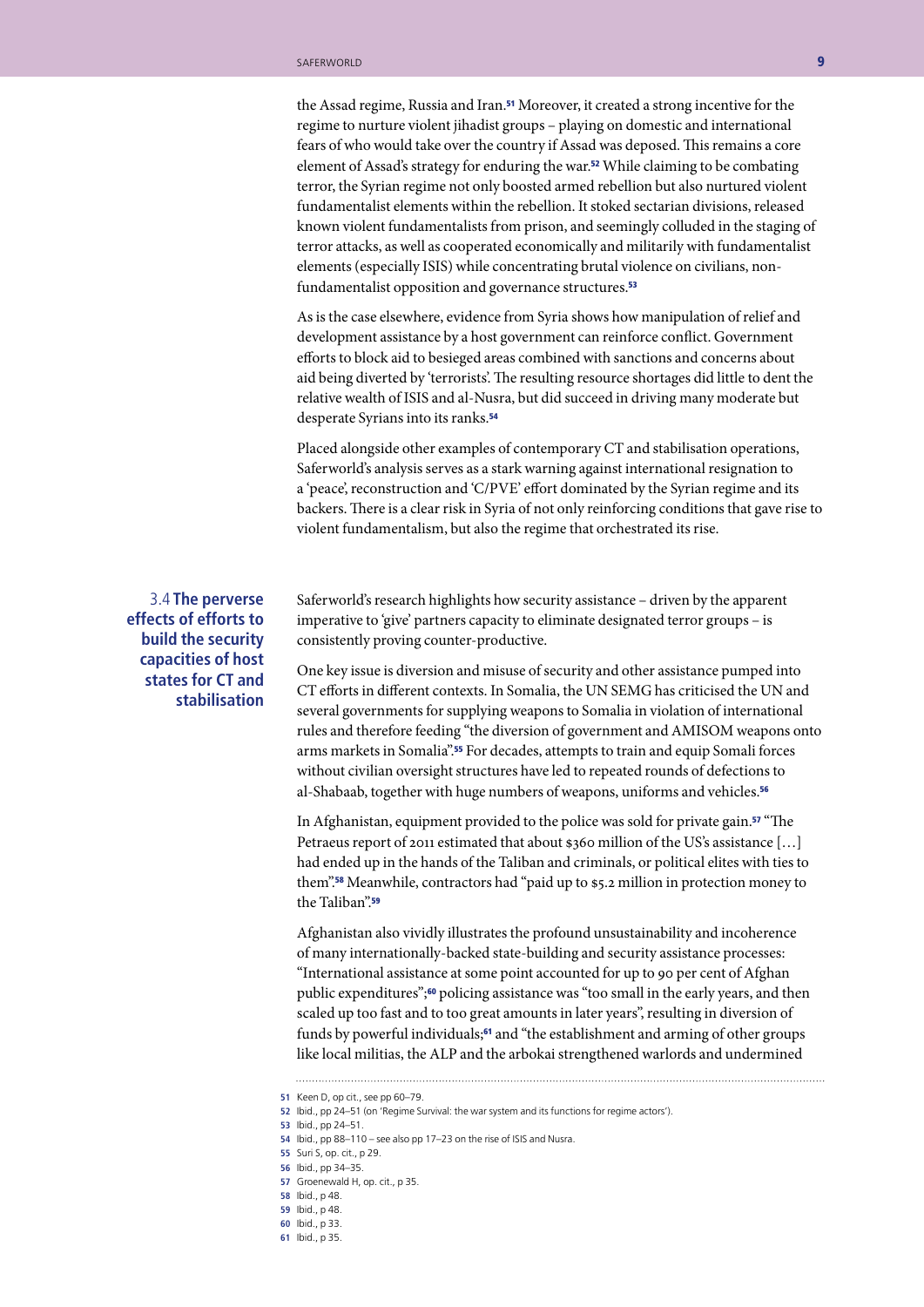earlier DDR [disarmament, demobilisation and reintegration] efforts and the potential for the Afghan state to establish monopoly over the use of force."<sup>62</sup>

Yemen provides another instructive example. As early as 2002, there was advance warning about the high risks of military aid meant for fighting terrorism being misused by the regime. Nonetheless, the US supported Yemen to develop capable and well-trained CT forces, which were not primarily used to tackle terrorism but to protect the capital and the presidential palace. Saleh used CT capabilities to bolster and retain his family's grip on power during the 2011 uprising, committing serious human rights violations.<sup>63</sup> Even during the post-2011 transition, international support to the transition administration – which talked tough on CT – was strong. Yet the climate for justice and civil liberties worsened after the transition began, and the new administration remained at best a dubious CT partner.<sup>64</sup> Much of the military equipment supplied by the US to Yemen's forces is 'unaccounted for' – while some fell into the hands of the very armed groups it was meant to fight.

Efforts to build up Somali security forces also proved ineffective and dangerous because they were rushed and top-down. The attempt to establish a monopoly on state use of force "without negotiation or consensus" has largely disregarded the concerns of many Somalis, who as Jeremy Brickhill has pointed out, have good reason to be "both sceptical and fearful of the state".<sup>65</sup> In this regard, international security assistance programmes have proven unworkable because of their tendency to reinforce failure – by avoiding engagement with the Somali people or neglecting to build bottom-up consensus for addressing conflict.

#### 3.5 **Neglect of longterm, inclusive political dialogue and conflict transformation efforts**

If international actors have pursued short-term, unrealistic and unsustainable strategies for eliminating terrorism and achieving stability at the expense of human rights, it is in part because of wilful blindness to local political realities and how to influence them to encourage sustainable conflict resolution and transformation. Not only have CT and stabilisation strategies overlooked the lack of political will among 'partner' governments to reform and address conflict drivers – they have also lacked the courage and creativity to promote long-term, inclusive transformation.

In Afghanistan, the primary focus on eliminating the Taliban and al-Qaeda meant that "insufficient emphasis was placed on addressing the issues that had fuelled political conflict in the country for decades".66 Building on a weak understanding of the social order, and the extent to which public alienation from the government would undermine this strategy, foreign governments ended up working too closely with warlords and strongmen towards short-term goals. Ultimately, this "undermined the space for a more legitimate and acceptable governance system to come into being".<sup>67</sup>

Failure to explore options for political resolution of conflict has also been a major problem. In Somalia, as different groups "instrumentalised the counterterrorism agenda" for their own ends, not only did it help the federal government "secure considerable military and security resources" – it also fed marginalisation of groups whose grievances and concerns should have been considered and addressed through dialogue and other efforts.68 International actors have too often failed to question processes in which "Somali elites do not want or seek reconciliation".69 As one civil society representative warned: "You are making spoilers, but they are not spoilers.

- **66** Groenewald H, op. cit., p 44.
- **67** Ibid., p 39.
- **68** Suri S, op. cit., p 30.
- **69** Ibid., p 36.

**<sup>62</sup>** Ibid., p 35.

**<sup>63</sup>** Attree L, op. cit., pp 39, 33–41.

**<sup>64</sup>** Human Rights Watch reported that Hadi's arrival in February 2012 brought "no significant relaxation of state pressure on journalists"; in February 2014, 19 AQAP militants escaped despite warnings from prison officials to Yemeni government officials that a planned AQAP prison break was imminent. See Attree L, op. cit., pp 32–41.

**<sup>65</sup>** Suri S, op. cit., p 34.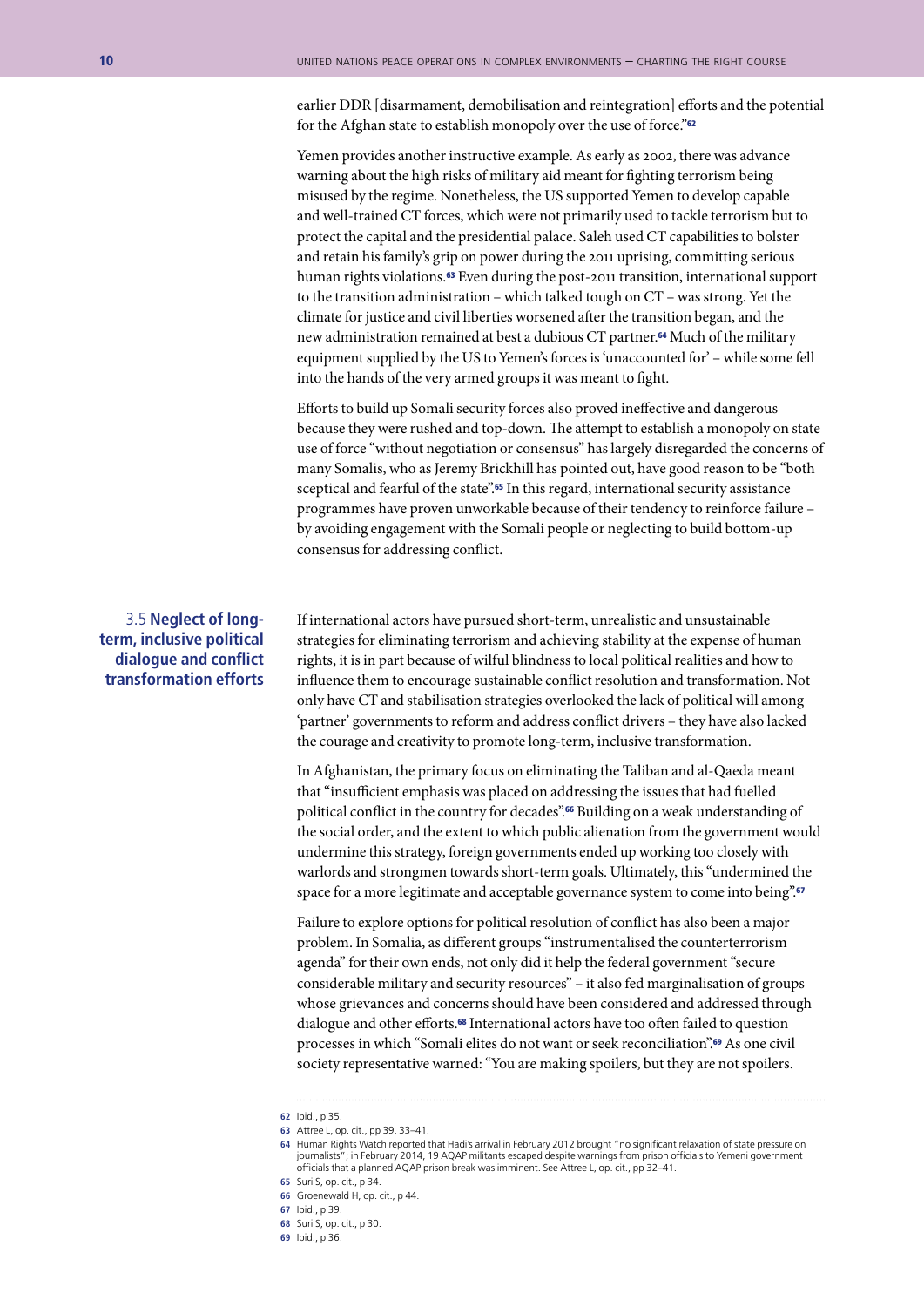What is the benefit of alienating [these] groups?"<sup>70</sup> Similarly, at the local level, "The absence of social reconciliation processes has contributed to a lack of trust among Somalis in the nature of the statebuilding project as a whole".<sup>71</sup>

For too long in Yemen, the focus on defeating 'spoilers' obscured the need for a broader, longer-term strategy for just and lasting peace. Rather than a strategy to combat 'terrorists' and 'Iran-backed' rebels, Yemen's elites, political parties and state structures urgently needed to respond to public anger and reform the state in order to avert disaster. Belligerent approaches left little room for creative experimentation with alternatives that could help end violence. Although there were some efforts to reform governance, these failed to influence those who really wielded political and economic power. They also fell short of supporting and empowering sections of society to press for change. International actors failed to engage with a diverse range of political, religious and tribal groups, civil society, youth and women, and rarely communicated with the population outside Sana'a in rural areas and the south, while military-security assistance to the regime guaranteed that reform efforts would not succeed.

A further problem has been how the 'terrorism' label takes options for political resolution of conflict off the table. It is true that prospects for dialogue with the Taliban in Afghanistan were never promising, but political engagement should have been stepped up earlier than it was. As we noted in an earlier report, "The international strategy of dealing with the Taliban has arguably made it more difficult to achieve peace, and increased the risk that negotiations conducted with them now may end up undermining hard-won freedoms and rights".<sup>72</sup>

Attempts to depose corrupt state leaders could be destabilising,73 but at the same time efforts to engage with alternative power holders were ad hoc and uneven.<sup>74</sup> United Nations Assistance Mission in Afghanistan's (UNAMA) support to Afghan civil society networks and the Afghanistan Independent Human Rights Commission to develop local roadmaps and a ten-point national agenda for peace was a notable exception, but overall international donors in Afghanistan failed to push effectively for "a process that allow[ed] for more democratic and representative leaders to emerge".<sup>75</sup>

*"Truly inclusive peace processes need to reach beyond tribal leaders into marginalised constituencies, including women, but also young people, diaspora and religious leaders. Negotiating with and resourcing corrupt elites in effect excludes other social forces from emerging and asserting a voice and vision for the future. Investigating the options for engaging with local shura/jirgas earlier on may have generated quick impacts on local conflict and justice issues and opened up space for conversations about the future."* <sup>76</sup>

Instead, short-term, top-down approaches undermined much of what international governments and agencies sought to achieve. Similar tendencies are visible in Somalia, where they became guilty of "trying to manage Somalia from outside Somalia" – for example by pushing high-level peace processes, which were focused on a narrow pool of elites, to meet deadlines imposed from outside.77 Indeed, "Somalia's history is littered with failed efforts to impose templates and short-term timeframes for peacebuilding and statebuilding processes". An approach more likely to be successful could have involved support for inclusive processes through which Somalis would be supported to form their own institutions. Ultimately, donor support for the role of Somali civil society in peacebuilding and statebuilding processes has been lacklustre, and has "done little to reinforce a positive relationship between civil society and the state".<sup>78</sup>

. . . . . . . . . . . . . . . . .

- **72** Groenewald H, op. cit., p 47.
- **73** Ibid., p 40. **74** Ibid., p 41.
- **75** Ibid., p 44.
- **76** Ibid., p 49.
- **77** Suri S, op. cit., p 37.
- **78** Ibid., p 38.
- 

**<sup>70</sup>** Ibid., p 30.

**<sup>71</sup>** Ibid., p 37.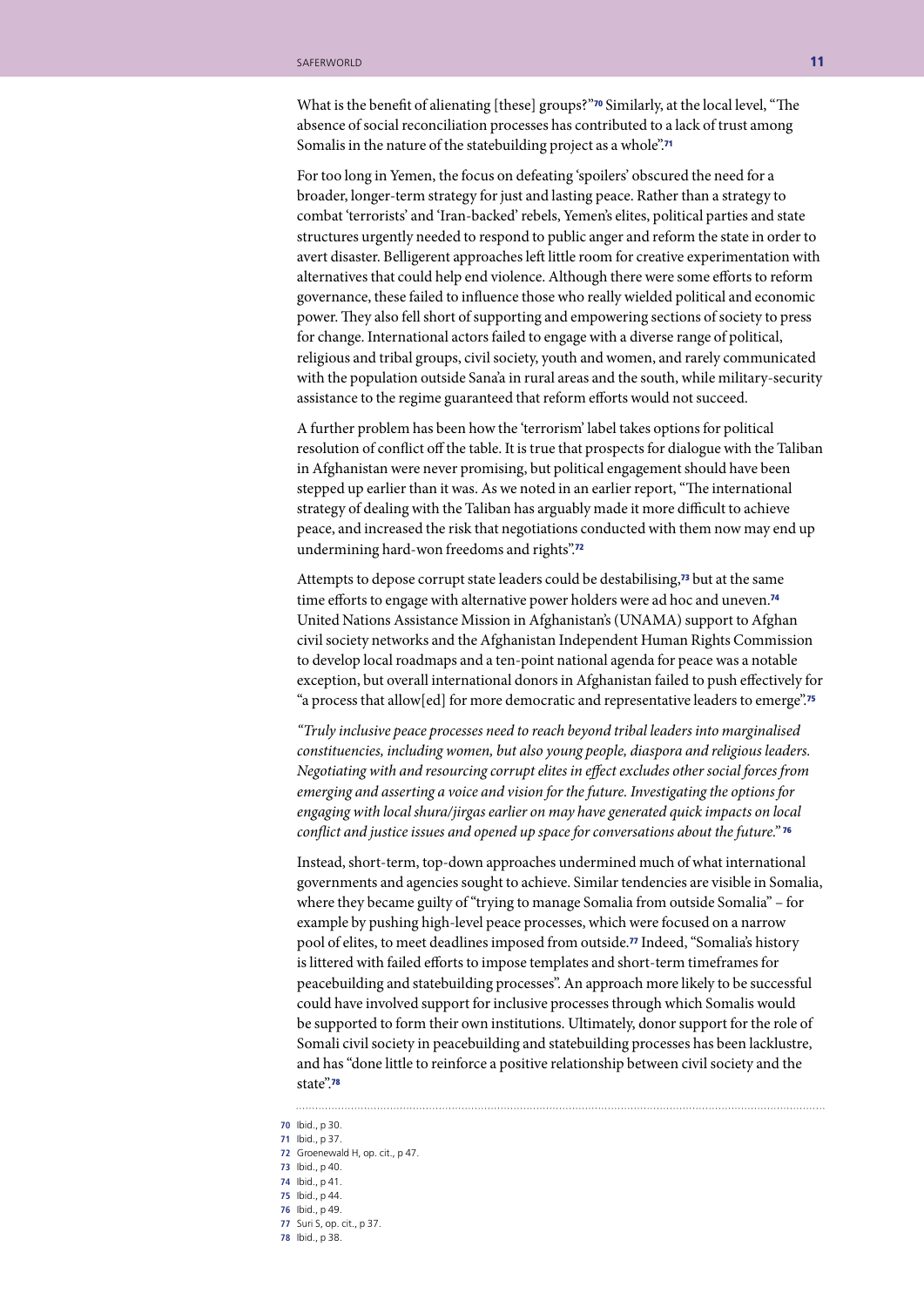There are many examples illustrating the challenges highlighted by our studies. Given the contribution these challenges have made to strategic failure, intractable conflicts and the global rise in forced displacement and terror attacks, it is critical that UN decision makers think through how such obstacles apply to the future of UN peace operations.



**Senior Afghan police officers meet with the UNAMA Director of Human Rights in Kunar Province, Said Khil.** © un photo/fardin waezi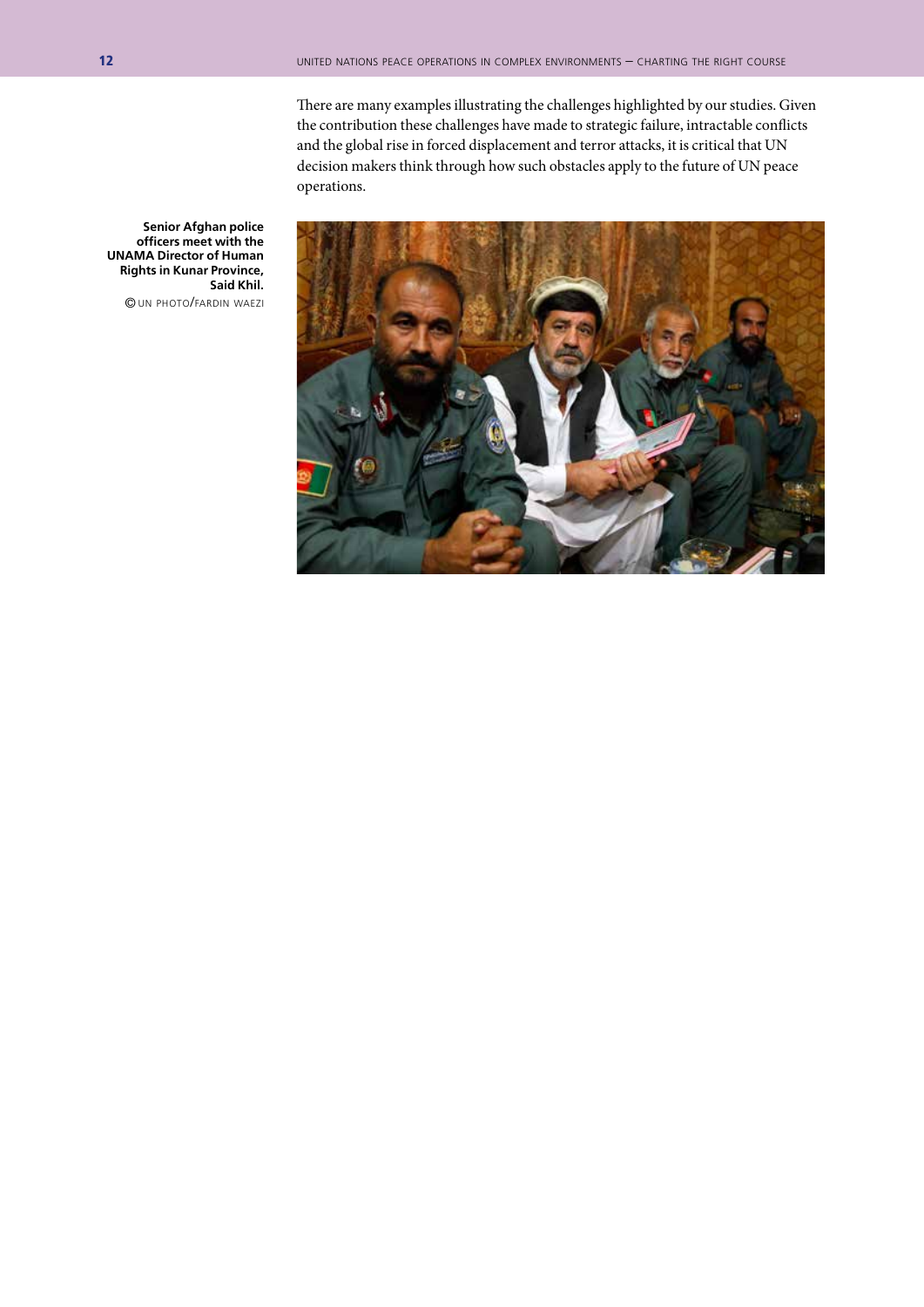# Challenges with C/PVE approaches

**ALTHOUGH THE UN HAS SHOWN** caution in getting involved in direct  $CT$ , the rise of C/PVE – purported by some to provide a human rights-based and constructive alternative to CT – has largely been embraced by the UN, with limited scrutiny of the risks it may pose. However, as Saferworld's paper 'Shouldn't YOU be Countering Violent Extremism?' has explained,79 C/PVE approaches have a number of important shortcomings that should prompt decision makers and practitioners to rethink their approaches and adopt alternative frameworks and tools for addressing problems. Some of the main challenges are listed below.

#### 4.1 **Oversimplifying conflicts and creating gaps in response strategies**

4

C/PVE approaches implicitly blame conflicts on 'terrorists' or 'violent extremists'. Given the complexity of contemporary conflicts, this simplification tends to weaken the understanding of those involved. Narrow analysis, focused on why recruitment into violent groups happens, can lead to a failure to understand:

- $\blacksquare$  violent movements: why are people fighting? What grievances should be taken seriously? Could dialogue and negotiation be possible?
- $\blacksquare$  the role of governments and regional actors: who else is responsible for violence, injustice and other conflict drivers? How could strategies help change their behaviour rather than just helping them supress the 'extremists'?
- $\blacksquare$  international actors: could a change in their security, economic or diplomatic approaches help solve the problem?

Narrow analytical framing easily leads to weak engagement strategies that neglect important peacebuilding options.

#### 4.2 **Imposing external security agendas on local realities**

In many contexts C/PVE is a donor priority, which gets further endorsed given the political and financial incentives that host governments, international organisations, non-governmental organisations (NGOs) and communities have to play along. For example, in Central Asia, policy panic about foreign fighters has led donors to pump money into C/PVE efforts without carefully assessing the true nature or extent of the problems affecting communities. UN agencies, international NGOs and national civil society organisations have been forced to respond to this new donor environment

**<sup>79</sup>** Attree L (2017), 'Shouldn't YOU be countering violent extremism?', Saferworld, March.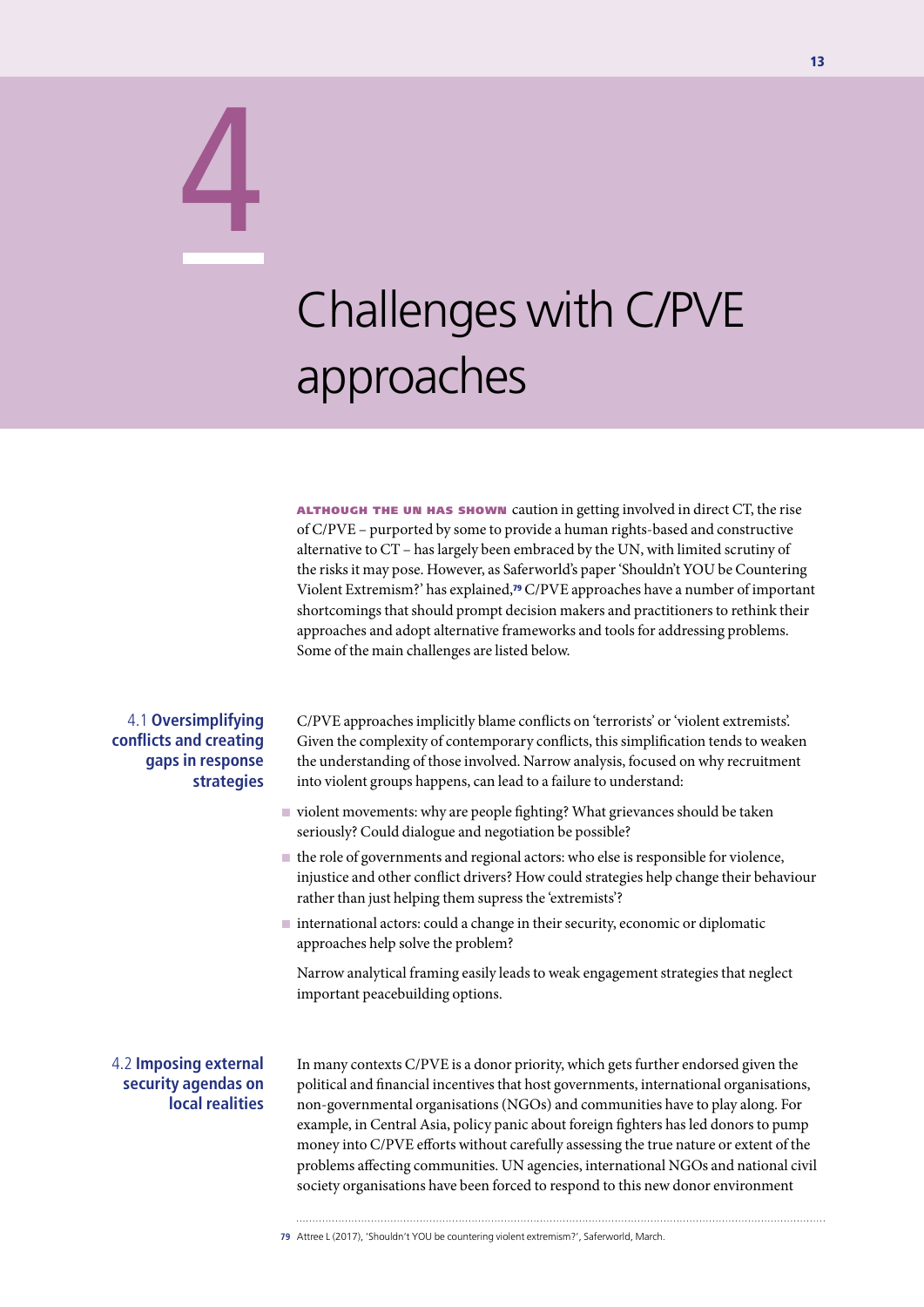to become C/PVE implementers – often at the expense of their work on governance or peacebuilding. Meanwhile Central Asian governments have at times exaggerated these problems to attract greater international support. Yet the issues people see as important for future peace and stability are often very different from the priorities imposed by C/PVE. Our research in Kenya has found that despite the trend to defund human rights and peacebuilding in favour of C/PVE, 'violent extremism' is hard to translate into local languages and these efforts often fail to address the priorities communities identify for promoting peace in areas targeted by al-Shabaab.80 This is problematic because in Kenya as elsewhere, there is little chance of resolving conflict in the long term without prioritising the issues that people see as important.

4.3 **Acquiescing in governments' agendas despite their roles in fuelling conflict – and undermining transformative change** 

As we have seen, poor and repressive governance is almost always at the heart of why conflicts and violent movements begin and persist. It is crucial for national governments to change such behaviour and restore trust to solve problems faced by their populations – and in turn for international partners to offer incentives and apply pressure on them to do so. Host government-led C/PVE strategies often fail to emphasise genuine reform, concentrating, for example, on efforts to counter 'extremist' narratives.81 As seen in Somalia, these programmes can actually worsen mistrust between the state and communities.82 International support for these approaches can reinforce governments' problematic perspectives and their roles in perpetuating conflict rather than challenging it. This is often inappropriate given the impartiality required by peace-making efforts.

4.4 **Ignoring what we know about how change and reform processes work** 

While purporting to be new and fresh, C/PVE initiatives tend to repeat the mistakes of past CT, stabilisation and state-building efforts,<sup>83</sup> and fail to call strongly enough for an end to the tactics that made these approaches fall short. In many cases, C/PVE programmes support governments to win over communities, regardless of whether the regimes have the political will needed to reform the security forces and become more accountable themselves. In this sense, for Peter Romaniuk, learning from past C/PVE efforts:

*"…comprises mostly negative examples regarding the development and implementation of CVE programming[…]. The key lesson is that CVE measures at the community level rise or fall on the basis of the vitality of prevailing state–civil society relationships onto which CVE measures are imposed, especially relations between governments and* 

**<sup>80</sup>** Nyagah T, Mwangi J, Attree L (2017), 'Inside Kenya's war on terror: the case of Lamu', Saferworld, February.

**<sup>81</sup>** See quote from Romaniuk P (2015), 'Does CVE Work? Lessons Learned from the Global Effort to Counter Violent Extremism', Global Center on Cooperative Security, September: "It is striking that different governments, especially among the advanced democracies of Europe, North America, and elsewhere, have arrived at fairly similar approaches to CVE. At the macrolevel (society-wide), many governments engage in CVE communications, i.e., public diplomacy and online interventions, to remove extremist content and counter extremist narratives, especially through social media. At the mesolevel (community), governments have developed a range of outreach and dialogue mechanisms with communities, including grants programs and capacity-building measures toward CVE objectives. Within governments, CVE training is being rolled out to an increasing variety of officials, beginning with law enforcement and extending to social workers, health care professionals, educators, and others. At the microlevel (individual), governments have developed or support a range of intervention programs designed to identify, dissuade, counsel, and mentor individuals at risk of committing to extremist violence."

**<sup>82</sup>** For example, C/PVE programmes focusing on 'deradicalisation' in Somali prisons criticised by Human Rights Watch over their treatment of child soldiers associated with al-Shabaab. For more information see Human Rights Watch (2018), '"It's Like<br>We're Always in a Prison" – Abuses Against Boys Accused of National Security Offenses in Somalia', Feb

**<sup>83</sup>** As noted elsewhere: "A further challenge for those calling for some course correction is the idea that countering violent extremism is a new endeavour. This appears to necessitate the need for fresh learning on what works, and makes it hard for CVE pioneers to absorb highly relevant lessons from political economy analyses of aid, years of learning about what works in peacebuilding, conflict analysis and strategy development techniques, the limits of stabilisation and security assistance,<br>how to approach perplexing capability traps in the governance sphere, ways to support social emp The purported 'newness' of CVE, and the idea that 'violent extremism' should be categorised separately from other forms of violence, implicitly marginalises the huge amount we already know about conflict prevention, peacebuilding, counter-<br>terrorism, counter-insurgency (COIN), stabilisation, psy-ops (or 'Hearts and Minds' strategies). This programmes continue in hopes that security forces will change their behaviour with increased volumes of capacity support and mentoring. More credible strategies to improve the flawed security provision that feeds grievance and rebellion will in fact depend on empowering societies to help transform the behaviour and accountability of security actors – and the power structures that keep them in place. By failing (with some exceptions) to turn these clear lessons into credible strategies, CVE is doing too little to improve military and criminal justice behaviours – and may even be making them worse." Attree L, 'Shouldn't YOU be countering violent extremism?', (Saferworld, 2017).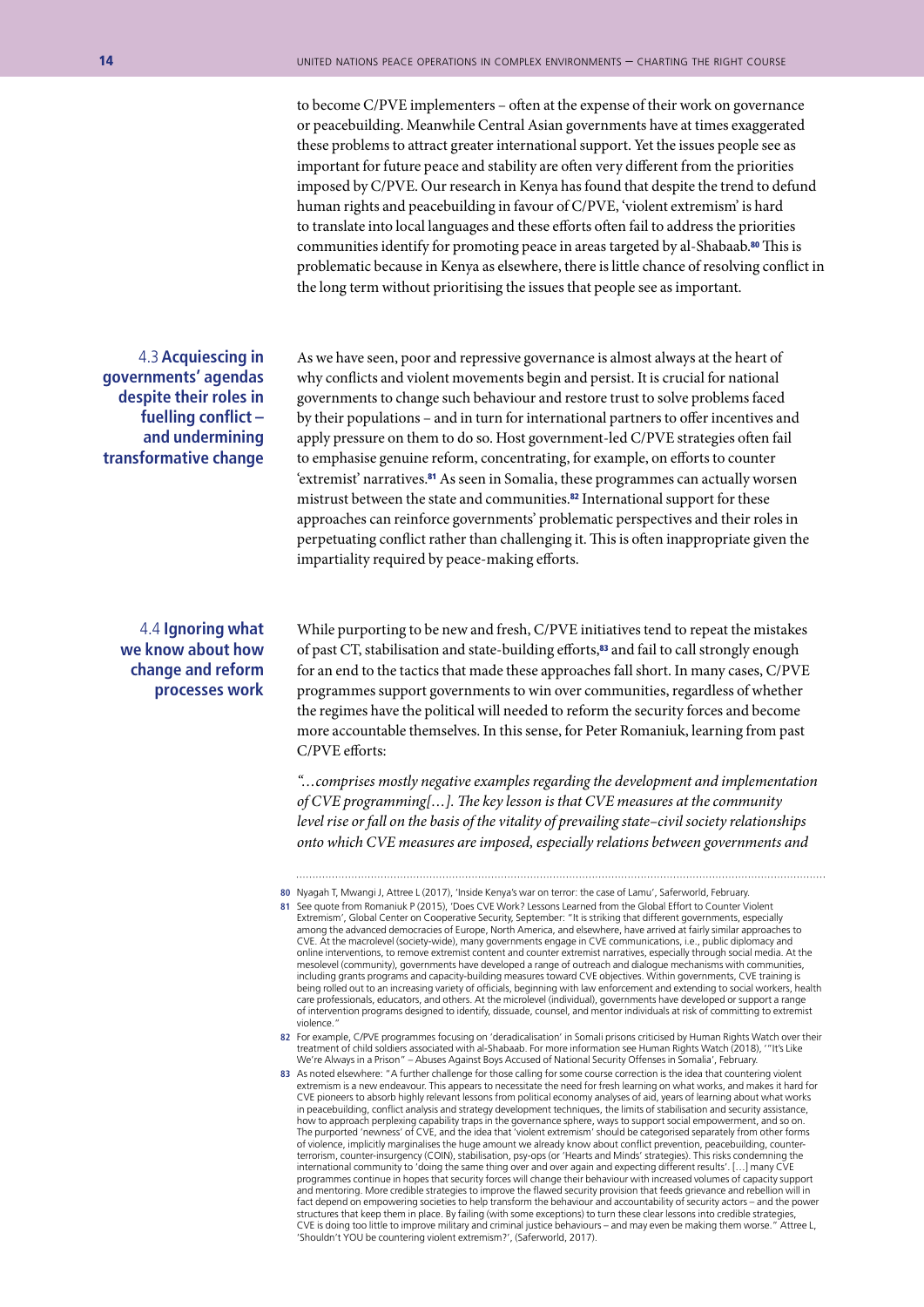*minority, most often Muslim, communities. Whether these relationships are good, poor, or barely existent, the evidence suggests that CVE can impede their further development."* <sup>84</sup>

Therefore, C/PVE can marginalise and undermine the urgent need for strategies and programmes focused more directly on peace, human rights and governance while further alienating disaffected populations from international peace efforts. In this sense, C/PVE wastes huge amounts of time and resources to learn lessons that should be obvious from a cursory study of existing evidence.

#### 4.5 **Co-opting civil society into top-down agendas driven by elites**

Civil society has a vital role in encouraging conflict parties to improve their behaviour and make peace. C/PVE programmes generally fail to recognise that sustainable improvements in government behaviour depend on empowering society to challenge authorities and work for change. C/PVE strategists see 'whole of society' efforts as a tool to mobilise civil society organisations, youth and women against 'violent extremists'. In addition to the trends in Central Asia described above, women's rights organisations in Libya and Yemen consulted by Saferworld in 2017 shared similar concerns.85 They are involved in a lot of frontline relief and community cohesion work, including with armed groups and those who support them. They are political actors working for change and peace. Despite the obvious importance of supporting these types of groups, they only get international support for C/PVE – which puts them at risk and undermines a long-term peace and human rights agenda.86 This drive to orient civil society to side with governments and their international partners (often in the context of a wider war effort) is risky, and has the potential to undermine and remove already scarce funding from peace, accountability and reform efforts.

#### 4.6 **Failing to challenge crackdowns on dissent**

As the UN progress study on youth, peace and security points out, in the many contexts where CT and C/PVE coincide with governments cracking down on opponents, "Identifying 'extremism' as the problem only provides more grounds to crush dissent".87 This creates risks of C/PVE working to discourage rebellion while authorities repress political opposition, civil society and civilians – using the 'extremist' label as justification. C/PVE discourse can also play into stigmatisation of religious and ethnic minorities who may be associated with violent groups. This risks making marginalisation and discrimination worse, and leading to violence, pogroms or ethnic cleansing.

**<sup>84</sup>** Romaniuk P, 'Does CVE Work? Lessons Learned from the Global Effort to Counter Violent Extremism', (GCCS, 2015).

**<sup>85</sup>** For more in-depth analysis on the risks posed by counter-terrorism and C/PVE policies and programming to women's rights organisations, see Ní Aoláin F, Huckerby J (2018), 'Gendering Counterterrorism: How to, and How Not to – Part I', Just<br>Security, 1 May (https://www.justsecurity.org/55522/gendering-counterterrorism-to/) and see Ní Aoláin F 'Gendering Counterterrorism: How to, and How Not to – Part II', Just Security, 3 May (https://www.justsecurity.org/55670/ gendering-counterterrorism-to-part-ii/).

**<sup>86</sup>** For further examples, see Gender Action on Peace & Security (2018), 'Prioritise Peace: challenging approaches to Preventing and Countering Violent Extremism from a Women, Peace and Security perspective', June (http://gaps-uk.org/wp-content/ uploads/2018/06/GAPS-report\_Prioritise-Peace-Challenging-Approaches-to-P-CVE-from-a-WPS-perspective.pdf). This paper argues that "Current approaches to P/CVE do not take seriously the protection of women and girls' rights, and are inconsistent with peacebuilding processes that promote social empowerment and reform to address the root causes of all forms of violent conflict'

See also Möller-Loswick A (2017), 'The countering violent extremism agenda risks undermining women who need greater support', Saferworld, April 26 (https://www.saferworld.org.uk/resources/news-and-analysis/post/221-the-counteringviolent-extremism-agenda-risks-undermining-women-who-need-greater-support).

**<sup>87</sup>** United Nations General Assembly, United Nations Security Council (2018), 'Identical letters dated 2 March 2018 from the Secretary-General addressed to the President of the General Assembly and the President of the Security Council,<br>A/72/761–S/2018/86 [presenting the progress study on youth and peace and security]', March 2 A/72/761–S/20 [presenting the progress study on youth and peace and security]', 2 March.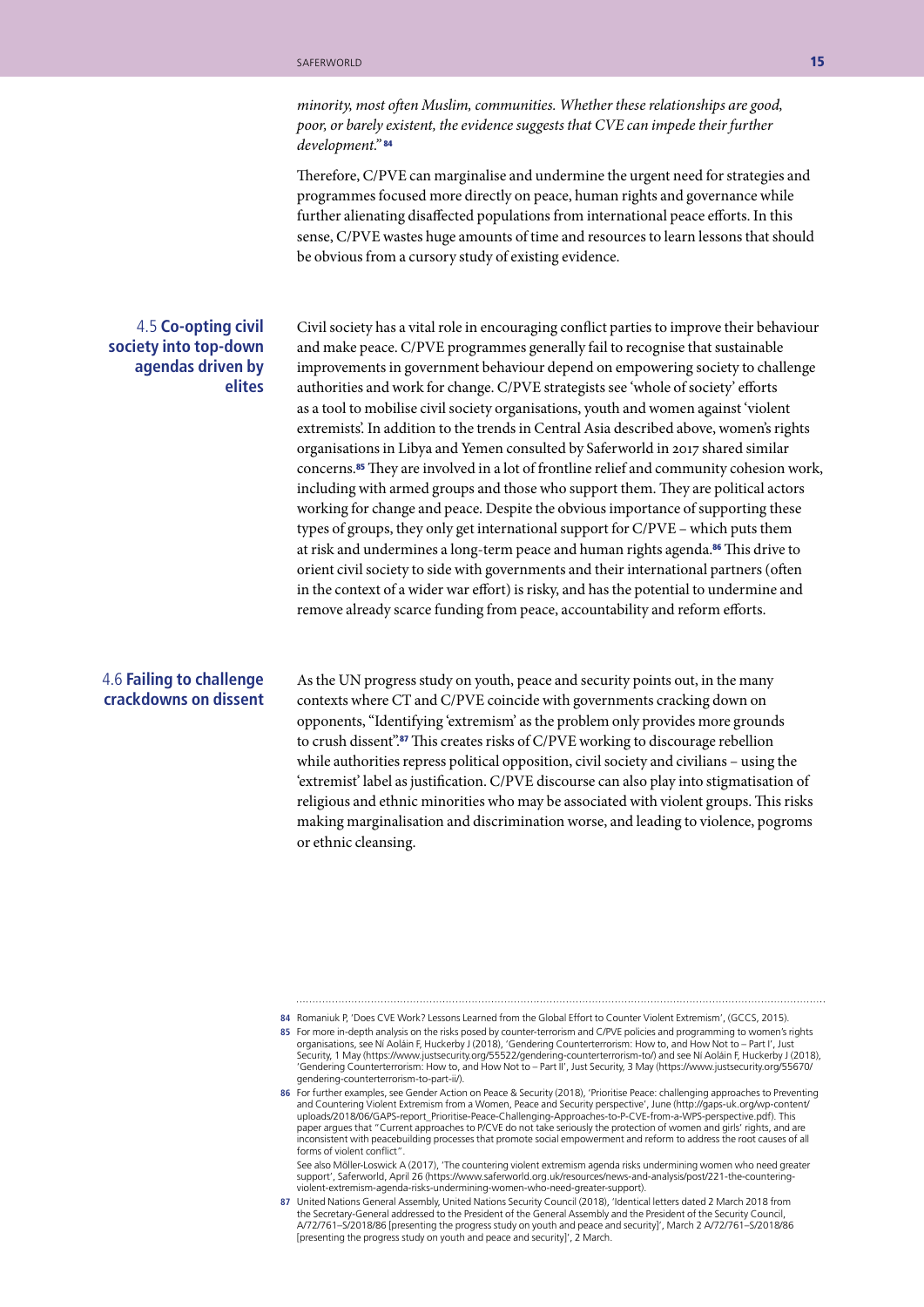4.7 **Focusing on ideology and countermessaging over addressing grievances** 

Finally, C/PVE strategies typically include a strong emphasis on countering 'extreme' ideologies, which are seen as drivers of violence. However, there is limited evidence that counter-messaging programmes work. C/PVE propaganda campaigns are too often a costly distraction from efforts to improve people's lives by addressing the grievances that fuel support for violent movements.

Even its strongest proponents acknowledge that it can be counter-productive. As one of the main architects of CVE, Eric Rosand, admitted:

*"… strengthening the relationship between the state and its citizens and building trust between all levels of government and local communities lie at the heart of the P/CVE agenda. […] Yet, all too often, national governments are reluctant to acknowledge that their behaviour matters when it comes to P/CVE, let alone change it […]. Perhaps most fundamentally, too many national governments continue to double down on authoritarian policies and practices, often with direct or indirect support from partners in the West[…]. These policies and practices ultimately do more in the long run to create grievances that can spur radicalisation to violence rather than provide security and liberty."*<sup>88</sup>



**A wide view of the General Assembly hall as Vladimir Voronkov (on screen), Under-Secretary-General of the United Nations Office of Counter-Terrorism, addresses the opening of the High-level Conference on Counter-Terrorism.** © un photo/mark garten

**88** Rosand E (2016), 'Communities First: A Blueprint for Organizing and Sustaining a Global Movement Against Violent Extremism', The Prevention Project, December.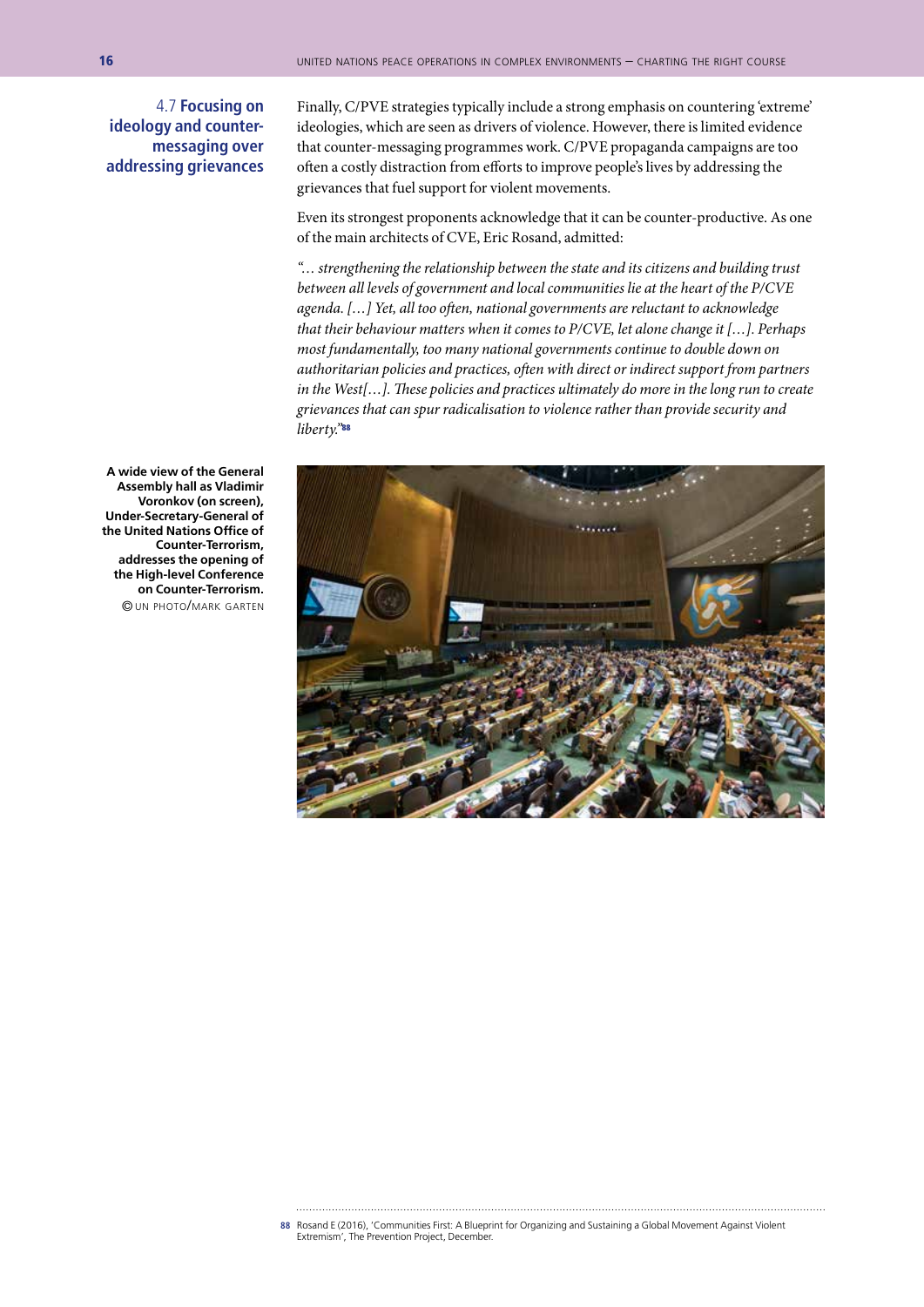# 5

Strengths and weaknesses of existing policies shaping UN engagement in complex environments

given the many challenges of CT, C/PVE and stabilisation efforts in complex environments, it is vital for the UN to have clear and robust policies and approaches in place at every level to chart the right course in its peace operations. There are already a number of important norms and policy directions outlined in UN policy documents. In 2015, the High-level Independent Panel on United Nations Peace Operations (HIPPO) recommended that UN peace missions should not undertake counterterrorism and enforcement tasks.89 In case of parallel deployment of a non-UN force carrying out military counter-terrorism or other offensive operations, a "clear division of labour" and "a strict adherence to its impartial commitment to the respect for human rights" should guide the UN peace mission.<sup>90</sup>

Several UN documents and statements provide clear warning about counterproductive CT approaches, and underline the vital importance of human rights for solving terror-related problems. Beyond those cited above, Secretary-General Ban Ki-Moon's (2015) Plan of Action to Prevent Violent Extremism observes that 'securitybased counter-terrorism measures' have not solved the problem, and that human rights abuses by governments for CT purposes risk "generating community support and sympathy for and complicity in the actions of violent extremists".<sup>91</sup> Ban thus affirmed "the creation of open, equitable, inclusive and pluralist societies, based on the full respect of human rights" as "the most tangible and meaningful alternative to violent extremism".92 Similarly, UN Secretary-General António Guterres has stated that "Terrorism is fundamentally the denial and destruction of human rights, and the fight against terrorism will never succeed by perpetuating the same denial and destruction".<sup>93</sup>

**<sup>89</sup>** United Nations (2015), 'Report of the High-Level Independent Panel on United Nations Peace Operations, Uniting Our Strengths for Peace – Politics, Partnership and People', 16 June.

**<sup>90</sup>** Ibid.

**<sup>91</sup>** United Nations General Assembly (2013), 'Identical letters dated 25 February 2013 from the Secretary-General addressed to the President of the General Assembly and to the President of the Security Council, A/67/775–S/2013/110', 5 March.

**<sup>92</sup>** Ibid., p 31.

**<sup>93</sup>** Gutteres A (2017), 'Counter-terrorism and human rights: winning the fight while upholding our values', speech, SOAS, University of London, London, 16 November (https://www.un.org/sg/en/content/sg/statement/2017-11-16/secretarygeneral's-speech-soas-university-london-"counter-terrorism).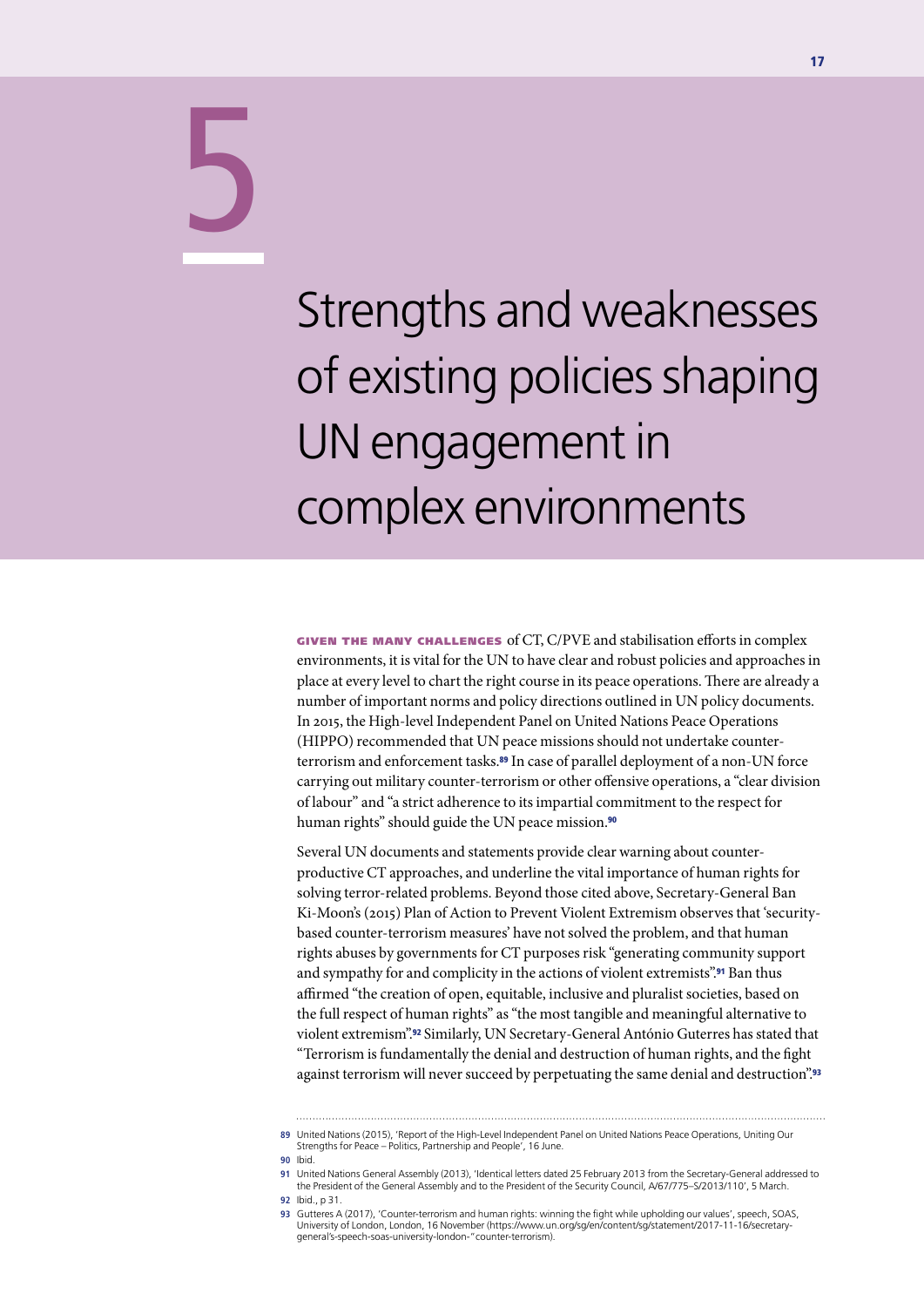Such statements are in line with the long-neglected<sup>94</sup> fourth pillar of the United Nations Global Counter-Terrorism Strategy (2006) on respecting the human rights of all people and enshrining the rule of law as the fundamental basis for the fight against terrorism.95 Moreover, the Global Counter-Terrorism Coordination Compact, agreed in February 2018 by UN entities, affirms human rights and the rule of law as the fundamental basis for all UN support to member states on C/PVE.

UN documents elaborate on a number of other policy norms which would distinguish UN peace operations from governments' and regional coalitions' CT and stabilisation approaches in important ways.

- The HIPPO report affirms the **primacy of politics**, arguing that "lasting peace is not achieved nor sustained by military and technical engagements, but through political solutions".96 Likewise, UN doctrine stresses achieving "a negotiated political settlement" as the main objective for UN peace operations.<sup>97</sup>
- n The Brahimi report describes UN peacekeepers and peacebuilders as 'inseparable partners', where "peacekeepers work to maintain a secure local environment while peacebuilders work to make that environment self-sustaining".98 Given how they complement each other, **support for peacebuilding** is crucial to the success of UN peace operations.
- UN doctrine acknowledges the need to go **beyond a narrow focus on conflict** management and bring conflict prevention to the fore.<sup>99</sup> As part of this effort, Sustainable Development Goal 16 – with its focus on tackling key conflict drivers such as injustice, corruption, exclusion and denial of fundamental freedoms – is seen as an "opportunity to strengthen **collaboration between development and peace and security actors**".<sup>100</sup>
- n UN doctrine and strategy commit its peace missions to adopting a **human rightsbased approach** and the **meaningful involvement of civil society**. <sup>101</sup> Department of Peacekeeping Operations (DPKO) policy also stresses the **importance of engaging**  with local communities and civil society to achieve sustainable peace,<sup>102</sup> while the HIPPO recommends more **'field-oriented and people-centred'** peace operations.<sup>103</sup>
- In addition, the Human Rights Due Diligence Policy compels the UN not to provide **support to non-UN security forces if there is a risk that that they are committing grave violations** of international humanitarian, human rights or refugee law.<sup>104</sup>
- n The UN has also repeatedly affirmed the need for **coherent, flexible peace operations**, with "clear, credible and achievable" mandates, tailored to the context through a comprehensive context analysis.<sup>105</sup>

**100** United Nations General Assembly (2015), 'Transforming our world: the 2030 Agenda for Sustainable Development (A/RES/70/1)', 21 October.

**<sup>94</sup>** The June 2018 resolution reviewing the UN's 2006 Global Counter-Terrorism Strategy, "calls upon Member States and the United Nations entities involved in supporting counter-terrorism efforts to continue to facilitate the promotion and protection of human rights and fundamental freedoms, as well as due process and the rule of law, while countering terrorism, and in this regard expresses serious concern at the occurrence of violations of human rights and fundamental freedoms, as well as of international refugee and humanitarian law, committed in the context of countering terrorism". United Nations General Assembly, resolution adopted on 26 June 2018 'The United Nations Global Counter-Terrorism Strategy Review', A/RES/72/284, p 16.

**<sup>95</sup>** United Nations General Assembly (2006), 'UN Global Counter-Terrorism Strategy,' 8 September.

**<sup>96</sup>** United Nations (2015), op. cit., p 11.

**<sup>97</sup>** United Nations General Assembly (2015), 'Plan of Action to Prevent Violent Extremism. Report of the Secretary-General, A/70/674', 24 December.

**<sup>98</sup>** United Nations General Assembly (2013), 'Identical letters dated 25 February 2013 from the Secretary-General addressed to the President of the General Assembly and to the President of the Security Council, A/67/775–S/2013/110', 5 March.

**<sup>99</sup>** United Nations (2015), op. cit., p 9.

**<sup>101</sup>** United Nations Department of Peacekeeping Operations and Department of Field Support (2008), 'United Nations Peacekeeping Operations. Principles and Guidelines', 18 January.

**<sup>102</sup>** United Nations Department of Peacekeeping Operations and Department of Field Support (2016), 'Understanding and Improving Engagement with Civil Society in UN Peacekeeping: From Policy to Practice', 1 May.

**<sup>103</sup>** United Nations (2015), op. cit., p 15.

**<sup>104</sup>** United Nations General Assembly (2006), 'UN Global Counter-Terrorism Strategy,' 8 September.

**<sup>105</sup>** United Nations, Report of the High-Level Independent Panel on United Nations Peace Operations, p 12, 47–48; United Nations, General Assembly, Security Council, 'Identical letters dated 21 August 2000 from the Secretary-General to the President of the General Assembly and the President of the Security Council', pp 10–11.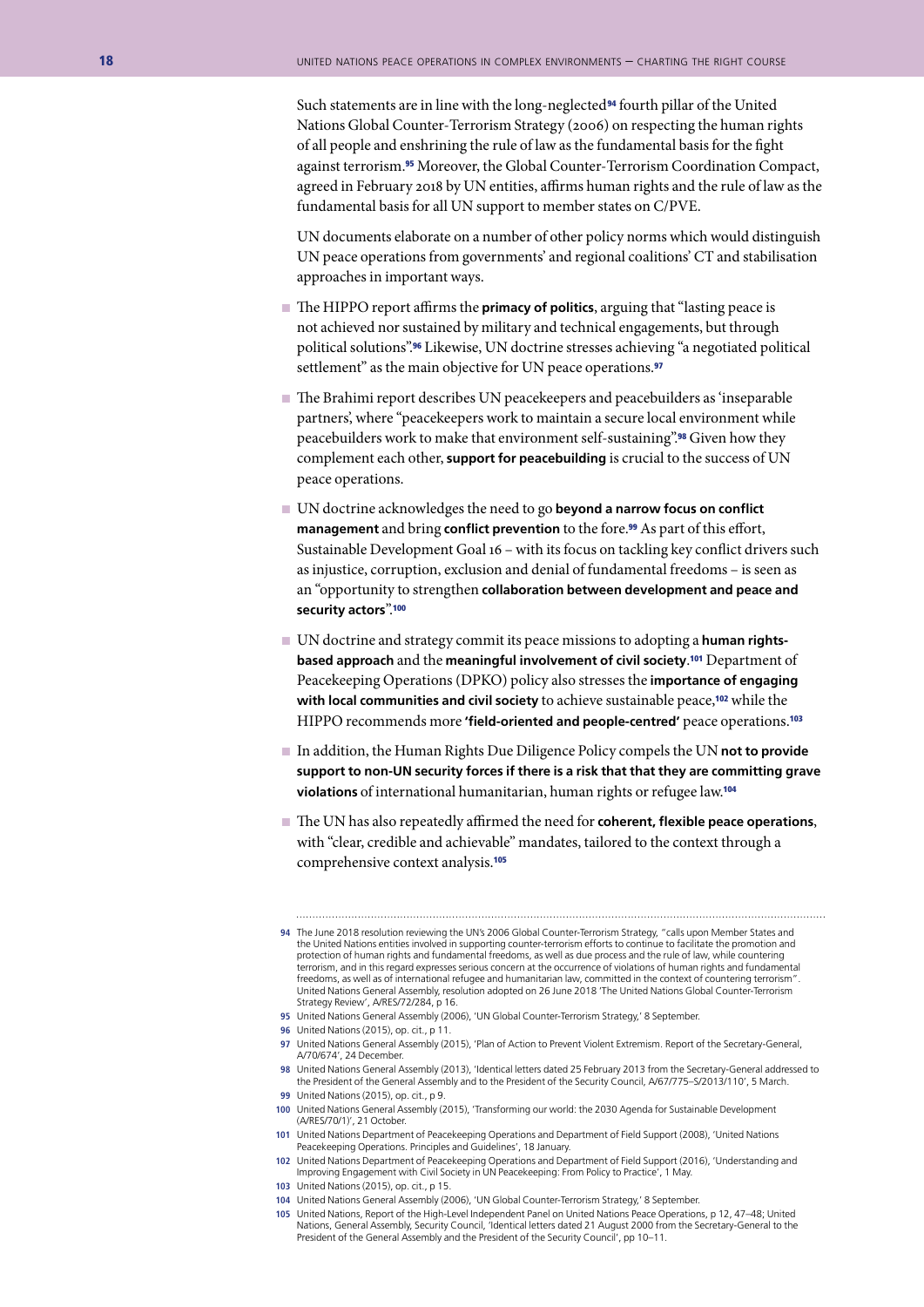It is important to note three areas of concern. First, although the HIPPO report steers UN peace operations away from a direct military CT role, it does so based on the argument that UN operations are neither designed nor equipped to perform counterterrorism tasks, rather than a recognition of how these approaches would be counterproductive to peace or the UN's role as peacemaker.

Second, although UN policy discourages UN peace operations from playing a direct military CT role, Secretary-General Ban's Plan of Action on PVE sets out an intention to "integrate preventing violent extremism into relevant activities of United Nations peacekeeping operations and special political missions in accordance with their mandates".106 This is affirmed despite little discussion as to "whether, when, where, and how UN peace operations should engage in CT and C/PVE."<sup>107</sup>

Third, the importance placed on 'national ownership' of UN-backed peacebuilding efforts – in addition to the politics of sovereignty at the UN and the requirement for host state consent in UN peace operations – means that the UN tends to adopt a partial, unbalanced and state-centric approach to peace support.108 As the Capstone Doctrine states:

*"[UN] peacekeeping operations are deployed with the consent of the main parties to the conflict. In the absence of such consent, a United Nations peacekeeping operation risks becoming a party to the conflict; and being drawn towards enforcement action, and away from its intrinsic role of keeping the peace […] The fact that the main parties have given their consent to the deployment of a [UN] peacekeeping operation does not necessarily imply or guarantee that there will also be consent at the local level […] A mission must be careful to ensure that the rhetoric of national ownership does not replace a real understanding of the aspirations and hope of the population, and the importance of allowing national capacity to re-emerge quickly from conflict to lead critical political and development processes."* <sup>109</sup>

Given the problems stemming from state abuse, corruption and exclusion, alignment of UN peace efforts with host and regional government agendas must have limits if the UN is to have a hope of resolving conflict and building peace through a 'human rightsbased approach'.

**<sup>106</sup>** United Nations, General Assembly, Plan of Action to Prevent Violent Extremism. Report of the Secretary-General, A/70/674, 24 December 2015, p 21.

**<sup>107</sup>** Boutellis A, Fink N (2016), 'Waging Peace: UN Peace Operations Confronting Terrorism and Violent Extremism', International Peace Institute, October.

**<sup>108</sup>** As an example, see: United Nations (2013), 'Policy on Integrated Assessment and Planning' (2013) describes national ownership as 'an essential condition for the sustainability of peace'.

**<sup>109</sup>** United Nations, Department of Peacekeeping Operations, Department of Field Support, United Nations Peacekeeping Operations. Principles and Guidelines, 2008, p 39.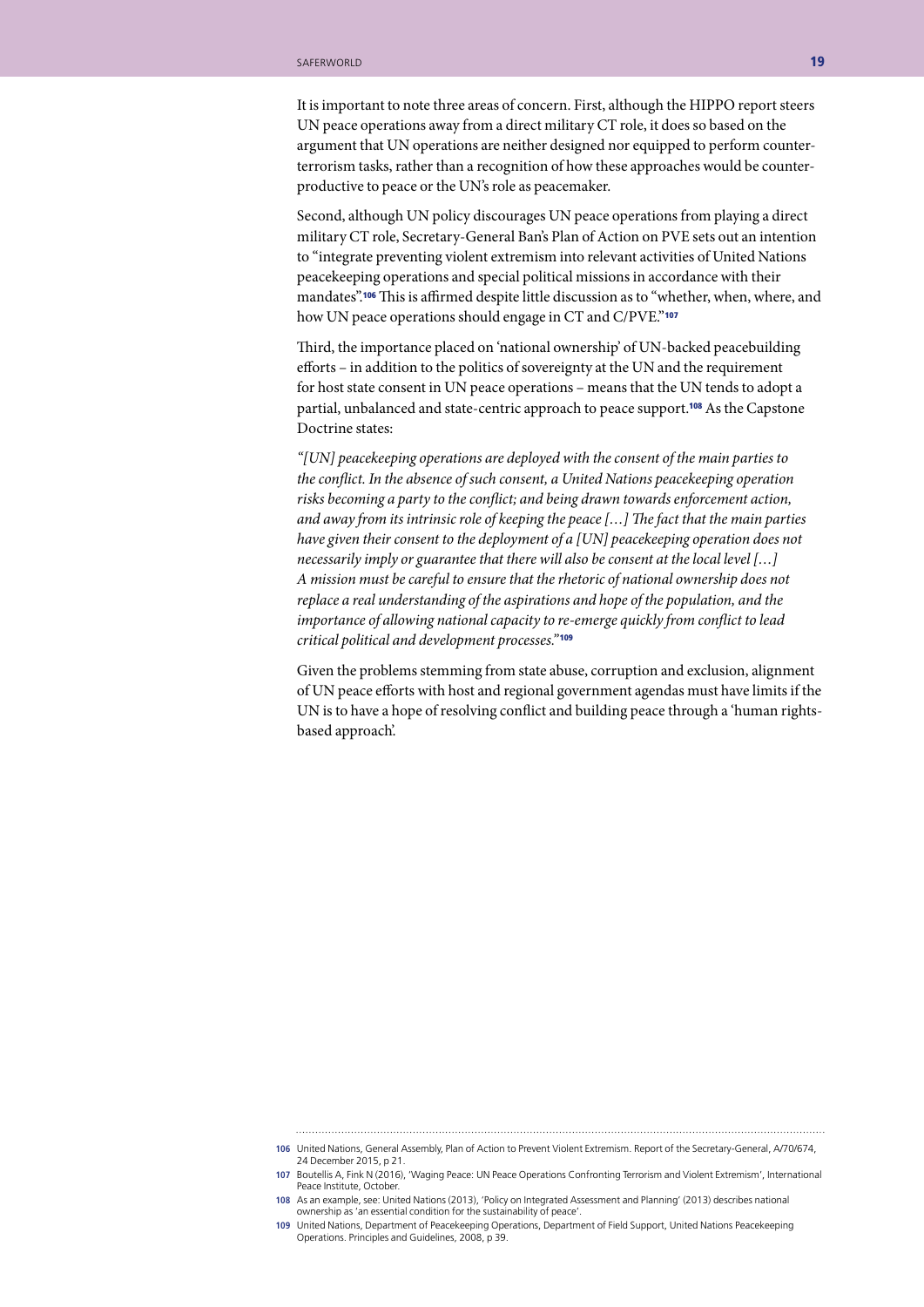# 6

# Pressure for UN peace operations to engage more in CT, P/CVE and military stabilisation

#### 6.1 **Political environment**

GIVEN THE TENDENCY for states to label their opponents as unlawful combatants whose views are too extreme to be considered, it is unsurprising that member states who label their enemies in this way press the UN to do the same.<sup>110</sup>

A growing number of member states – including most permanent members of the UN Security Council – have bought into this paradigm in certain cases, using the rhetoric and practical pursuit of CT and to some extent C/PVE. UN member states whose counter-terror efforts have led to intractable conflicts can have strong motives for encouraging the UN to take responsibility for the situation.

There is a strong need for UN decision makers to negotiate the pitfalls of CT, C/PVE and military stabilisation carefully. Given the right combination of support from powerful states, the UN can be forced to define certain conflict actors as 'terrorists', 'violent extremists' or 'aggressors' – dropping impartiality and engaging in military or non-military efforts to counter such groups in partnership with governments and coalitions.

This has been the case in Mali and the Sahel. Discarding much of its former scepticism of the Bush-era war on terror, France has been active in combating armed rebels in the region, and has strongly pushed for the UN to engage in CT and stabilisation there, to unburden its 'Barkhane' counter-terror operation and to bolster the Group of Five Sahel (G5 Sahel) joint regional counter-terror operation of Burkina Faso, Chad, Mali, Mauritania, and Niger. It has called for the UN Multidimensional Integrated Stabilization Mission in Mali (MINUSMA) to be a "dam against the spread of terrorism in Mali and the whole region"111 – that is, to have a strong mandate that strays visibly into an active role for the UN in CT and C/PVE.

**<sup>110</sup>** Here it is worth noting that member states sometimes label conduct by armed groups as 'terrorist activities', which might not be authorised under international humanitarian law. As noted by the International Committee of the Red Cross, "Counterterrorism responses, combined with a robust counterterrorism discourse in both domestic and international fora, have significantly contributed to a blurring of the lines between armed conflict and terrorism, with potentially adverse effects on international humanitarian law." (Authors' correspondence with OHCHR, August 2018).

**<sup>111</sup>** Lynch C, McCormick T (2017), 'To Save Peacekeeping From Trump's Budget Ax, Will the U.N. Embrace Fighting Terrorism?', *Foreign Policy*, March 29 (http://foreignpolicy.com/2017/03/29/blue-helmets-in-mali-targeted-by-terrorists-and-by-trumpsbudget-cuts/).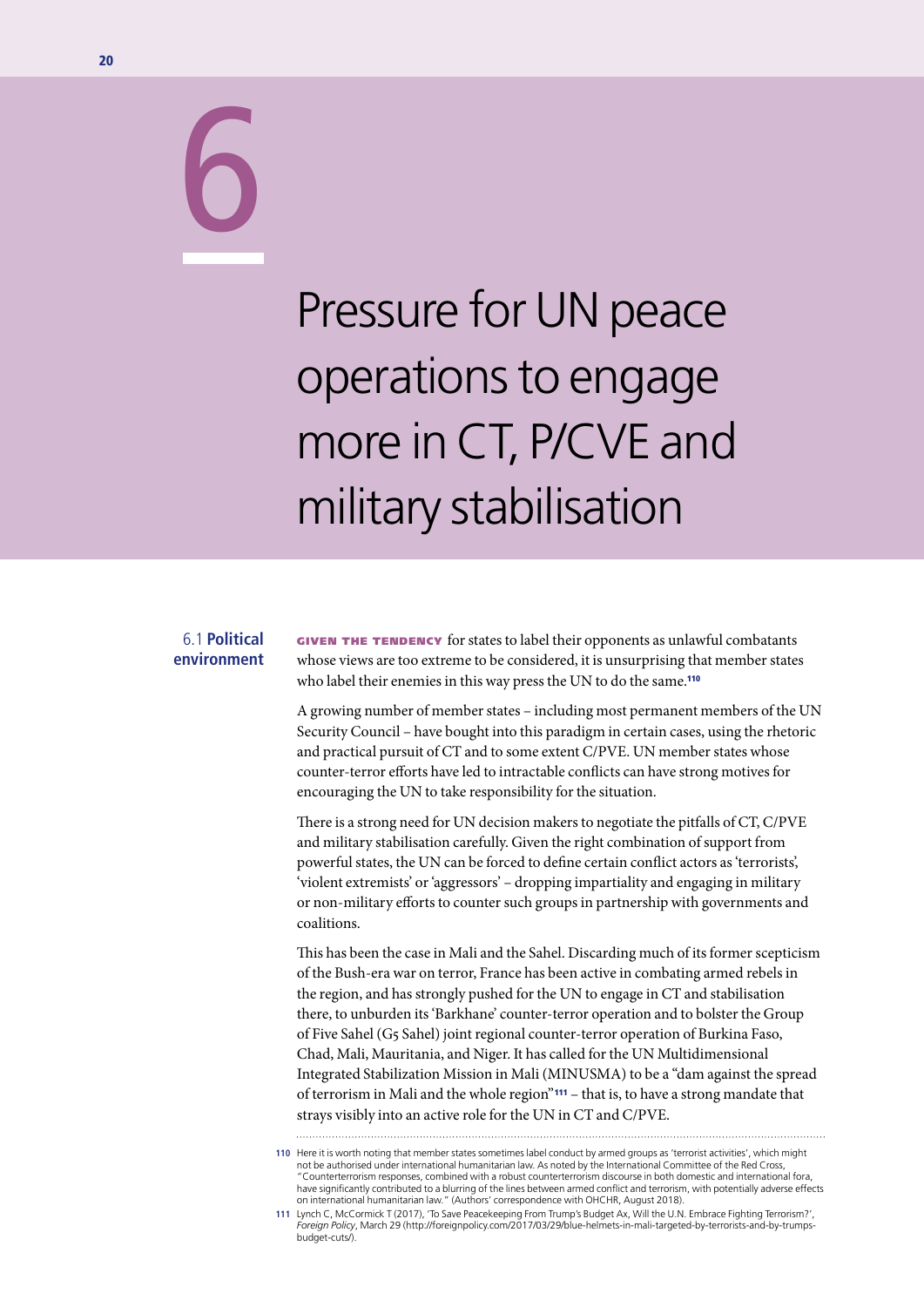In response to pressure from France, in 2016 the UN Security Council authorised MINUSMA to adopt a "more proactive and robust posture" to "anticipate, deter and counter threats".112 France has pushed to extend MINUSMA's mandate further still. In September 2017, during the opening of the UN General Assembly's 72nd session, French foreign minister Jean-Yves Le Drian remarked that "if granting MINUSMA a counter-terrorism mandate is not the solution, we must come up with something else."113 In December 2017 the security council authorised MINUSMA to provide "specified operational and logistical support to the FC-G5S [G5 Sahel Joint Force]".<sup>114</sup> Based on this authorisation, MINUSMA works to extend government authority and build Mali's security and justice capacity to support the G5 Sahel CT mission and supply intelligence, and to engage in C/PVE efforts.

MINUSMA might have had a more belligerent mandate had the US not watered down French proposals for stronger backing to the G5 Sahel. However, the position of the US – the originator of both the 'war on terror' and its 'affable cousin' CVE – reportedly resulted less from concern over the UN's impartiality and the risks of undermining peace than from the drive to reduce the US's financial contribution to the UN.<sup>115</sup>

The UK falls somewhere between France and the US. It has expressed similar concerns to the US about UN budgets, but supports bolstering the intelligence capabilities of peace operations.116 The UK has pushed to have UN missions share intelligence with CT operations, with important implications for their impartiality.

Both Russia and China strongly believe CT is the prerogative of member states. While Russia has affirmed that "It is absolutely unacceptable for peacekeepers to side with any party to a conflict under any pretext", it remains to be seen how well these principles may hold up when options for more robust peacekeeping mandates coincide more closely with Russian interests.

China's position is less clear, but includes an acknowledgement that peacekeeping, when acting in accordance with mandates, "can help host countries strengthen capacity building on counter-terrorism".117 The loss of Chinese troops in Mali in 2016 will likely continue to influence China's reticence towards using UN peacekeeping troops to support CT operations.

Many European states that were formerly critical of the Bush-era 'war on terror' have become increasingly invested in military CT. Nine European Union (EU) members<sup>118</sup> have either conducted or assisted military action against jihadist groups in the regions surrounding Europe; and the overwhelming majority of EU members are training local security forces to strengthen their counter-terror capacity, including in Mali, through the European Training Mission in Mali, under the Common Security and Defence Policy.119 The EU is also one of the main supporters120 of the G5 Sahel Joint Force and in February 2018 made available € 100 million for its establishment.<sup>121</sup>

**<sup>112</sup>** United Nations General Assembly, United Nations Security Council (2015), 'The future of United Nations peace operations: implementation of the recommendations of the High-level Independent Panel on Peace Operations. Report of the Secretary-General, A/70/357–S/2015/682', 2 September.

**<sup>113</sup>** United Nations Security Council (2017), 'United Nations Peacekeeping Operations: Reform of United Nations Peacekeeping, implementation and follow-up S/PV.8051', 20 September.

**<sup>114</sup>** United Nations Security Council (2017b), 'Security Council Resolution 2391 (2017), Peace and Security in Africa, S/RES/2391 (2017)', 8 December.

**<sup>115</sup>** Lynch C (2017), 'Trump Weighs Vetoing France's African Anti-Terrorism Plan', *Foreign Policy*, 13 June (http://foreignpolicy. com/2017/06/13/trump-weighs-vetoing-frances-african-anti-terror-plan/).

**<sup>116</sup>** Lynch C, McCormick T, (2017) "To Save Peacekeeping From Trump's Budget Ax, Will the U.N. Embrace Fighting Terrorism?", March 29 (http://foreignpolicy.com/2017/03/29/blue-helmets-in-mali-targeted-by-terrorists-and-by-trumps-budget-cuts/).

**<sup>117</sup>** United Nations Security Council (2016), 'Maintenance of international peace and security, Peace operations facing asymmetrical threats, S/PV.7802', 7 November.

**<sup>118</sup>** France, the UK, Germany, Belgium, the Netherlands, Denmark, Italy, Spain and Poland. See Dworkin A (2016), 'Europe's New Counter-Terror Wars', European Council on Foreign Relations, October.

**<sup>119</sup>** The EU has had a military training mission in Mali since 2013 under its Common Security and Defence Policy, supporting the Malian armed forces. Twenty one EU member states are involved. Fifteen EU member states had forces deployed in MINUSMA as of October 2016. See Dworkin A (2016), 'Europe's New Counter-Terror Wars', European Council on Foreign Relations.

**<sup>120</sup>** European Commission (2018), 'The European Union pledges to rebuild the headquarters of the G5 Sahel Joint Force in Sévaré, Mali,' July 25 (http://europa.eu/rapid/press-release\_IP-18-4646\_en.htm).

**<sup>121</sup>** European External Action Service (2018), 'The European Union's partnership with the G5 Sahel countries,' June 18 (https://eeas.europa.eu/headquarters/headquarters-homepage/46674/european-unions-partnership-g5-sahel-countries\_en).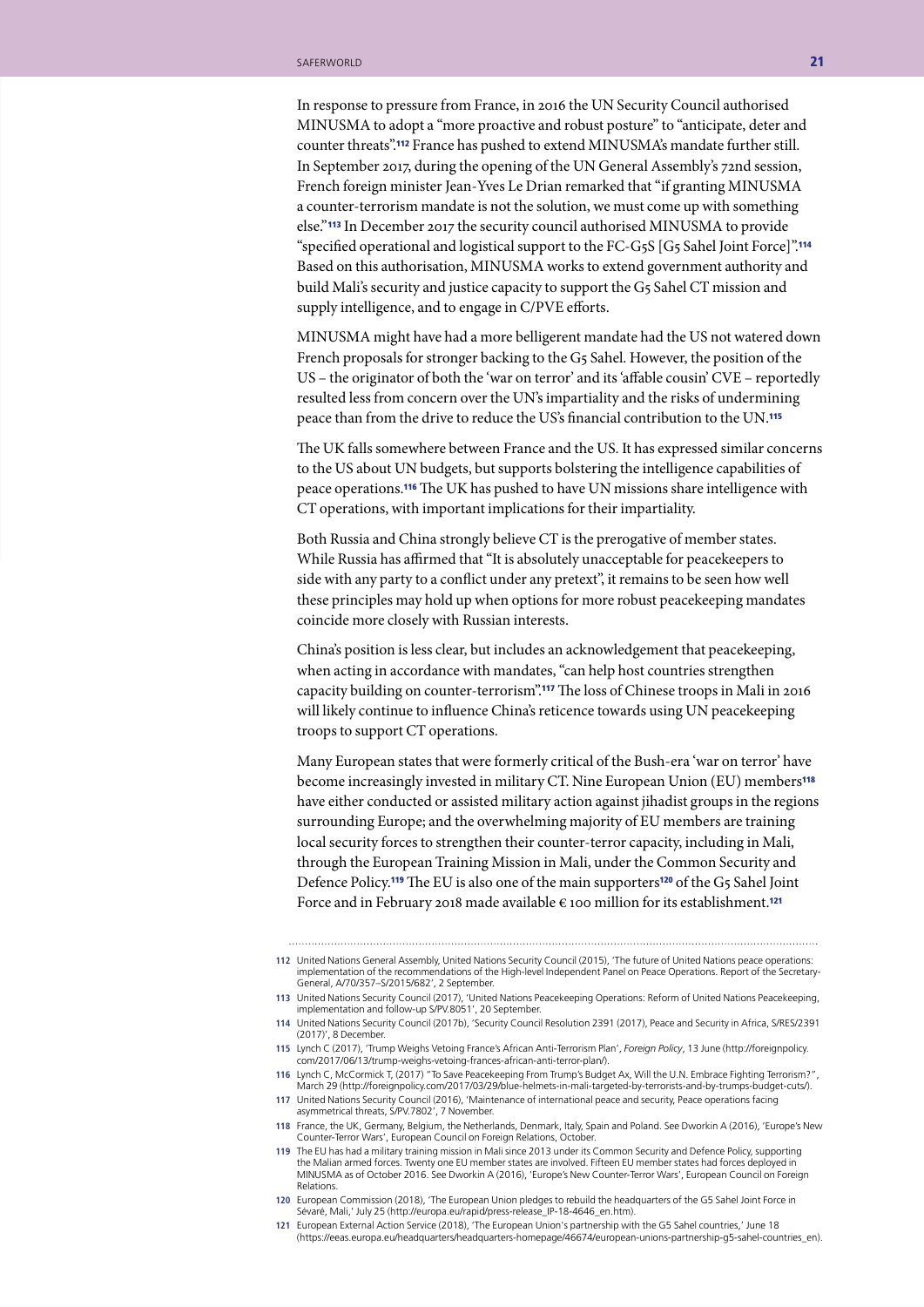As a non-permanent member of the security council from 2018 to the end of 2019, Sweden played an active role in promoting its support for peacebuilding and human rights. Sweden and the Netherlands have also politically and financially122 supported a human rights compliance framework for the G5 Sahel force – a mechanism seen by some to reduce the risks of violations. Given the flaws in CT approaches in the Sahel, it remains to be seen how impactful these compliance efforts can be. However, overall it seems less likely that European countries would oppose the UN collaborating in CT efforts than might once have been the case.

Troop contributing countries (TCCs) are also important sources of pressure for the UN, urging caution and scrutiny when shaping mandates. Many are reluctant to see blue helmets embroiled in counter-terror and stabilisation efforts which put them in the line of fire. However, states that depend on the income and benefits that come from participation in peace operations, or who have a vested interest in the conflict in question, are likely to uphold their contributions.



**Secretary-General António Guterres (centre) during the high-level meeting he convened on the Group of Five for the Sahel (G5 Sahel). Pictured with him (from left at table): Emmanuel Macron, President of France; Alpha Condé, President of the Republic of Guinea and Chairperson of the African Union; Federica Mogherini, European Union High Representative for Foreign Affairs and Security Policy.** © un photo/eskinder debebe

#### 6.2 **Institutional environment**

Beyond political pressure from member states, UN budget cuts may create institutional pressures to develop the UN's 'added value' in the fields of CT and C/PVE. Specifically, the DPKO may feel an urgent need to demonstrate the added value of peace operations for CT, C/PVE and stabilisation to key donor countries like the US.

The growth of CT-focused departments, offices and officials across the United Nations (including the United Nations Office of Counter-Terrorism), as well as initiatives such as the June 2018 High-level Conference on Counter-Terrorism (promoted on social media with the hashtag #UNitetoCounterTerrorism) and the tendency for C/PVE programming to reframe the positioning and work of various UN agencies all suggest a distinct internal momentum to integrate CT and C/PVE into the fabric of the UN in a way that risks increasing the role of peace operations beyond their current boundaries.

**<sup>122</sup>** The Government of Netherlands (2017), 'The Netherlands pledges €5 million in support of regional military force in the Sahel', 13 December (https://www.government.nl/latest/news/2017/13/the-netherlands-pledges-%E2%82%AC5-millionin-support-of-regional-military-force-in-the-sahel/the-netherlands-pledges-%E2%82%AC5-million-in-support-of-regionalmilitary-force-in-the-sahel).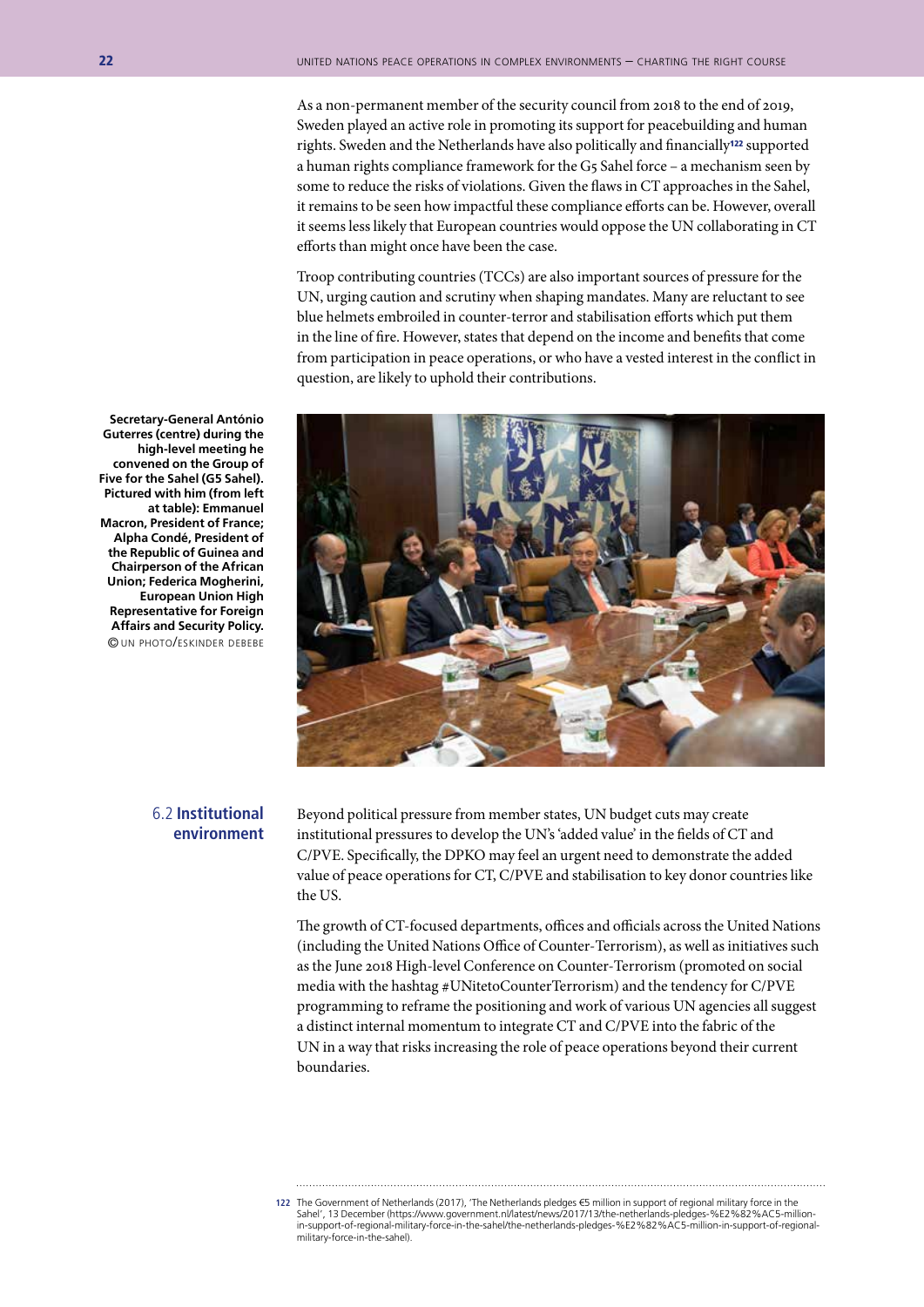There are few political forces likely to oppose the slide of UN peacekeeping and peace support operations towards a more pro-active role in CT, C/PVE and military stabilisation efforts. Since some of those opposed to this appear to be acting out of self-interest, and there are institutional pressures to do more to counter terrorism, few governments and officials currently appear likely to oppose this move based on a principled understanding of the risks to international peace and security.



**Somali women sell tea on the side of a road in Baidoa, as Ethiopian troops serving with the African Union Mission in Somalia (AMISOM) conduct a night patrol in the city.** © un photo/tobin jones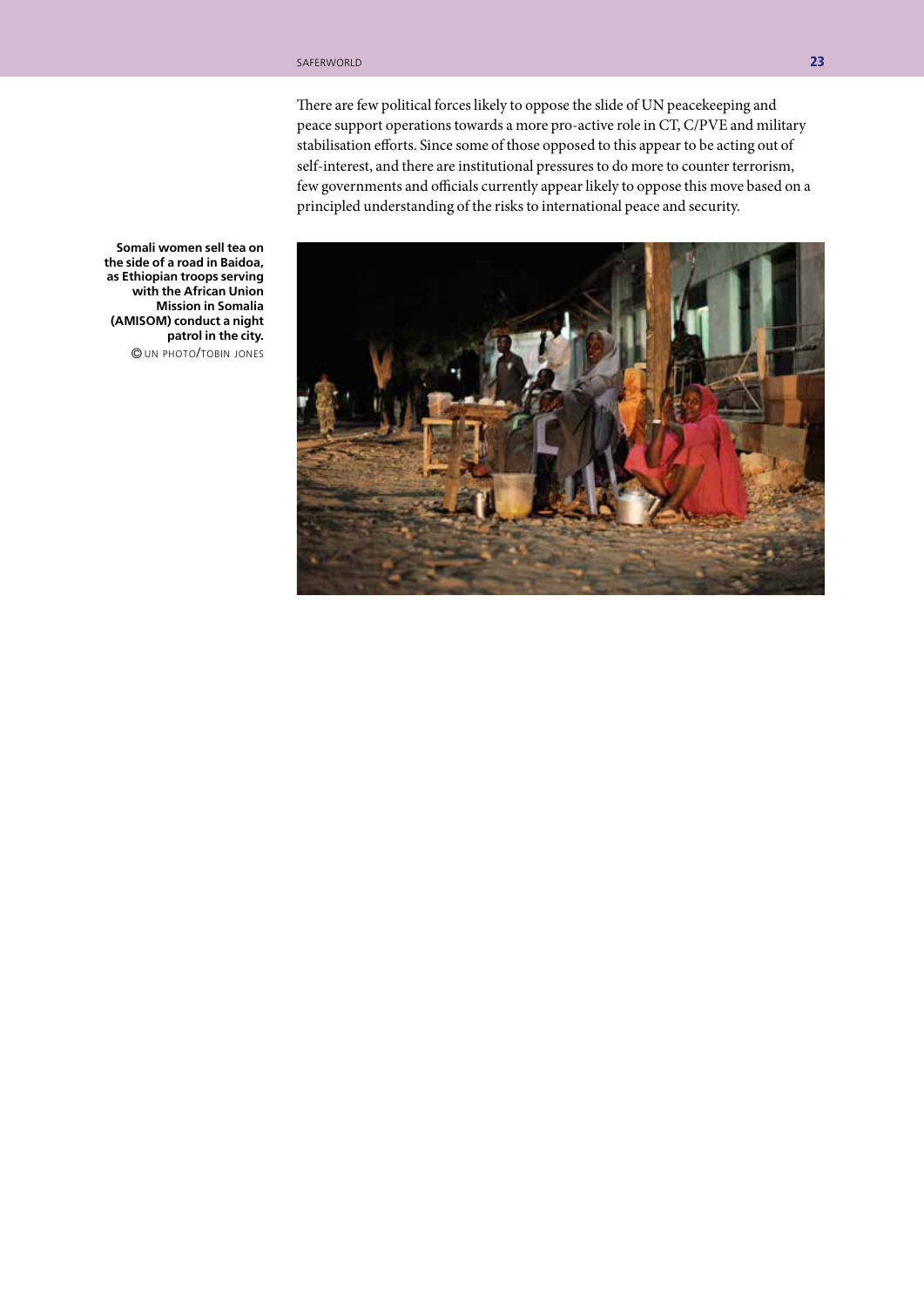# Current UN mandates and practice in complex environments

traditionally, peace operations were deployed to oversee peace agreements. In more recent years, several UN missions have been instructed to engage in or support military stabilisation, C/PVE or even CT. Some of these missions have evolved towards protecting and extending state authority and taking an increasingly active military posture to counter the threat posed by designated aggressors (or 'terrorist' groups in the case of Mali) – in contexts where a peace agreement is absent or untenable.

In some instances, UN Security Council Resolutions (UNSCRs) have shown the UN's awareness of international failures in complex environments, and have called for long-term inclusive political approaches to address protracted conflicts. In Afghanistan, for example, the security council acknowledges the crucial importance of a "comprehensive and inclusive Afghan-led and Afghan-owned political process to support reconciliation", and stressed that the stability of the country cannot be achieved through purely military solutions.123 The same UNSCR also called for the full implementation of the Afghan 1325 National Action Plan and for more women's involvement in the peace process.<sup>124</sup>

Similarly, UN officials we spoke with praised earlier versions of the mandate for the UN mission in Afghanistan for ensuring impartiality and allowing documentation of all conflict parties' roles in human rights abuses and civilian causalities. They credited such measures with ensuring the UN was seen by communities as an impartial actor, enabling it to maintain a presence across the country and ultimately to become an interlocutor in mediation efforts with the Taliban.<sup>125</sup>

In the case of Somalia, UNSCR 2408 (2018) stresses the need for inclusive political dialogue to support the peaceful resolution of disputes that "threaten internal peace and security" and recognises "the need for non-military approaches as part of the security approach in order to achieve long-term human security for Somalis".<sup>126</sup>

7

**<sup>123</sup>** United Nations Security Council (2018), 'Security Council Resolution 2405 (2018), The Situation in Afghanistan, S/RES/2405', 8 March.

**<sup>124</sup>** Ibid.

**<sup>125</sup>** Saferworld discussions with UN officials, July 2018. Officials noted in particular the long-term benefits of the UN monitoring the condition of Taliban detainees in Afghan prisons for building trust. For an example of a relevant resolution, see United Nations Security Council (2012), 'Security Council Resolution 2041 (2012), The Situation in Afghanistan, S/RES/2041 (2012)', 22 March.

**<sup>126</sup>** United Nations Security Council (2018), 'Security Council Resolution 2408 (2018), The Situation in Somalia, S/RES/2408 (2018)', 27 March.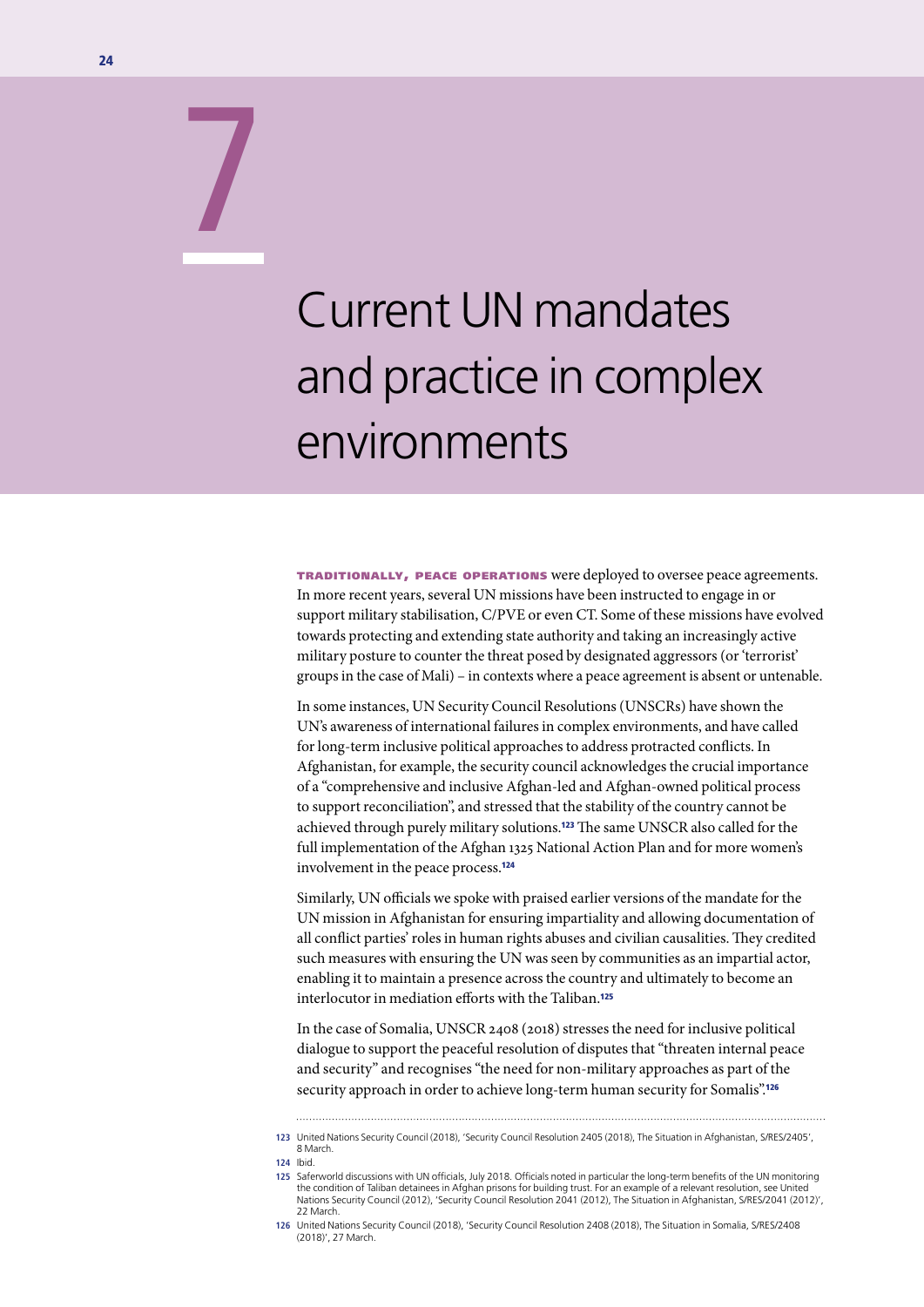These are just a few examples of positive aspects of mandates that enable UN peace operations to play constructive peacemaking roles.

However, some UNSCRs have bought into risky CT, C/PVE and stabilisation objectives and have affirmed a worrying approach to national ownership in contexts where national authorities have problematic roles. In Afghanistan, the security council supports both the government's CT and CVE strategies, as well as the Afghan National Defence and Security Forces.127 While encouraging full implementation of UNSCR 1325, it also encourages the participation of women in CT and C/PVE efforts,128 ignoring the detrimental effects that this involvement could have on women's empowerment and women's rights organisations (noted in section 3.5 above).<sup>129</sup>

As for Somalia, the UN has long provided support to AMISOM.130 This year, UNSCR 2408 (2018) requested the United Nations Assistance Mission in Somalia (UNSOM) to support the implementation of the Somali National Strategy and Action Plan for C/PVE, "in order to strengthen Somalia's capacity to prevent and counter terrorism".<sup>131</sup> Concerning Libya, the security council has repeatedly stressed its support to the Government of National Accord (GNA) as the sole legitimate government of Libya – despite its limited backing by Libyans themselves – and tasked the United Nations Support Mission in Libya (UNSMIL), *inter alia*, to provide advice and assistance to GNA-led efforts to stabilise post-conflict zones, including those liberated from ISIS.132 It is not hard to imagine UNSMIL supporting a government that lacks popular legitimacy, and working to undermine support for its opponents without distinguishing between 'violent extremists' and other opposition.

These mandates show how the security council is increasingly asking UN peace operations to take on questionable roles. As Cedric de Coning observes, a new generation of stabilisation missions has emerged in which "the UN Security Council has identified aggressors that need to be contained".<sup>133</sup> In such missions:

*"… the designated aggressors are not recognised as legitimate political parties to a conflict with whom a political settlement is desirable. […] In CAR [Central African Republic], the DRC [Democratic Republic of Congo] and Mali the UN recognises and supports the state […] against insurgents or armed-group[s], who are seen as operating outside the legitimate political space."* <sup>134</sup>

De Coning identifies three concerns with such missions: that "designated aggressors are not recognised as legitimate political parties to a conflict with whom a political settlement is desirable";<sup>135</sup> that they introduce an element of offensive operations, where "The security council and senior UN officials now expect UN peacekeepers to anticipate attacks and to proactively engage such potential attackers to deter them before they cause harm to civilians";136 and that they "create a structural relationship between the host government […] and the UN that leaves little room for engagement with non-state actors" and that undermines the host government's willingness "to seek political settlements or to invest in the state services".<sup>137</sup>

**131** United Nations, 'Security Council Resolution 2408 (2018), The Situation in Somalia', p 4.

**137** Ibid.

**<sup>127</sup>** United Nations Security Council (2018), 'Security Council Resolution 2405 (2018), The Situation in Afghanistan, S/RES/2405 (2018)', 8 March, pp 8–9.

**<sup>128</sup>** Ibid., p 9.

**<sup>129</sup>** See Möller-Loswick A (2017), 'The countering violent extremism agenda risks undermining women who need greater support', Saferworld (https://www.saferworld.org.uk/resources/news-and-analysis/post/221-the-countering-violentextremism-agenda-risks-undermining-women-who-need-greater-support; Gender Action on Peace & Security, 'Prioritise Peace: challenging approaches to Preventing and Countering Violent Extremism from a Women, Peace and Security perspective' (GAPS, 2018) http://gaps-uk.org/wp-content/uploads/2018/06/GAPS-report\_Prioritise-Peace-Challenging-Approaches-to-P-CVE-from-a-WPS-perspective.pdf).

**<sup>130</sup>** Williams P (2017), 'UN support to Regional Peace Operations: Lessons from UNSOA', International Peace Institute, February (https://www.ipinst.org/wp-content/uploads/2017/02/IPI-Rpt-Lessons-from-UNSOA-Final.pdf).

**<sup>132</sup>** United Nations Security Council (2017), 'Security Council Resolution 2376 (2017), The Situation in Libya, S/RES/2376 (2017)', 14 September

**<sup>133</sup>** De Coning C (2018), 'Is stabilization the new normal? Implications of stabilization mandates for the use of force in UN peace operations', in Nadin P (ed), Use of force in UN Peacekeeping, Routledge, pp. 84–99.

**<sup>134</sup>** Ibid.

**<sup>135</sup>** Ibid.

**<sup>136</sup>** Ibid.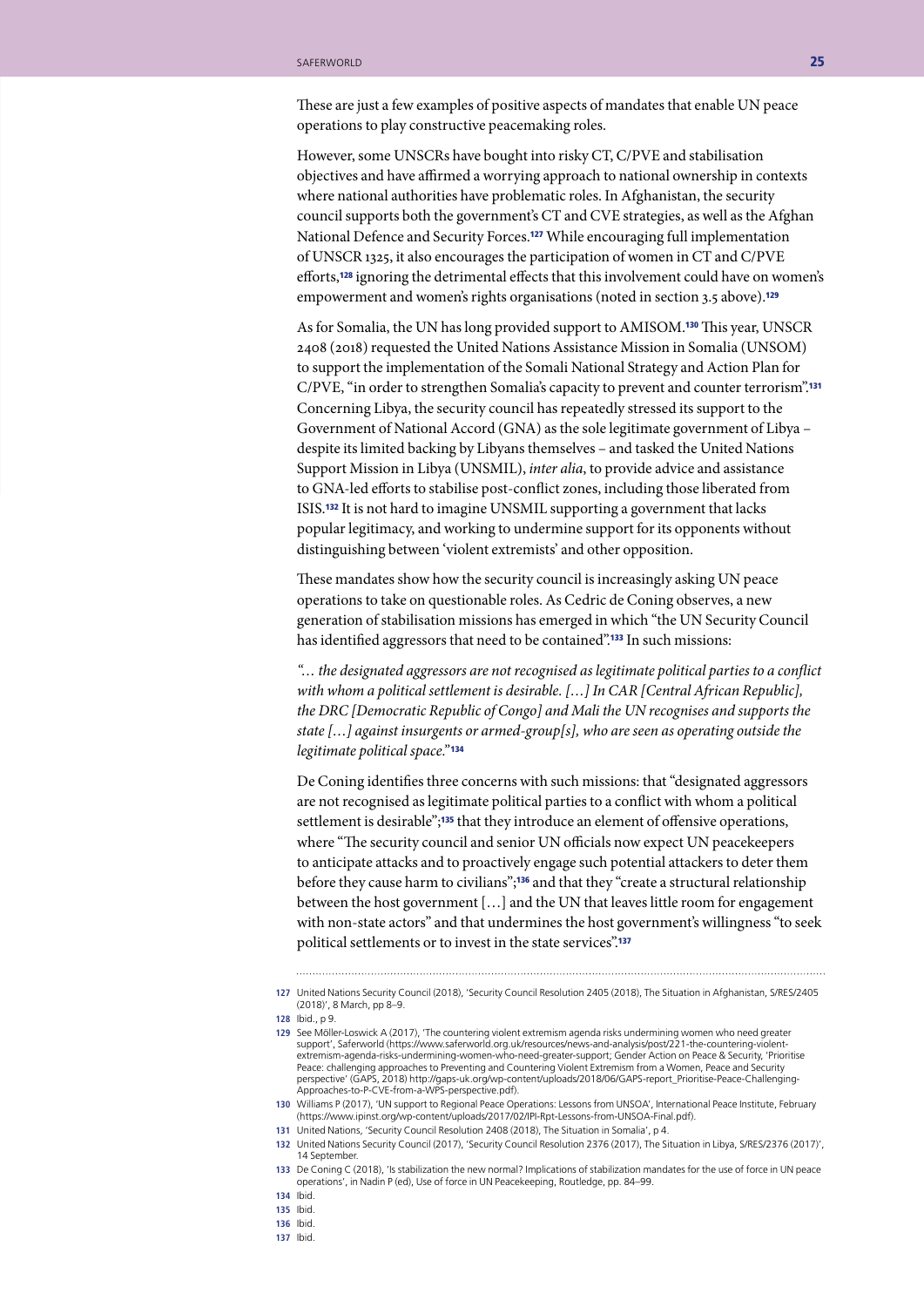The dilemmas of engaging with CT, C/PVE and stabilisation are becoming very real for the UN – most visibly in Mali and the Sahel.138 On Mali, peacekeeping experts have warned that "The spread of violence combined with a lack of delivery of peace dividends is contributing to the lack of trust in the state and its security forces and has led to an increase in the grievances felt by the local population".<sup>139</sup>

Revelations of grave human rights violations in 2018 highlight why the UN's role in supporting the Malian state is a problem. Three of the most shocking incidents – the discovery of mass graves in April 2018,140 the alleged execution of 12 civilians at a cattle market in Boulkessy in May 2018,141 and the extrajudicial killing of approximately 25 Fulani civilians in central Mali in June<sup>142</sup> – are all believed to have been carried out by members of the Malian military.

As International Crisis Group has observed, in the Sahel there is:

*"… a danger today of choosing the security-based solution and giving up on the difficult search for non-warlike solutions to problems that are eminently political and social. […] Efforts to curtail jihadists' expansion have involved mostly military operations; the results, thus far, have been unconvincing. The use of militias to fight jihadists has aggravated intercommunal conflict and arguably played into militants' hands."* <sup>143</sup>

Commentators have warned of the risks of the G5 Sahel mission, to which MINUSMA offers operational and logistical support, "pushing more people into the arms of armed groups through frequent misconduct and abuse against civilians during counterinsurgency operations", and warned that the influx of hundreds of millions of dollars in funds to support G5 Sahel militaries "will fuel the corruption that has undermined the G<sub>5</sub> member countries in the past" and prove destabilising.<sup>144</sup>

In addition to providing medical support and being co-located with military CT missions, MINUSMA has also been criticised for providing intelligence to CT operations. As John Karlsrud pointed out, "The mission is actively supporting counter-terrorism actions, as it has been preparing 'targeting packs' and has been informally sharing information with the French parallel counter-terrorism operation Barkhane."145

Following an independent strategic review of MINUSMA in early 2018, the Secretary-General highlighted to the security council that:

*"The proximity of MINUSMA, and its support role and cooperation with security actors, including counter-terrorism actors, had contributed to the perception that the mission was engaging in counter-terrorism actions[…]. The review team indicated that MINUSMA, with international partners of Mali and the [UN] country team, should reprioritise its actions to focus on political tasks […] and should also support the longterm goal of addressing governance deficits".*<sup>146</sup>

- **139** International Peace Institute, Security Council Report, Stimson Center (2017), 'Applying the HIPPO Recommendations to Mali: Towards Strategic, Prioritized, and Sequenced Mandates, Meeting Note', June, p 2 (https://www.ipinst.org/ wp-content/uploads/2017/06/IPI-E-RPT-HIPPO-Recommendations-MaliFinal.pdf).
- **140** *The Guardian* (2018), 'Mali mass grave victims had been in military custody, claims Amnesty', April 03 (https://www. theguardian.com/world/2018/apr/03/mali-mass-grave-victims-had-been-in-military-custody-claims-amnesty).
- **141** *Reuters* (2018), 'U.N. says Malian forces executed 12 civilians at a market', June 26 (https://www.reuters.com/article/us-malisecurity-un/u-n-says-malian-forces-executed-12-civilians-at-a-market-idUSKBN1JM2JZ).
- **142** Lebovich A (2018), 'Mali's impunity problem and growing security crisis', European Council on Foreign Relations, June (https://www.ecfr.eu/article/commentary\_malis\_impunity\_problem\_security\_crisis).
- **143** International Crisis Group (2017), 'Finding the Right Role for the G5 Sahel Joint Force', Africa Report N. 258, December. **144** Ibid., p 8.
- **145** Karlsrud K (2017), op. cit.
- **146** United Nations Security Council (2018), 'Security Council, Report of the Secretary General "Situation in Mali", S/2018/541', 6 June.

**<sup>138</sup>** Karlsrud J (2017), 'Towards UN counter-terrorism operations?', Third World Quarterly, 38:6, January, pp 1215–1231 Karlsrud J (2017b), 'UN Peacekeeping and Counter-Terrorism', Oxford Research Group, March Karlsrud J (2017c), 'UN Peacekeeping and Counterterrorism: Uncomfortable Bedfellows?', December (https://www.dgvn.de/fileadmin/publications/ PDFs/Zeitschrift\_VN/VN\_2017/ Heft\_4\_2017/Karlsrud\_VN\_4\_2017\_final.pdf); Smit T (2017), 'Multilateral peace Operations and the Challenges of terrorism and violent extremism', SIPRI, November; International Crisis Group (2018), 'The Sahel: Promoting Political alongside Military Action', January.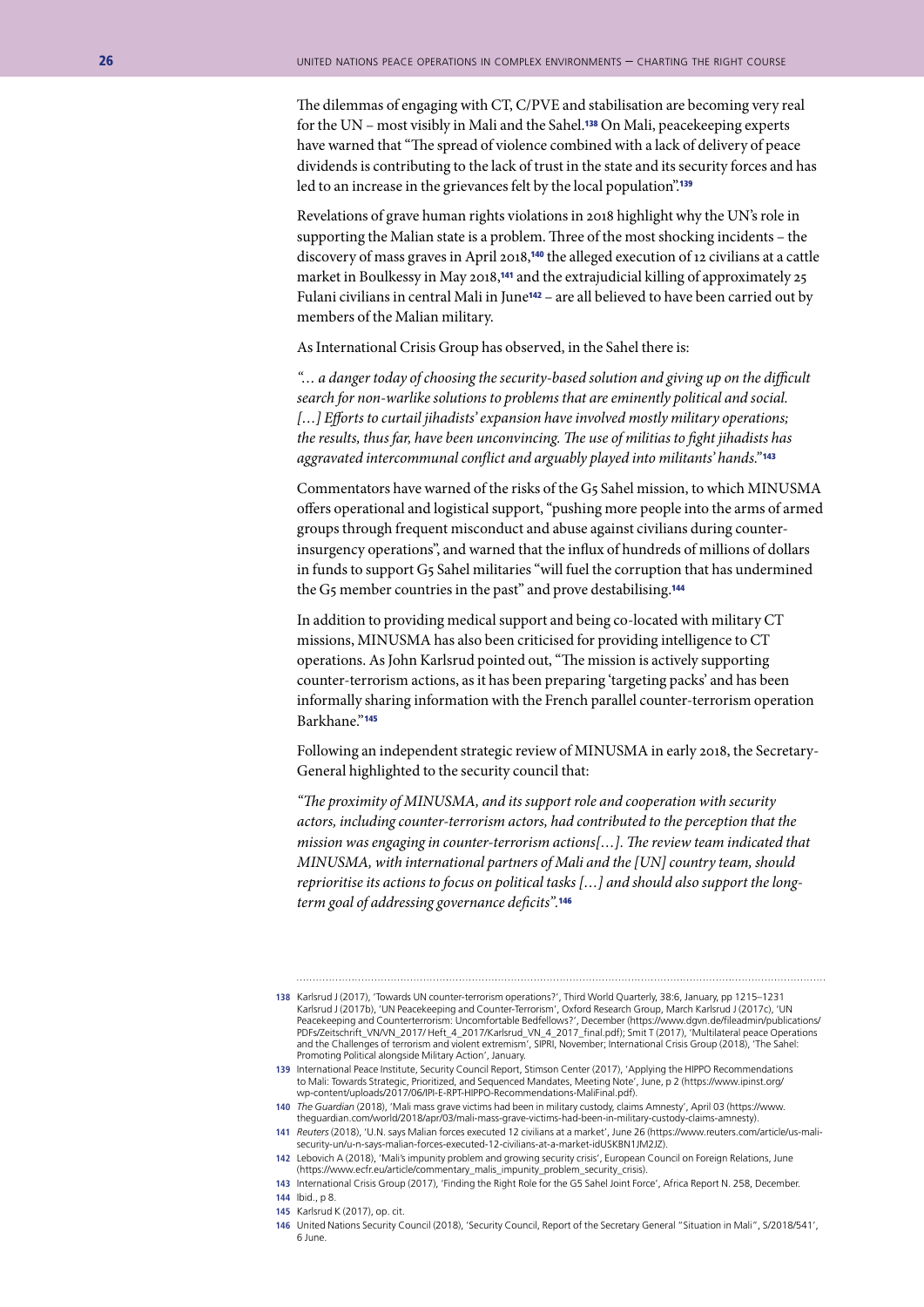Adopted in June 2018, UNSCR 2423 partly reflects the need to return to political tasks, but at the same time maintains the instruction for MINUSMA to help the G5 Sahel build up its security force capacities by providing operational and logistical support as well as sharing intelligence – without conditioning this support on progress on military reforms. The Mali case clearly illustrates the dangers for peace operations of replicating mistakes from other failed engagement strategies in complex environments.

**Togolese peacekeepers from the United Nations Multidimensional Integrated Stabilization Mission in Mali (MINUSMA) stationed in Menaka.** © un photo/marco dormino

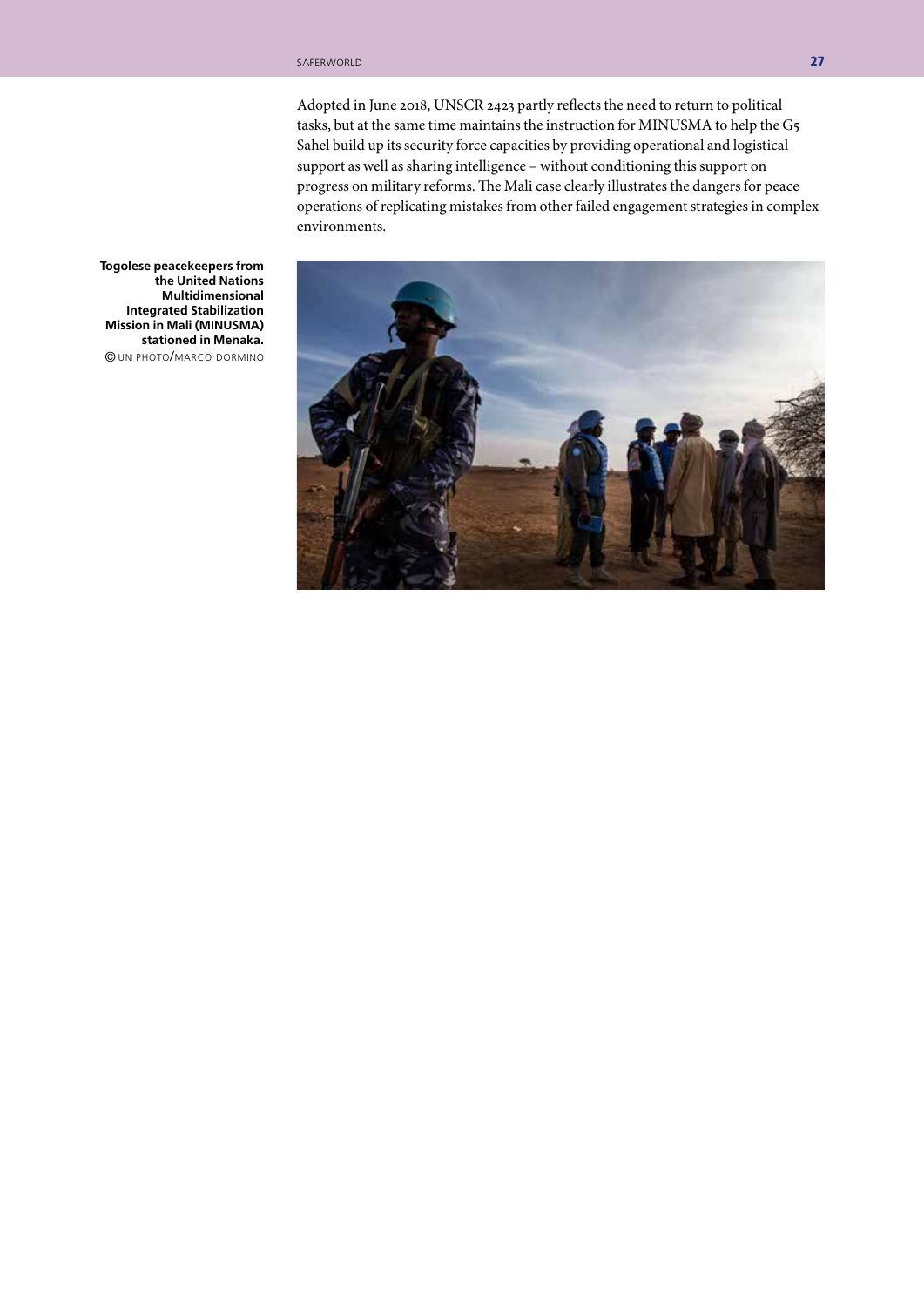# Key issues and potential consequences for UN peace operations

today, the demand that the un join wars against 'terrorists', 'violent extremists' and other 'aggressors', rather than being a resource for conflict prevention and peacemaking, is evidenced in requirements for it in certain instances to:

- n proactively combat, deter or protect territory from 'aggressors', 'terrorists' or 'violent extremists'
- $\blacksquare$  offer operational support to international counter-terror missions
- n provide intelligence and 'targeting packages' to military actors
- $\blacksquare$  side with states and protect, reinforce and expand their authority under stabilisation/ CT mandates and norms around 'national ownership'
- $\blacksquare$  train and equip security forces
- define rebel groups as 'violent extremists' and support or carry out C/PVE initiatives, including narrative campaigns against certain groups
- avoid dialogue and mediation efforts with armed groups labelled as 'terrorists' by member states.

There is already evidence of the UN playing these roles and of the negative consequences this can have. The table below highlights six major risks for the UN and their potential consequences for peace operations:

8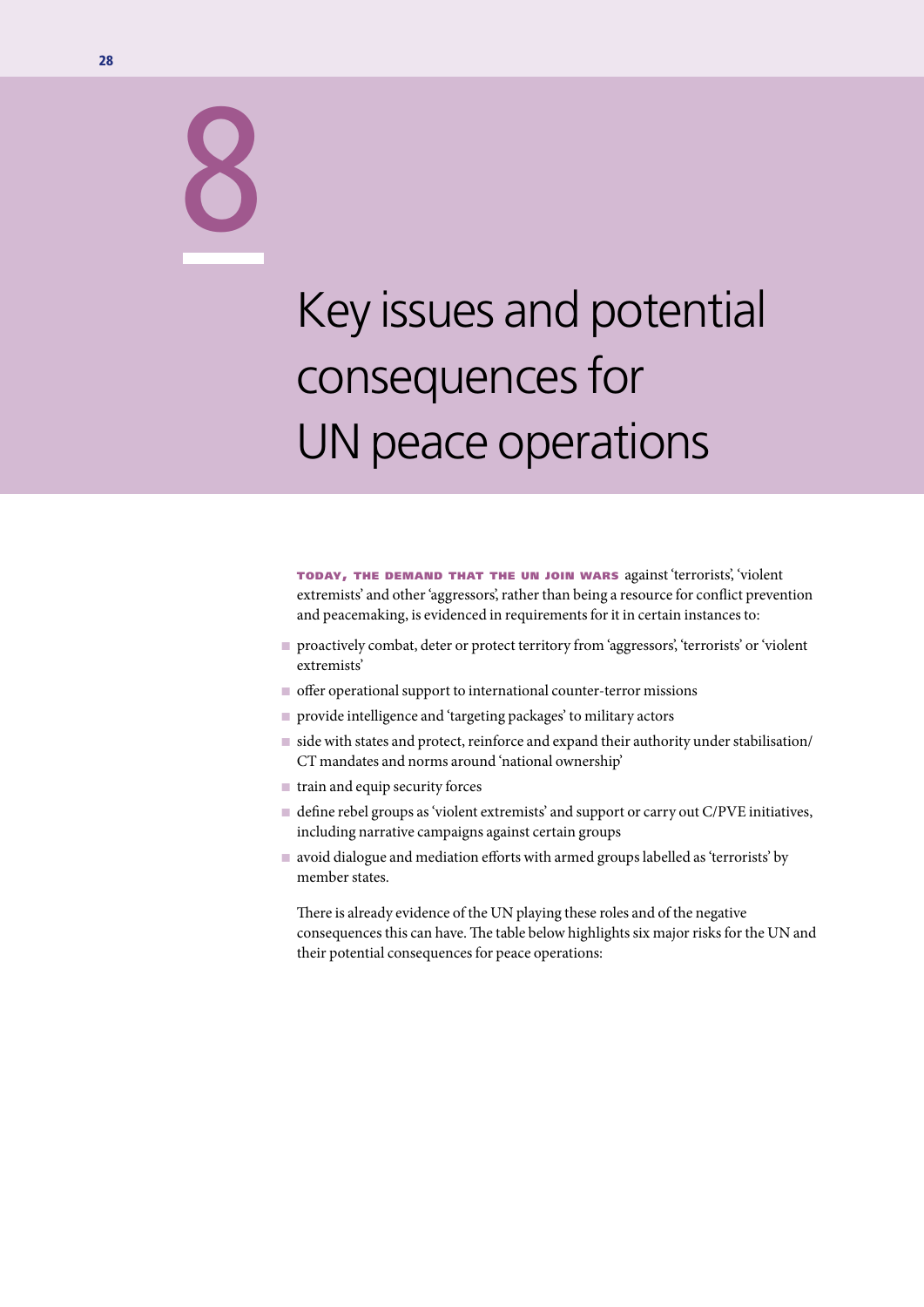| <b>Risk</b>                                                                                                                                                                                                           | <b>Consequences</b>                                                                                                                                                                                                                                                                                                                                                                                                                                                                                                                                                                                                                                                                                                                                                                                                                                                                                                                                                                                                                                                                                                                                                                                                                                                                                                                                        |
|-----------------------------------------------------------------------------------------------------------------------------------------------------------------------------------------------------------------------|------------------------------------------------------------------------------------------------------------------------------------------------------------------------------------------------------------------------------------------------------------------------------------------------------------------------------------------------------------------------------------------------------------------------------------------------------------------------------------------------------------------------------------------------------------------------------------------------------------------------------------------------------------------------------------------------------------------------------------------------------------------------------------------------------------------------------------------------------------------------------------------------------------------------------------------------------------------------------------------------------------------------------------------------------------------------------------------------------------------------------------------------------------------------------------------------------------------------------------------------------------------------------------------------------------------------------------------------------------|
| 1. UN support to militarised<br><b>CT and stabilisation efforts</b><br>reduces the UN's credibility,<br>impartiality and space for<br>building peace, monitoring<br>human rights abuses and<br>supporting development | There is a clear risk that the UN could find itself trapped in a cycle of indefinitely containing<br>conflict - at high human and financial cost - and failing to pursue peace strategies that could<br>resolve conflict. Because 'terrorist' groups rarely end in military defeat, the role of the UN as<br>peacemaker is crucial and must be protected. Its loss of impartiality increasingly places UN<br>peace operations and staff in the crosshairs. Evidence shows mainstream CT and stabilisation<br>approaches deepen insecurity - so the UN's involvement in them can make its dialogue,<br>reconciliation, relief and development work as well as monitoring and reporting on human<br>rights abuses hard to deliver. It can also undermine its potential to work closely with other<br>partners - such as human rights defenders and humanitarian, development and peacebuilding<br>NGOs - which need to maintain their impartiality.                                                                                                                                                                                                                                                                                                                                                                                                          |
| 2. Increased and more<br>proactive use of force to<br>combat 'terrorist' groups by<br>the UN could perpetuate<br>and exacerbate conflict                                                                              | Violence - even if deployed proportionately and discriminately to safeguard civilians and in the<br>interests of peace - always leaves a trace. It can readily lead to grievances and encourages<br>support for further violence and revenge, undermining the potential to engage with its<br>victims, sometimes for generations into the future. Proactive use of force by the UN can<br>therefore lead to blowback that endangers staff, partners and communities and makes<br>conflict resolution and peacebuilding impossible.                                                                                                                                                                                                                                                                                                                                                                                                                                                                                                                                                                                                                                                                                                                                                                                                                         |
| 3. Supporting non-UN<br>counter-terror and military<br>missions with logistics and<br>intelligence risks making<br>the UN a conflict party and<br>complicit in conduct that<br>fuels conflict                         | By providing intelligence and operational support to other missions that are parties to a<br>conflict, the UN essentially takes sides. If these other parties are viewed as illegitimate by large<br>sections of the local population - or if the UN supports those who have entrenched grievances<br>through indiscriminate violence and other abuses - they will be seen as complicit. This risks<br>perpetuating and escalating conflict, making it impossible for peace operations to pursue<br>dialogue and mediation, or to consult with communities, support the delivery of relief and<br>development and work to improve public perceptions of peace efforts.                                                                                                                                                                                                                                                                                                                                                                                                                                                                                                                                                                                                                                                                                     |
| 4. UN support to the<br>expansion of state<br>authority in CT and<br>stabilisation missions risks<br>reinforcing state abuses,<br>lessening reform incentives<br>and aggravating public<br>grievances                 | Mandates that require the UN to ally with, protect and extend the authority of host<br>governments in the context of counter-terror or militarised stabilisation operations, make the<br>UN complicit in the conduct of state authorities, who are often implicated in significant<br>abuses. This support could embolden states to maintain repressive behaviour, lessening the<br>need for them to make peace, address political grievances or provide public goods to<br>disaffected communities. Although UN peace operations often have human rights<br>components, limited funding and attention to human rights frameworks can result in<br>blindness to the faults of state actors. This leads to support for more repressive tactics<br>endorsed by the state, when better engagement strategies that promote inclusion and human<br>rights would be more effective in building peace.                                                                                                                                                                                                                                                                                                                                                                                                                                                            |
| 5. UN involvement in<br>training, equipping and<br>funding national and<br>regional security forces to<br>do CT could prove counter-<br>productive                                                                    | When mishandled, UN security assistance can feed corruption, strengthen those responsible<br>for human rights violations, lead to diversion of weapons and equipment and lessen incentives<br>to reform - perverse outcomes that occur with alarming regularity. UN funding for CT<br>operations may further undermine UN impartiality.                                                                                                                                                                                                                                                                                                                                                                                                                                                                                                                                                                                                                                                                                                                                                                                                                                                                                                                                                                                                                    |
| 6. Integrating C/PVE<br>objectives, terminology and<br>programming into peace<br>operations risks<br>compromising impartiality,<br>alienating communities,<br>disempowering civil society<br>and aggravating conflict | If UN peace operations label some conflict actors as 'violent extremists', they lose the claim of<br>impartiality and come to see the conflict through the eyes of the host government and its<br>allies. This could undermine the UN's potential to shift the host government's behaviour and<br>approach. The pursuit of C/PVE programmes by peace operations could similarly lead them to<br>overlook societal grievances underpinning violent movements.<br>When the UN empowers civil society to work closely with state authorities against 'violent<br>extremists', it can often fail to empower these groups to challenge those who need to improve<br>their behaviour. Diversion of resources into C/PVE campaigns also risks cutting off support for<br>women's rights and youth activists to pursue their own agendas. Or it can force them to<br>compromise their values to get access to C/PVE funds. If C/PVE campaigns were to stigmatise<br>certain groups in society - in particular religious minorities and youth - or are associated with<br>Islamophobia, the UN would be tainted by association. The aspiration for UN peace operations<br>to become more people-centred could also be undermined where communities feel alienated<br>by C/PVE 'support' driven by external security goals that labels them as potential terrorists. |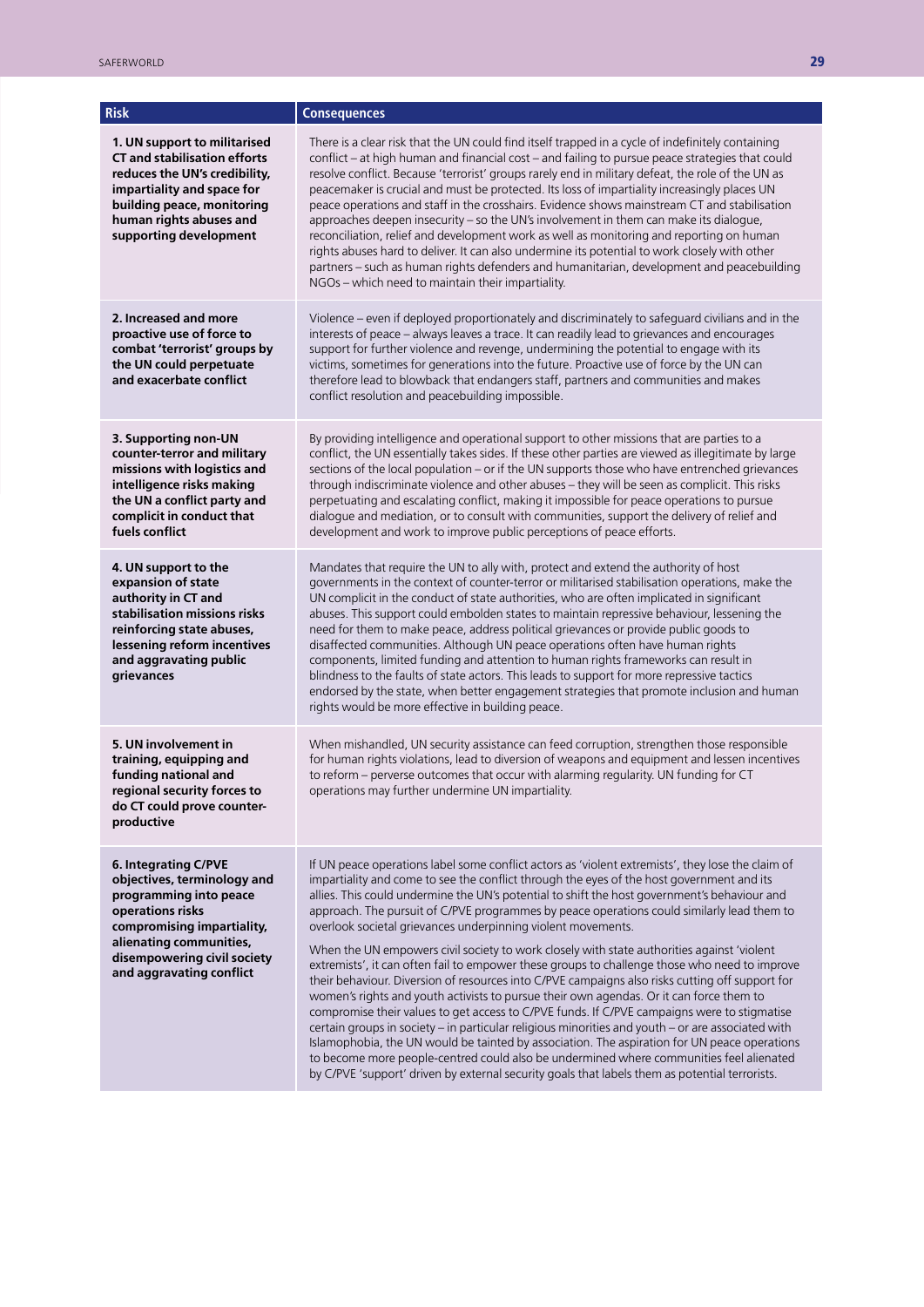## Recommendations

DESPITE THE MANY UN POLICIES and norms that help guide decisions, mandates and strategies, future UN peace operations risk falling into the same traps as international CT, C/PVE and stabilisation efforts. As a result, it is vital to develop clearer UN policy on this as soon as possible.147 It is time for more honest debate and clearer policy thinking that sets clear norms and boundaries for how the UN will and will not engage in complex environments. The following recommendations should be considered in any such discussions.

#### 9.1 **Future role of UN peace operations**

9

#### **1. The UN should aim to achieve impartiality in practice and seek to separate itself from the military strategies and approaches of all parties to the conflict.**

The hallmark of UN engagement in peace efforts should be impartiality and championing the role of non-violent actors, civilians and civil society. This is consistent with the role of UN peace operations in efforts to monitor the human rights conduct of all conflict actors, enable local and national dialogue and reconciliation efforts, provide an enabling environment for and support relief, development and peacebuilding work, and protect UN staff and civilians. But this can be jeopardised by the UN directly or indirectly supporting CT and C/PVE efforts and protecting or extending the authority of states whose abuses are fuelling conflict. The impartiality of UN peace operations should be sacrosanct, no matter the context.

#### **2. The UN should exercise extreme caution and better assess political and operational risks of providing funds, logistical and operational support and training to other military missions.**

Such support should only be acceptable when these actors are viewed as making a strategic contribution towards overall peace objectives and must only be provided on the basis of adherence to the Human Rights Due Diligence Policy.

#### **3. Peace operations should develop greater civilian capacity to work on addressing conflict drivers – regardless of whether a conflict is defined as having a 'terrorist' or 'violent extremist' dimension.**

Operations should be centred on monitoring the human rights situation, facilitating and supporting inclusive dialogue and local conflict resolution, and encouraging all conflict parties to address the drivers of conflict and engage coherently and in a way that contributes to conflict resolution and peace.

**147** Out of current mandated UN peace operations, it is most likely that this could manifest in the United Nations Disengagement Observation Force and United Nations Interim Force in Lebanon. In contexts where UN peacekeepers are not currently present, there have been a variety of discussions at different levels about the viability of this taking place in Libya, Syria and Yemen.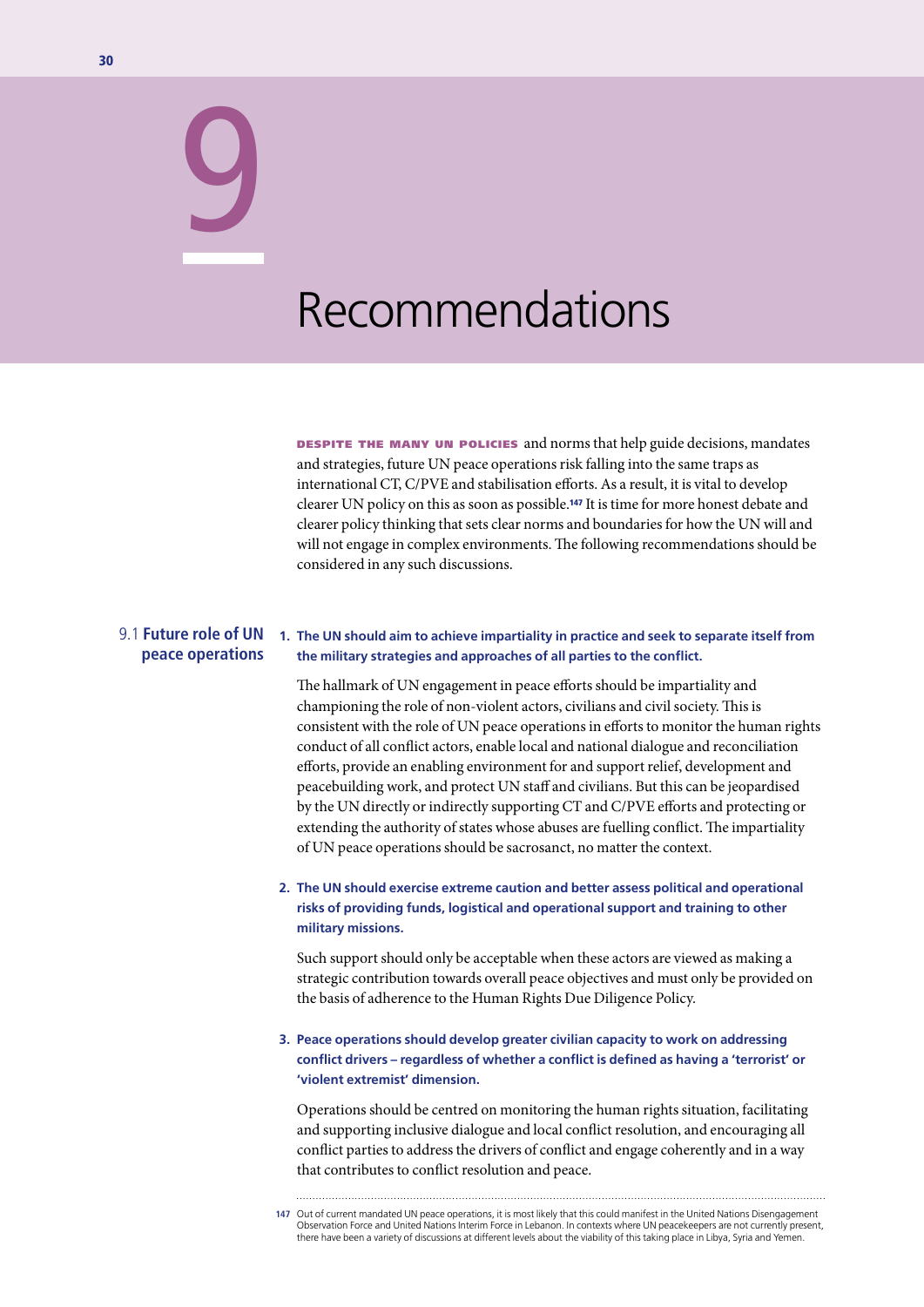### **UN system**

#### **4. Member states and senior UN leadership should strongly discourage UN Security**  9.2 **Future role of wider Council members from instrumentalising UN peace operations to further their own counter-terror strategic interests to the detriment of peace and human rights.**

Principled member states, UN agencies, and UN leadership must push back on moves to instrumentalise peace operations – especially where the UN is being drawn into roles that violate policies intended to safeguard its impartial, human rights-based approach to peacekeeping and peacemaking. Troop contributing-countries should refuse to provide personnel for missions that violate these ideals.

#### **5. UN peace operations should invest in new skill sets and more flexible approaches to working with communities to empower them and promote their inclusion in peace processes.**

The UN must recognise when partners can play complementary roles and should create the space and structures that facilitate their work. At all times, the UN system must be willing to support independent human rights reporting on all conflict actors and should encourage civil society efforts to advocate with conflict parties for peace and human rights, including by championing the role of civil society, youth and women in peace processes.

#### **6. The UN should recognise the conceptual and practical drawbacks of adopting C/PVE approaches and redouble investment in development, peacebuilding, protection, human rights and governance programmes.**

The growth of C/PVE programming appears to come less from community demand than from donors. Therefore it is vital to focus development, peacebuilding, protection, human rights and governance efforts on the needs, priorities and perspectives of communities, with a focus on why violence and conflict are occurring, rather than allow these efforts to be subsumed under a C/PVE framing that may distort or ignore important peacebuilding priorities.

### **host states**

**7. Regardless of budget cuts and irrespective of their size and shape, UN peace**  9.3 **Interaction with operations should always have an integrated human rights component mandated to monitor and report on human rights abuses by all sides. The UN must incentivise respect for human rights and maintain clear boundaries on what support it is prepared to provide to governments who fail to curb abuse, corruption and exclusion – withdrawing support from state institutions and redefining its mandate where necessary.**

> It is not in the interests of peace for the UN to be mandated to provide long-term stabilisation support without clear progress from the government on taking tangible steps towards respect for human rights. If host states continue to practise abusive behaviour and thereby contribute to the continuation of conflict, the UN must take timely action to withdraw its support.

#### **8. Peace operations should include community security as a significant component of the overall strategy for improving security.**

Building peace requires shifting security actors' behaviour and this in turn requires a focus on capacities of societies and of states. Peace operations should also monitor carefully whether security efforts are leading to tangible improvements in how the public experiences security and keep a close watch on: the political will of partners to improve security; governance impacts of security support being provided; whether corruption in the security sector is being addressed or enabled; and whether resources provided are being diverted or misused.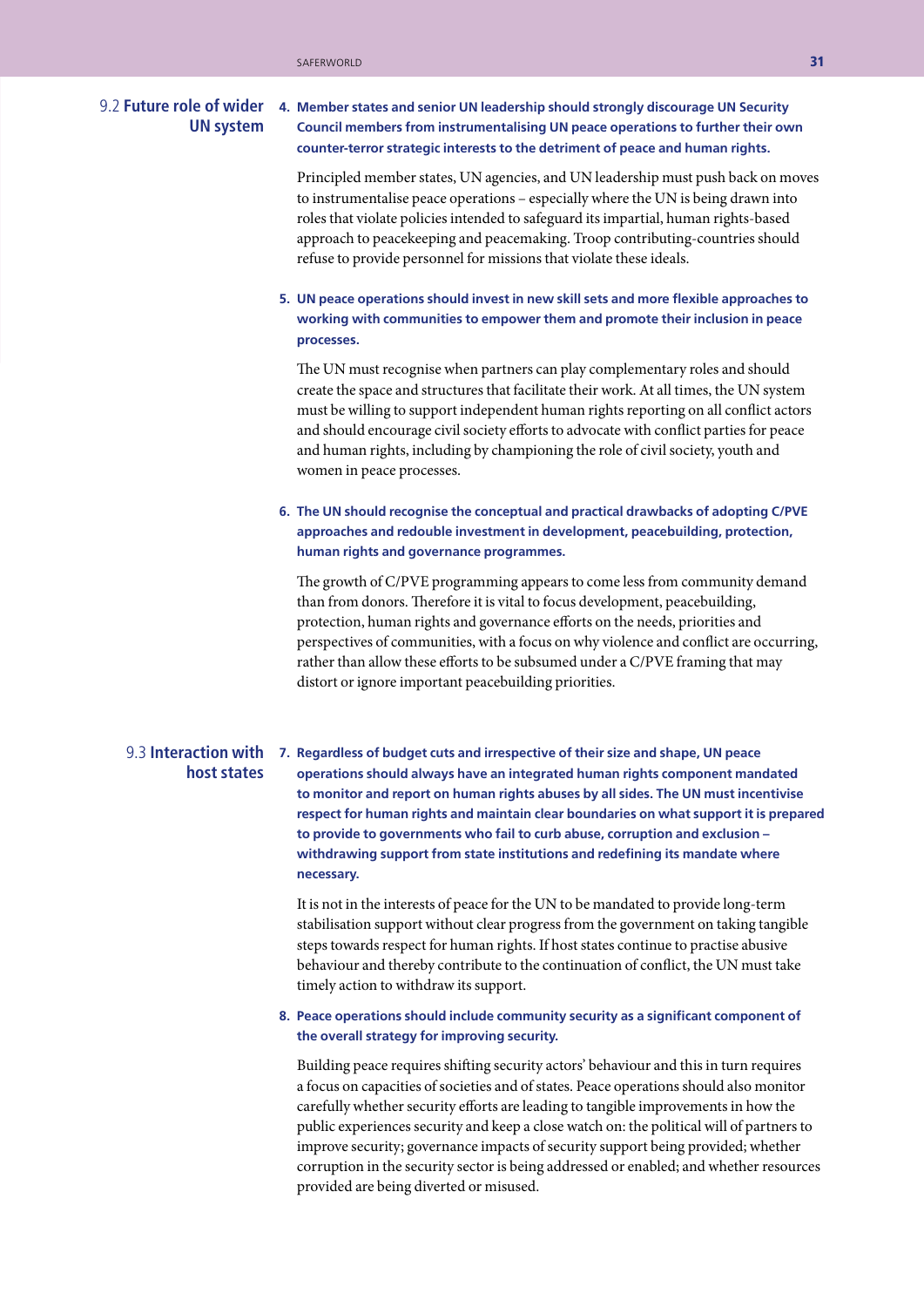#### **parties as 'terrorists' or 'violent extremists'**

**9. Member states should exercise caution before designating conflict parties as**  9.4 **Labelling conflict 'aggressors', 'terrorists' or 'violent extremists' to safeguard UN impartiality and keep a broad range of options on the table. Instead, all parties to an armed conflict should be judged on their adherence to international law. UN peace operations should also carefully assess the implications of using such terminology for strategic and operational purposes.** 

> It is possible for the UN to work effectively on the factors that underpin support for violent movements and groups – and to tackle the wider drivers of conflict – without adopting CT or C/PVE labelling that weakens peace strategies, alienates communities and puts UN impartiality at risk.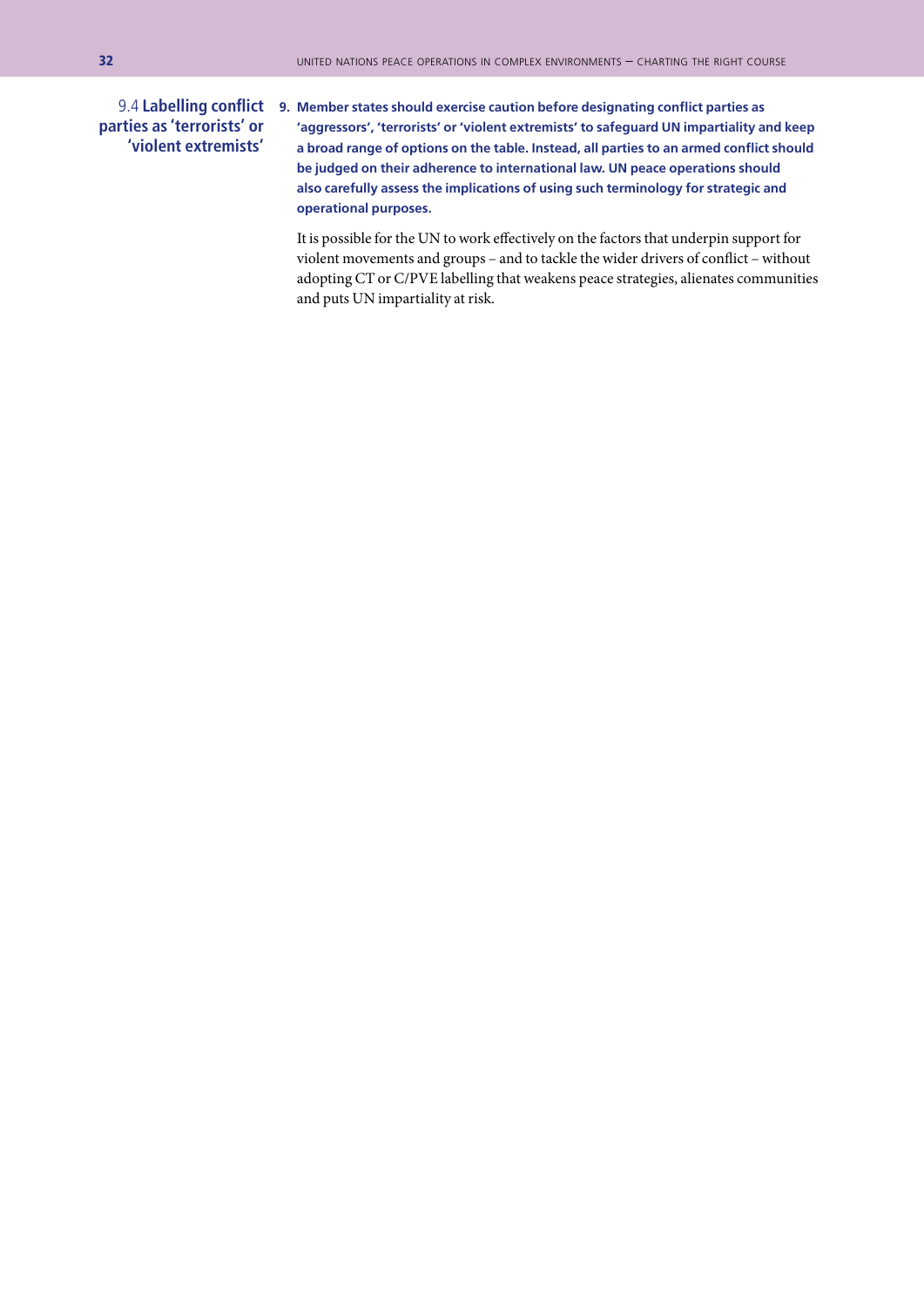#### Annex A: Note on use of key terms

In the 2015 discussion paper 'Dilemmas of counter-terror, stabilisation and statebuilding', Saferworld examined the strengths and weaknesses of what is described as the '**mainstream approach**' to CT and stabilisation taken by some governments and coalitions:

*"The mainstream approach begins with the tendency to define conflicts in a way that designates some actors as 'spoilers' (or 'terrorists', 'violent extremists', 'radicalised groups', 'rogue regimes', etc.) and to address such conflicts by opposing 'spoilers' in partnership with whatever allies can be found. This typically involves the use of military force to depose a 'rogue' regime or a reviled rebel group, and is generally combined with – or followed by – some kind of 'stabilisation' or 'statebuilding' effort. The primary focus in such contexts is on rapidly achieving and maintaining a degree of order, security or stability, and this typically involves negotiating – and then building on – a pragmatic 'deal' among influential actors. This normally leads to international military, political, economic and development support that reinforces those actors included in the deal. This often involves continuing use of force against spoilers, coupled with a willingness to overlook the limitations of allies."* <sup>148</sup>

**Stabilisation** encompasses a broad field that is made harder to define because it can involve the deployment of many different approaches, tools and aims depending on the context. This proliferation of aims within stabilisation gives the term a slippery quality. Stabilisation has tended to include direct military action or support to military actors to remove 'illegitimate' political groups from power. It has also embraced: international and regional peacekeeping and other efforts to protect civilians; assistance to security and other institutions; and humanitarian and development efforts. It is increasingly recognised that such elements of stabilisation are not ends in themselves but should be used carefully to enable and support the emergence of sustainable 'political settlements'. While we acknowledge that not all stabilisation efforts are militarised, 'stabilisation' in this paper refers to militarised efforts that resemble the mainstream approach.

**Counter-terrorism** (CT) consists of military efforts to defeat those defined as 'terrorists' or 'spoilers' (and their sponsors), as well as efforts to support regional or national allies to do the same. Counter-terrorism may also include efforts to apply law enforcement approaches to disrupt, prevent or punish these actors. It can also involve efforts to stop people joining 'terrorists' – which may be in part developmental and involve tackling root causes. This latter, arguably more preventive approach is sometimes styled **'countering/preventing violent extremism' (C/PVE)**.

It is hard to draw clear boundaries between CT, CVE and PVE. The US government defines CVE as "Proactive actions to counter efforts by violent extremists to radicalize, recruit, and mobilise followers to violence and to address specific factors that facilitate violent extremist recruitment and radicalization to violence". Meanwhile, the UN Secretary-General's Plan of Action to Prevent Violent Extremism describes PVE as consisting of systematic preventive measures which directly address the drivers of violent extremism. Some have argued a distinction between CVE and PVE in that CVE is "associated with tackling conditions conducive to terrorism on the grounds of military and political interests", while PVE is "framed with the ambition to contribute to stability, inclusiveness and accountability by transforming the drivers of violent extremism and reintegrate those that have already actively engaged". However, in practice it is hard to draw a clear distinction between CVE and PVE. Some would thus view PVE as a further attempt to rebrand the apparently benign elements of CT that have been promoted as CVE.

**<sup>148</sup>** Keen D, Attree L (2015), 'Dilemmas of counter-terror, stabilisation and statebuilding', Saferworld, January.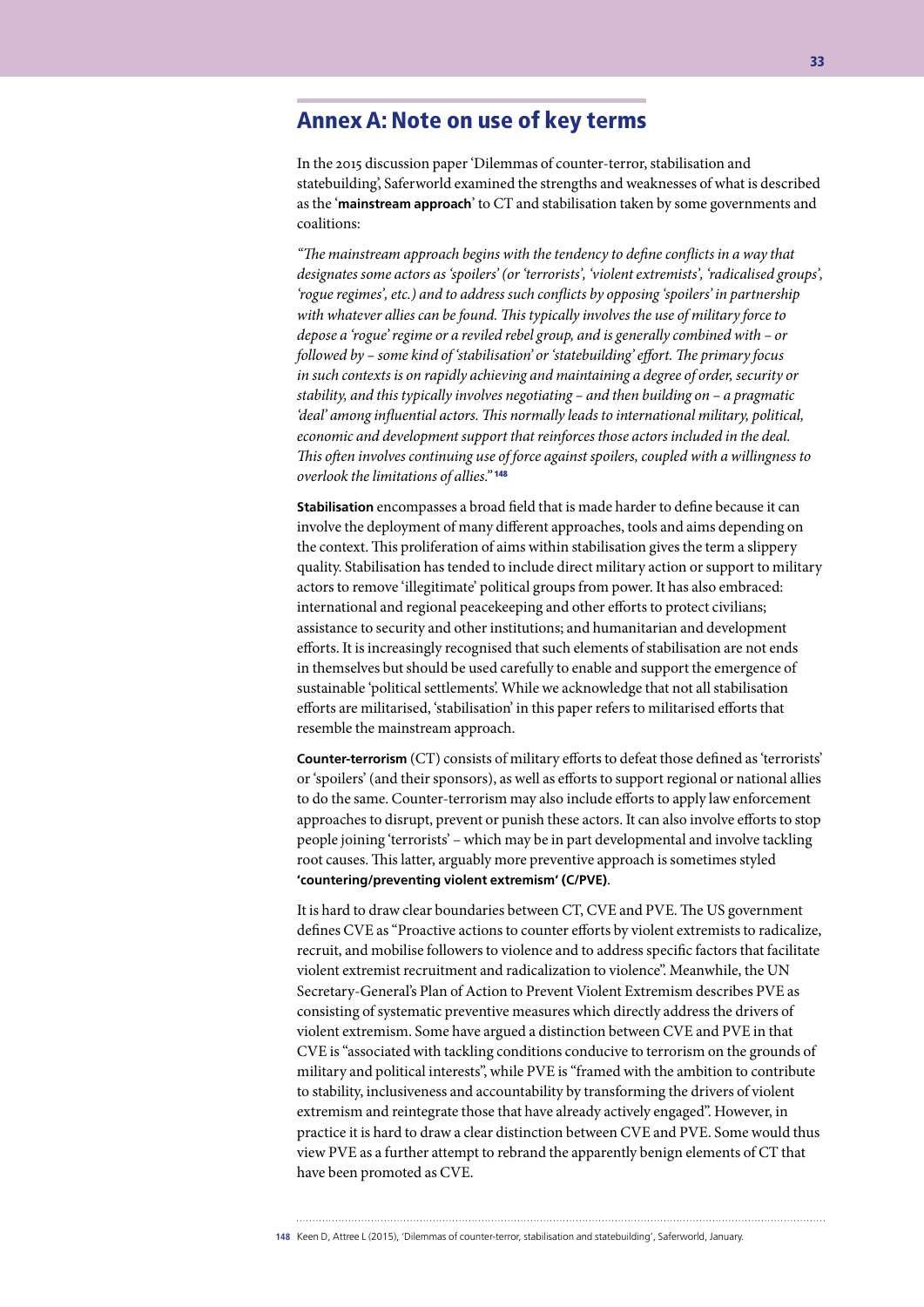#### Bibliography

- Attree L (2016), 'Blown Back: lessons from counter-terror, stabilisation and statebuilding in Yemen', Saferworld, February
- Attree L (2017), 'Shouldn't YOU be countering violent extremism?', Saferworld, March
- Boutellis A, Fink N (2016), 'Waging Peace: UN Peace Operations Confronting Terrorism and Violent Extremism', International Peace Institute, October
- Crawford N (2017), 'United States Budgetary Costs of Post-9/11 Wars Through FY2018: A Summary of the \$5.6 Trillion in Costs for the US wars in Iraq, Afghanistan and Pakistan, and Post-9/11 Veterans Care and Homeland Security', Watson Institute, November
- De Coning C (2018), 'Is stabilization the new normal? Implications of stabilization mandates for the use of force in UN peace operations', in Nadin P (ed), *Use of force in UN Peacekeeping,* Routledge, pp 84–99
- Dworkin A (2016), 'Europe's New Counter-Terror Wars', European Council on Foreign Relations, October
- European Commission (2018), 'The European Union pledges to rebuild the headquarters of the G5 Sahel Joint Force in Sévaré, Mali,' 25 July (http://europa.eu/rapid/press-release\_IP-18- 4646\_en.htm)
- European External Action Service (2018), 'The European Union's partnership with the G5 Sahel countries,' 18 June (https://eeas.europa.eu/headquarters/headquarters-homepage/46674/ european-unions-partnership-g5-sahel-countries\_en)
- Gender Action on Peace & Security (2018), 'Prioritise Peace: challenging approaches to Preventing and Countering Violent Extremism from a Women, Peace and Security perspective', June (http://gaps-uk.org/wp-content/uploads/2018/06/GAPS-report\_ Prioritise-Peace-Challenging-Approaches-to-P-CVE-from-a-WPS-perspective.pdf)
- Goepner E (2016), 'Measuring the Effectiveness of America's War on Terror', United States Army War College (http://publications.armywarcollege.edu/pubs/3323.pdf)
- Groenewald H (2016), '"Hammering the bread and the nail" Lessons from counter-terrorism, stabilisation and statebuilding in Afghanistan', Saferworld, February
- *The Guardian* (2018), 'Mali mass grave victims had been in military custody, claims Amnesty', 3 April (https://www.theguardian.com/world/2018/apr/03/mali-mass-grave-victims-hadbeen-in-military-custody-claims-amnesty)
- Gutteres A (2017), 'Counter-terrorism and human rights: winning the fight while upholding our values', speech, SOAS, University of London, London, 16 November (https://www.un.org/sg/ en/content/sg/statement/2017-11-16/secretary-general's-speech-soas-university-london- "counter-terrorism)
- Human Rights Watch (2018), ""It's Like We're Always in a Prison" Abuses Against Boys Accused of National Security Offenses in Somalia', February
- Institute of Economics and Peace (2017), 'Global Terrorism Index: 2017,' October (http://visionofhumanity.org/app/uploads/2017/11/Global-Terrorism-Index-2017.pdf)
- International Crisis Group (2017), 'Finding the Right Role for the G5 Sahel Joint Force', Africa Report N. 258, December
- International Crisis Group (2018), 'The Sahel: Promoting Political alongside Military Action', January
- International Peace Institute, Security Council Report, Stimson Center (2017), 'Applying the HIPPO Recommendations to Mali: Towards Strategic, Prioritized, and Sequenced Mandates, Meeting Note', June, p 2. (https://www.ipinst.org/wp-content/uploads/2017/06/ IPI-E-RPT-HIPPO-Recommendations-MaliFinal.pdf)
- Jones S G, Libicki M (2018), 'How Terrorist Groups End: Lessons for Countering al Qa'ida. Santa Monica', RAND Corporation, June (https://www.rand.org/pubs/monographs/MG741-1. html)
- Karlsrud J (2017), 'Towards UN counter-terrorism operations?', *Third World Quarterly*, 38:6, January, pp 1215–1231
- Karlsrud J (2017), 'UN Peacekeeping and Counter-Terrorism', Oxford Research Group, March
- Karlsrud J (2017), 'UN Peacekeeping and Counterterrorism: Uncomfortable Bedfellows?', December (https://www.dgvn.de/fileadmin/publications/PDFs/Zeitschrift\_VN/VN\_2017/ Heft\_4\_2017/Karlsrud\_VN\_4\_2017\_final.pdf)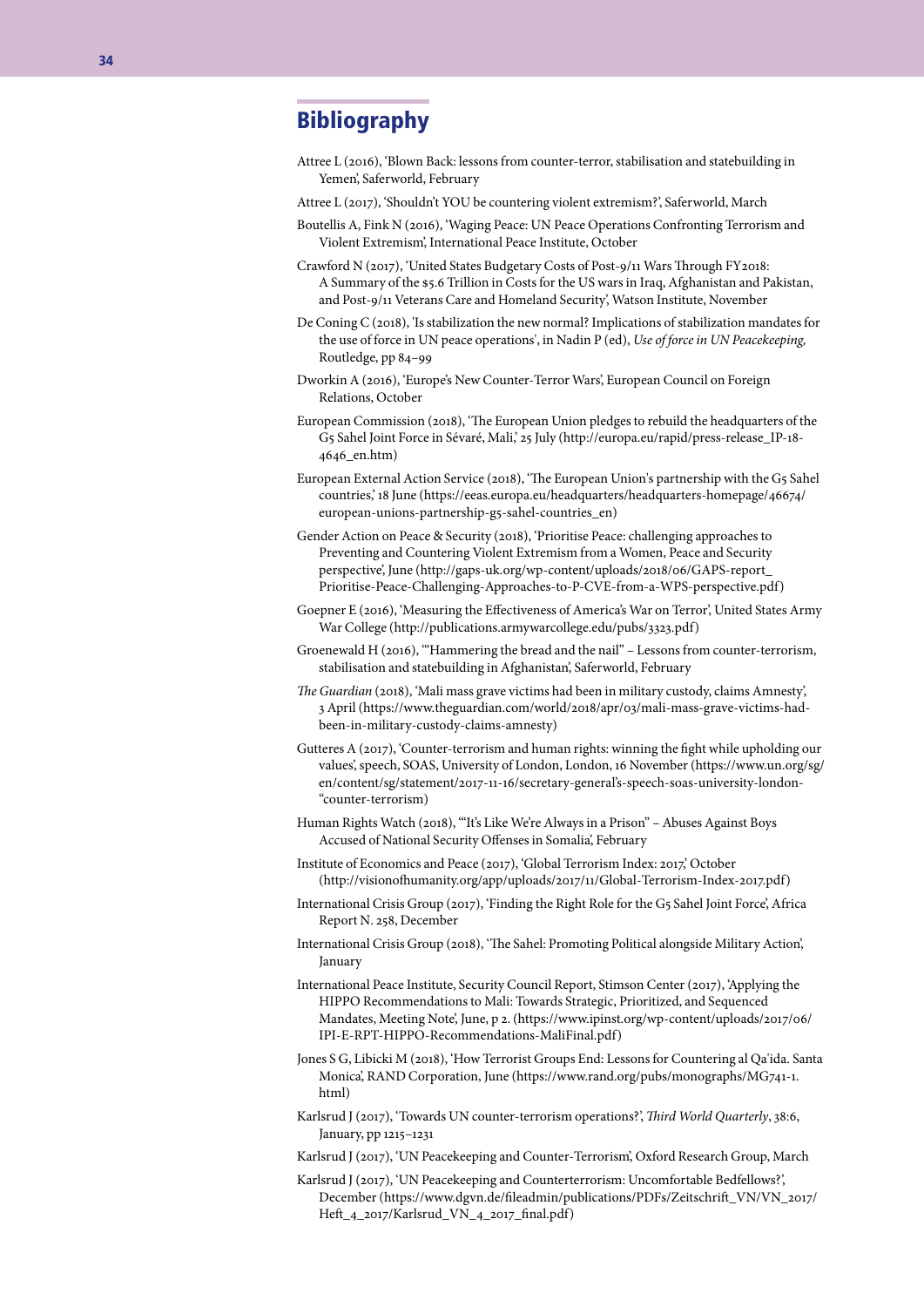- Keen D, Attree L (2015), 'Dilemmas of counter-terror, stabilisation and statebuilding', Saferworld, January
- Keen D (2017), 'Syria: Playing into their hands', Saferworld, October
- Lebovich A (2018), 'Mali's impunity problem and growing security crisis', European Council on Foreign Relations, June (https://www.ecfr.eu/article/commentary\_malis\_impunity\_ problem\_security\_crisis)
- Lynch C (2017), 'Trump Weighs Vetoing France's African Anti-Terrorism Plan', *Foreign Policy,* 13 June (http://foreignpolicy.com/2017/06/13/trump-weighs-vetoing-frances-african-antiterror-plan/)
- Lynch C, McCormick T (2017), 'To Save Peacekeeping From Trump's Budget Ax, Will the U.N. Embrace Fighting Terrorism?', *Foreign Policy*, March 29 (http://foreignpolicy. com/2017/03/29/blue-helmets-in-mali-targeted-by-terrorists-and-by-trumps-budget-cuts/)
- Michael M (2018), 'Detainees held without charges decry Emiratis' sexual abuses', *Associated Press*, 21 June (https://apnews.com/7994b4508e9c4a5eaf8a1cca9f20322f)
- Möller-Loswick A (2017), 'The countering violent extremism agenda risks undermining women who need greater support', Saferworld, April 26 (https://www.saferworld.org.uk/resources/ news-and-analysis/post/221-the-countering-violent-extremism-agenda-risksundermining-women-who-need-greater-support)
- Ní Aoláin F, Huckerby J (2018), 'Gendering Counterterrorism: How to, and How Not to Part I', *Just Security*, 1 May (https://www.justsecurity.org/55522/gendering-counterterrorism-to/)
- Ní Aoláin F, Huckerby J (2018), 'Gendering Counterterrorism: How to, and How Not to Part II', *Just Security*, 3 May (https://www.justsecurity.org/55670/gendering-counterterrorism-topart-ii/)
- Nyagah T, Mwangi J, Attree L (2017), 'Inside Kenya's war on terror: the case of Lamu', Saferworld, February
- *Reuters* (2018), 'U.N. says Malian forces executed 12 civilians at a market', June 26 (https://www.reuters.com/article/us-mali-security-un/u-n-says-malian-forces-executed-12-civilians-at-a-market-idUSKBN1JM2JZ)
- Romaniuk P (2015), 'Does CVE Work? Lessons Learned from the Global effort to Counter Violent extremism', Global Center on Cooperative Security, September
- Rosand E (2016), 'Communities First: A Blueprint for Organizing and Sustaining a Global Movement Against Violent Extremism', The Prevention Project, December
- Saferworld (2016), 'A new war on terror or a new search for peace learning the lessons of Afghanistan, Somalia and Yemen', February
- Smit T (2017), 'Multilateral peace Operations and the Challenges of terrorism and violent extremism', SIPRI, November
- Special Inspector General for Afghanistan Reconstruction (2018), 'Quarterly Report to the United States Congress', 30 April, p 86 (https://www.sigar.mil/pdf/quarterlyreports/2018-04- 30qr.pdf)
- Suri S (2016), '"Barbed wire on our heads" Lessons from counter-terrorism, stabilisation and statebuilding in Somalia', Saferworld, February
- The Government of Netherlands (2017), 'The Netherlands pledges  $€5$  million in support of regional military force in the Sahel', 13 December (https://www.government.nl/latest/ news/2017/13/the-netherlands-pledges-%E2%82%AC5-million-in-support-of-regionalmilitary-force-in-the-sahel/the-netherlands-pledges-%E2%82%AC5-million-in-supportof-regional-military-force-in-the-sahel)
- United Nations (2015), 'Report of the High-Level Independent Panel on United Nations Peace Operations, Uniting Our Strengths for Peace – Politics, Partnership and People', 16 June
- United Nations Department of Peacekeeping Operations and Department of Field Support (2008), 'United Nations Peacekeeping Operations. Principles and Guidelines', 18 January
- United Nations Department of Peacekeeping Operations and Department of Field Support (2016), 'Understanding and Improving Engagement with Civil Society in UN Peacekeeping: From Policy to Practice', 1 May
- United Nations Development Programme (2017), 'Journey to Extremism in Africa: Drivers, Incentives and the Tipping Point for Recruitment,' 7 September
- United Nations General Assembly (2006), 'UN Global Counter-Terrorism Strategy,' 8 September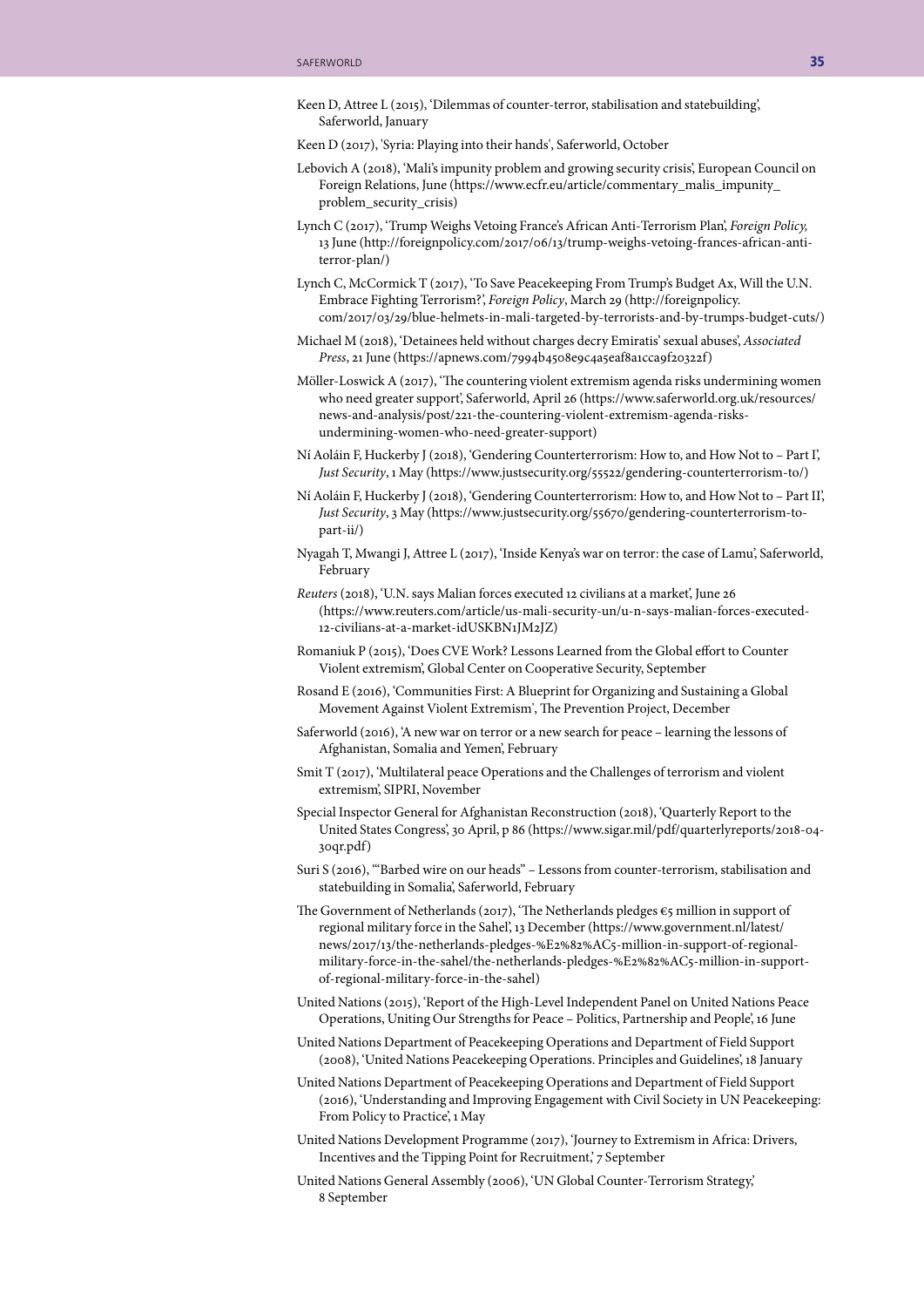- United Nations General Assembly (2013), 'Identical letters dated 25 February 2013 from the Secretary-General addressed to the President of the General Assembly and to the President of the Security Council, A/67/775–S/2013/110', 5 March
- United Nations General Assembly (2015), 'Plan of Action to Prevent Violent Extremism. Report of the Secretary-General, A/70/674', 24 December
- United Nations General Assembly, United Nations Security Council (2000), 'Identical letters dated 21 August 2000 from the Secretary-General to the President of the General Assembly and the President of the Security Council, A/55/305–S/2000/809, 21 August
- United Nations General Assembly, United Nations Security Council (2015), 'The future of United Nations peace operations: implementation of the recommendations of the Highlevel Independent Panel on Peace Operations. Report of the Secretary-General, A/70/357–S/2015/682', 2 September
- United Nations General Assembly (2015), 'Transforming our world: the 2030 Agenda for Sustainable Development (A/RES/70/1)', 21 October
- United Nations General Assembly, United Nations Security Council (2018), 'Identical letters dated 2 March 2018 from the Secretary-General addressed to the President of the General Assembly and the President of the Security Council, A/72/761–S/2018/86', 2 March
- United Nations Press (2016), 'Security Council Adopts Resolution 2295 (2016), Authorizing 'More Proactive and Robust' Mandate for United Nations Mission in Mali', June 29 (https://www.un.org/press/en/2016/sc12426.doc.htm)
- United Nations Security Council (2012), 'Security Council Resolution 2041 (2012), The Situation in Afghanistan, S/RES/2041 (2012)', 22 March
- United Nations Security Council (2016), 'Maintenance of international peace and security, Peace operations facing asymmetrical threats, S/PV.7802', 7 November
- United Nations Security Council (2017), 'Security Council Resolution 2376 (2017), The Situation in Libya, S/RES/2376 (2017)', 14 September
- United Nations Security Council (2017), 'United Nations Peacekeeping Operations: Reform of United Nations Peacekeeping, implementation and follow-up S/PV.8051', 20 September
- United Nations Security Council (2017), 'Security Council Resolution 2391 (2017), Peace and Security in Africa, S/RES/2391 (2017)', 8 December
- United Nations Security Council (2018), 'Security Council Resolution 2405 (2018), The Situation in Afghanistan, S/RES/2405 (2018)', 8 March
- United Nations Security Council (2018), 'Security Council Resolution 2408 (2018), The Situation in Somalia, S/RES/2408 (2018)', 27 March
- United Nations Security Council (2018), 'Security Council, Report of the Secretary General "Situation in Mali", S/2018/541', 6 June
- Williams P (2017), 'UN support to Regional Peace Operations: Lessons from UNSOA', International Peace Institute, February (https://www.ipinst.org/wp-content/ uploads/2017/02/IPI-Rpt-Lessons-from-UNSOA-Final.pdf)